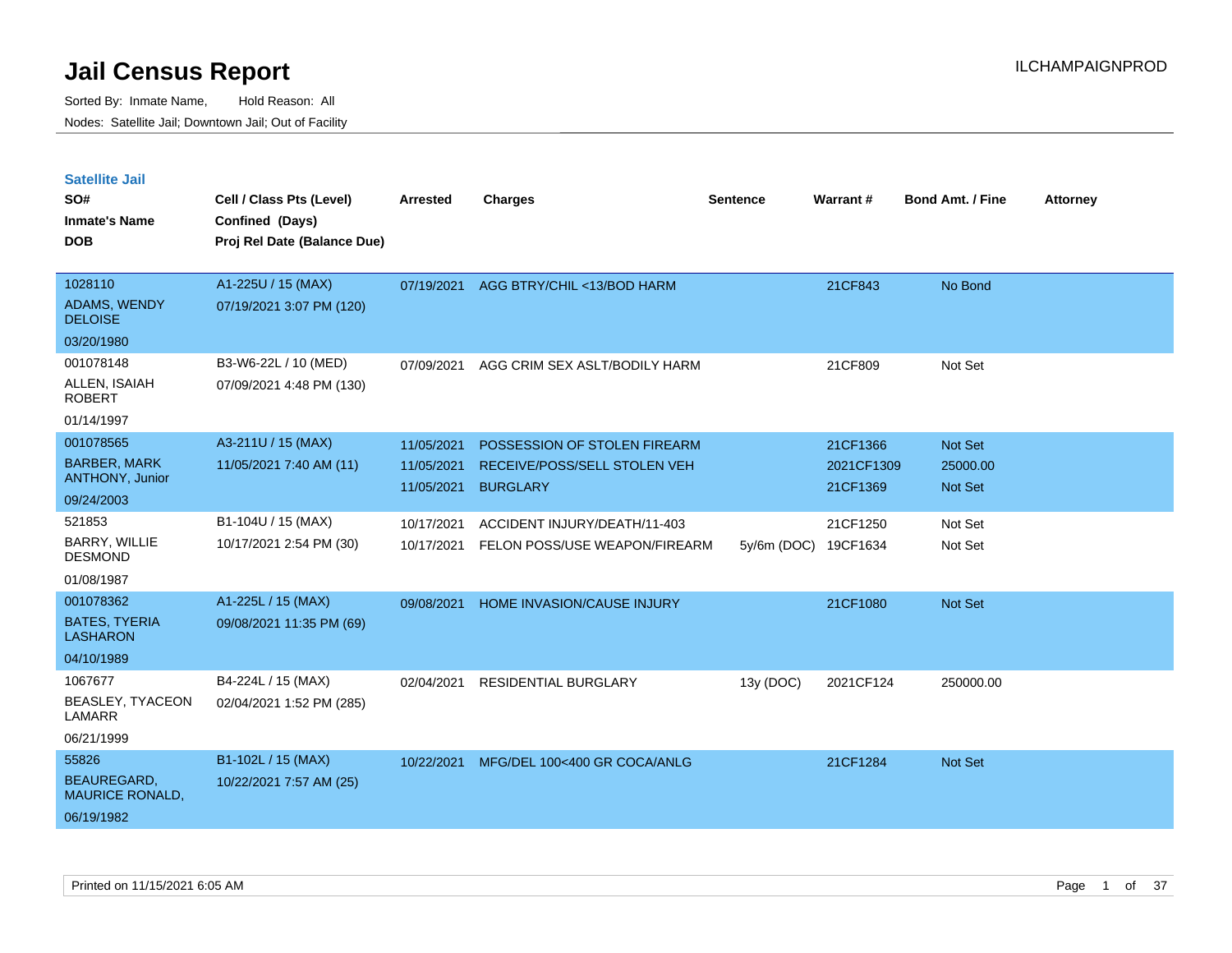| SO#<br><b>Inmate's Name</b><br><b>DOB</b> | Cell / Class Pts (Level)<br>Confined (Days)<br>Proj Rel Date (Balance Due) | <b>Arrested</b> | <b>Charges</b>                       | <b>Sentence</b> | Warrant#  | <b>Bond Amt. / Fine</b> | <b>Attorney</b> |
|-------------------------------------------|----------------------------------------------------------------------------|-----------------|--------------------------------------|-----------------|-----------|-------------------------|-----------------|
|                                           |                                                                            |                 |                                      |                 |           |                         |                 |
| 001078535                                 | B2-T2-07U / 15 (SPH)                                                       | 10/26/2021      | <b>CRIM SEX ASSAULT/FORCE</b>        |                 | 21CF1305  | Not Set                 |                 |
| BERRY, DAVID ISAAC                        | 10/26/2021 10:52 AM (21)                                                   |                 |                                      |                 |           |                         |                 |
| 09/23/2000                                |                                                                            |                 |                                      |                 |           |                         |                 |
| 1057334                                   | A4-201L / 10 (MED)                                                         | 10/27/2021      | MURDER/INTENT TO KILL/INJURE         |                 |           | No Bond                 |                 |
| BEVERLY, DAVID<br><b>BENJAMIN</b>         | 10/27/2021 1:42 PM (20)                                                    |                 |                                      |                 |           |                         |                 |
| 03/31/1987                                |                                                                            |                 |                                      |                 |           |                         |                 |
| 57176                                     | A4-102L / 5 (ADS)                                                          | 11/04/2021      | DRIVING ON REVOKED LICENSE           |                 | 2021CF92  | <b>Not Set</b>          |                 |
| <b>BICKERS, LARRY RAY</b>                 | 11/04/2021 4:37 PM (12)                                                    |                 |                                      |                 |           |                         |                 |
| 03/03/1966                                | 11/3/2021 (0.00)                                                           |                 |                                      |                 |           |                         |                 |
| 29626                                     | A3-216L / 10 (MED)                                                         | 11/09/2021      | MFG/DEL 15<100 GR COCA/ANALOG        |                 | 21CF1387  | Not Set                 |                 |
| <b>BISHOP, DARRELL</b><br>EDWARD          | 11/09/2021 4:46 PM (7)                                                     |                 |                                      |                 |           |                         |                 |
| 07/18/1968                                |                                                                            |                 |                                      |                 |           |                         |                 |
| 51247                                     | B1-202U / 10 (MED)                                                         | 04/15/2021      | <b>FELON POSS/USE WEAPON/FIREARM</b> |                 | 21CF411   | <b>Not Set</b>          |                 |
| <b>BROWN, DANTE</b><br><b>MAURICE</b>     | 04/15/2021 6:24 PM (215)                                                   |                 |                                      |                 |           |                         |                 |
| 04/19/1979                                |                                                                            |                 |                                      |                 |           |                         |                 |
| 1067476                                   | BOOKH-1 / 10 (MED)                                                         | 11/13/2021      | AGG DOMESTIC BATTERY/STRANGLE        |                 | 20CF575   | 5000.00                 |                 |
| <b>BROWN, JAMES</b>                       | 11/13/2021 2:35 AM (3)                                                     | 11/13/2021      | LEAVING THE SCENE INVOLV VEHICLE     |                 | 20TR3784  | 5000.00                 |                 |
| <b>BRONELL</b>                            |                                                                            | 11/13/2021      | <b>RESIDENTIAL BURGLARY</b>          |                 | 21CF385   | 25000.00                |                 |
| 01/08/1996                                |                                                                            |                 |                                      |                 |           |                         |                 |
| 1035923                                   | B3-W3-12L / 10 (MED)                                                       | 08/23/2021      | POSS STOLEN VEHICLE > \$25,000       |                 | 21CF1029  | <b>Not Set</b>          |                 |
| <b>BROWN, KYRELL</b><br><b>NAJUAN</b>     | 08/23/2021 9:46 AM (85)                                                    |                 |                                      |                 |           |                         |                 |
| 06/14/1993                                |                                                                            |                 |                                      |                 |           |                         |                 |
| 524872                                    | B1-202L / 10 (MED)                                                         | 09/29/2021      | <b>DOMESTIC BATTERY</b>              | 4y (DOC)        | 2021CF440 | No Bond                 |                 |
| <b>BROWN, ROBERT</b><br><b>ANTHONY</b>    | 09/29/2021 6:06 PM (48)                                                    |                 |                                      |                 |           |                         |                 |
| 03/13/1987                                |                                                                            |                 |                                      |                 |           |                         |                 |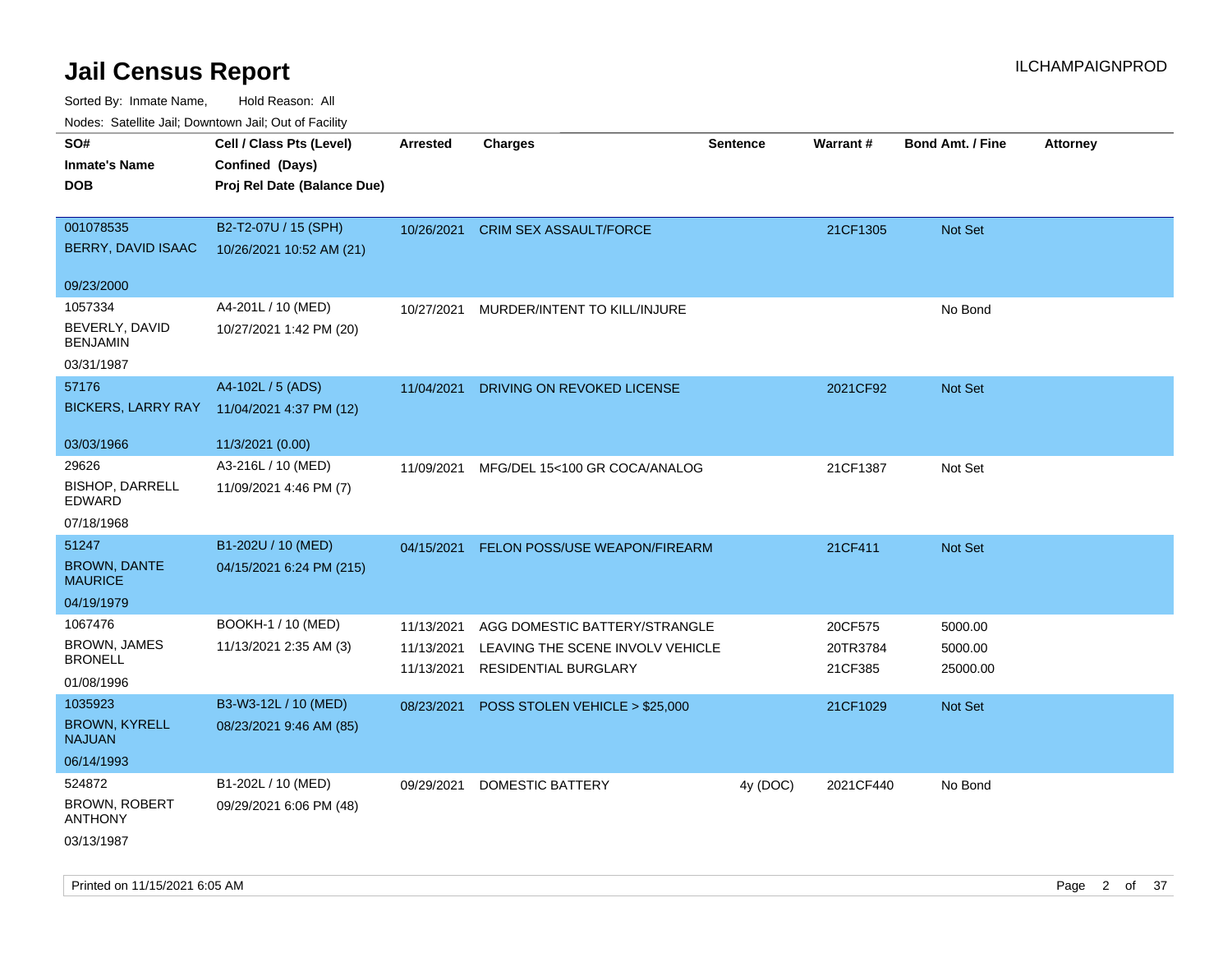| SO#<br><b>Inmate's Name</b><br><b>DOB</b> | Cell / Class Pts (Level)<br>Confined (Days)<br>Proj Rel Date (Balance Due) | <b>Arrested</b>          | <b>Charges</b>                                                 | <b>Sentence</b> | <b>Warrant#</b>          | <b>Bond Amt. / Fine</b>          | <b>Attorney</b> |
|-------------------------------------------|----------------------------------------------------------------------------|--------------------------|----------------------------------------------------------------|-----------------|--------------------------|----------------------------------|-----------------|
| 29957<br><b>BROWN, RODNEY</b>             | <b>BOOKH-3 / 15 (MAX)</b><br>11/13/2021 8:57 PM (3)                        | 11/13/2021<br>11/13/2021 | RESIST/OBSTRUCTING A PEACE OFFICEI<br>UNLAWFUL USE OF A WEAPON |                 | 2021CFAWOW<br>2021CFAWOW | <b>Not Set</b><br><b>Not Set</b> |                 |
| <b>LOUIS</b><br>01/07/1968                |                                                                            |                          | 11/13/2021 AGG CRIM SX AB/>5 YR OLDER VIC                      |                 | 2019CF0718               | 250000.00                        |                 |
|                                           |                                                                            |                          |                                                                |                 |                          |                                  |                 |
| 001077945                                 | BOOKF-2 / 10 (MED)                                                         | 11/13/2021               | AGG ASLT PEACE OFF/FIRE/ER WRK                                 |                 | 2021CF637                | 1000.00                          |                 |
| <b>BROWN, SIDREA</b><br><b>RENEIA</b>     | 11/13/2021 10:49 AM (3)                                                    | 11/13/2021               | <b>BURGLARY</b>                                                |                 | 2021CF543                | 50000.00                         |                 |
| 07/23/1992                                |                                                                            | 11/13/2021               | CRIM TRES TO RES/PERS PRESENT                                  |                 | 2021CF1050               | 1000.00                          |                 |
|                                           |                                                                            | 11/13/2021               | RETAIL THEFT/DISP MERCH/<\$300                                 |                 | 2021CM267                | 1000.00                          |                 |
|                                           |                                                                            | 11/13/2021               | RETAIL THEFT/MOTOR FUEL/>\$150                                 |                 | 2021CF867                | 1000.00                          |                 |
|                                           |                                                                            | 11/13/2021               | RETAIL THEFT/DISP MERCH/<\$300                                 |                 | 2021CF846                | 1000.00                          |                 |
| 001078572                                 | A4-103U / 15 (MAX)                                                         | 11/06/2021               | ARMED ROBBERY/NO FIREARM                                       |                 | 21CF1364                 | No Bond                          |                 |
| <b>ANTONIO</b>                            | BRUMMOND, DOMINIC 11/06/2021 2:24 AM (10)                                  |                          |                                                                |                 |                          |                                  |                 |
| 10/30/2001                                |                                                                            |                          |                                                                |                 |                          |                                  |                 |
| 1071534                                   | B2-T2-08L / 10 (SPH)                                                       | 09/18/2020               | AGG BATTERY/DISCHARGE FIREARM                                  |                 | 20CF1049                 | Not Set                          |                 |
| BRYANT, KETONE<br><b>LEVELL</b>           | 09/18/2020 1:19 PM (424)                                                   |                          |                                                                |                 |                          |                                  |                 |
| 04/07/2000                                |                                                                            |                          |                                                                |                 |                          |                                  |                 |
| 56936                                     | B4-225U / 15 (MAX)                                                         | 11/01/2021               | PUBLIC INDECENCY/EXPOSURE/3+                                   |                 |                          | Not Set                          |                 |
| <b>CALDWELL, STEVEN</b><br><b>ANDRE</b>   | 11/01/2021 1:09 PM (15)                                                    |                          |                                                                |                 |                          |                                  |                 |
| 04/19/1982                                |                                                                            |                          |                                                                |                 |                          |                                  |                 |
| 39474                                     | B1-101U / 10 (ADS)                                                         | 07/06/2021               | MFG/DEL 15<100 GR HEROIN/ANLG                                  |                 | 21CF792                  | Not Set                          |                 |
| CAMPBELL, AARON<br><b>JACOB</b>           | 07/06/2021 11:56 PM (133)                                                  |                          |                                                                |                 |                          |                                  |                 |
| 07/18/1974                                |                                                                            |                          |                                                                |                 |                          |                                  |                 |
| 001078576                                 | A3-111U / 15 (MAX)                                                         | 11/09/2021               | UNLAWFUL USE OF A WEAPON                                       |                 | 21CF1383                 | <b>Not Set</b>                   |                 |
| CARTER, DEMONDRE<br><b>DAVON</b>          | 11/09/2021 6:01 PM (7)                                                     |                          |                                                                |                 |                          |                                  |                 |
| 05/27/2001                                |                                                                            |                          |                                                                |                 |                          |                                  |                 |
|                                           |                                                                            |                          |                                                                |                 |                          |                                  |                 |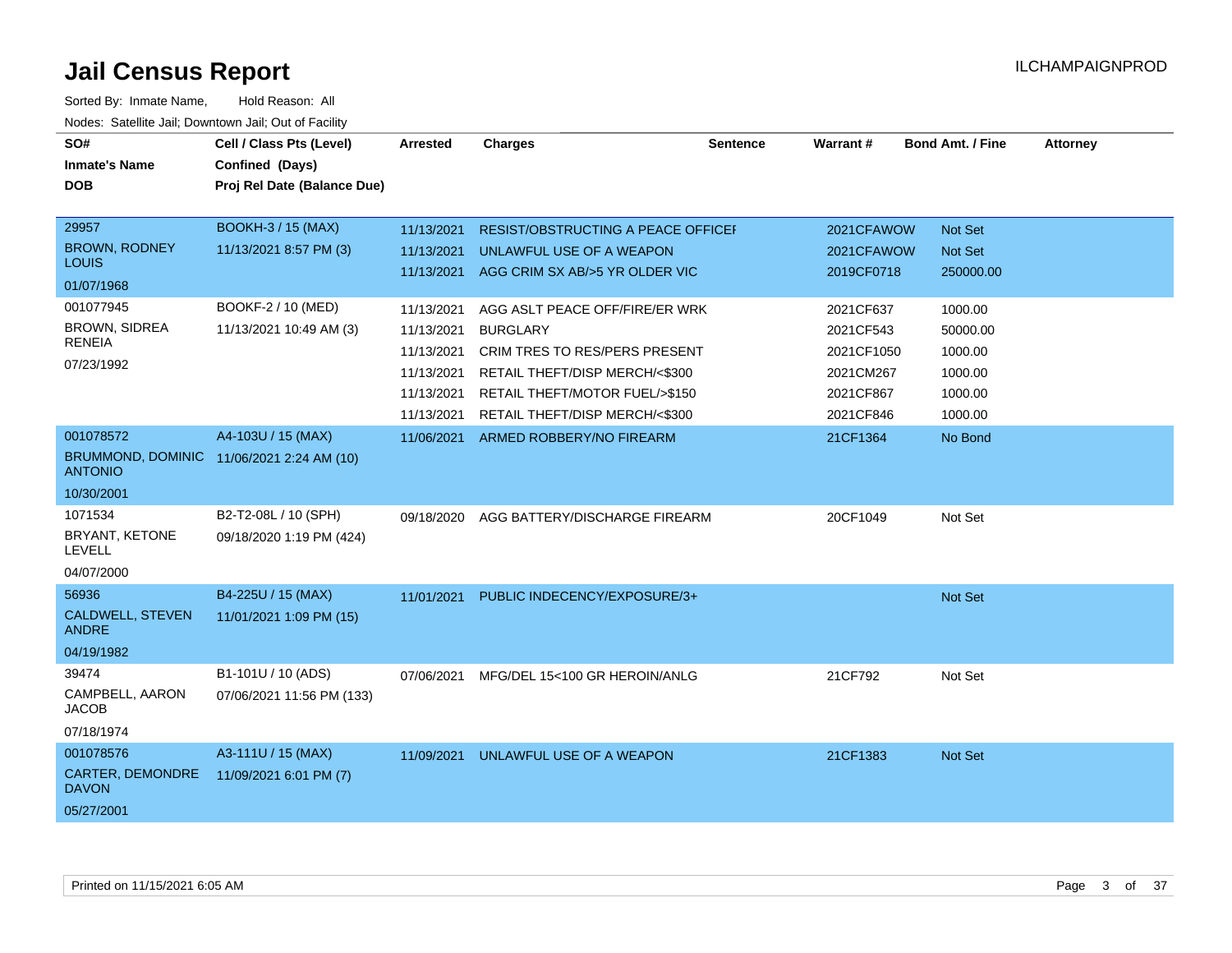| rouco. Calcillo Jali, Downtown Jali, Out of Facility                             |                                                                            |                                        |                                                                               |                 |                                  |                               |                 |
|----------------------------------------------------------------------------------|----------------------------------------------------------------------------|----------------------------------------|-------------------------------------------------------------------------------|-----------------|----------------------------------|-------------------------------|-----------------|
| SO#<br><b>Inmate's Name</b><br>DOB                                               | Cell / Class Pts (Level)<br>Confined (Days)<br>Proj Rel Date (Balance Due) | Arrested                               | <b>Charges</b>                                                                | <b>Sentence</b> | <b>Warrant#</b>                  | <b>Bond Amt. / Fine</b>       | <b>Attorney</b> |
| 45896<br>CARTER, MICHAEL<br>David<br>07/11/1977                                  | B2-T4-13U / 10 (SPH)<br>10/12/2021 6:26 PM (35)                            | 10/12/2021                             | <b>CRIM SEXUAL ABUSE/CONSENT</b>                                              | 10 <sub>y</sub> |                                  | No Bond                       |                 |
| 960551<br>COFFIN, KYLE LAIR<br>09/21/1988                                        | B4-225L / 10 (MED)<br>08/26/2021 4:43 AM (82)                              | 08/26/2021<br>08/26/2021               | DOMESTIC BATTERY/HARM/VIO O/P<br>POSS HYPO/SYRINGE/NEEDLES/1ST                |                 | 21CF1035<br>2021 CM116           | 100000.00<br>1000.00          |                 |
| 001078393<br><b>COLLIER, PEREZE</b><br><b>MARCEL</b>                             | B4-121L / 10 (MED)<br>09/16/2021 4:51 PM (61)                              | 09/16/2021                             | THREAT SCHOOL BLDG/PERSN                                                      |                 | 2021CF1106                       | 500000.00                     |                 |
| 08/27/2003<br>34805<br>CONERLY, KIN JOSEPH 10/01/2021 1:53 AM (46)<br>11/16/1971 | B4-226L / 15 (MAX)                                                         | 10/01/2021<br>10/01/2021<br>10/06/2021 | DOMESTIC BATTERY<br>ARMED HABITUAL CRIMINAL<br>POSS STOLEN VEHICLE > \$25,000 |                 | 21CF1183<br>21CF1184<br>19CF1786 | Not Set<br>Not Set<br>Not Set |                 |
| 1074319<br><b>CRAIG, DAVUCCI</b><br><b>DAVION</b><br>08/02/2001                  | A3-215L / 15 (ADS)<br>10/12/2021 11:36 AM (35)                             | 10/12/2021<br>10/14/2021               | AGGRAVATED CRUELTY TO ANIMALS<br><b>MURDER</b>                                |                 | 21CF1238<br>21CF1239             | <b>Not Set</b><br>Not Set     |                 |
| 001077549<br>CRISTOBAL-MATEO,<br>CRISTOBAL<br>12/02/1988                         | B2-T3-10L / 10 (SPH)<br>12/22/2020 1:17 PM (329)                           | 12/22/2020                             | PRED CRIM SEX ASLT/VICTIM <13                                                 |                 | 2020CF1469                       | Not Set                       |                 |
| 001077536<br>DAVIS, ARTRE LAVAE                                                  | B2-T1-03U / 10 (SPH)<br>12/20/2020 1:38 PM (331)                           | 12/20/2020                             | <b>ROBBERY</b>                                                                |                 | 20CF1446                         | Not Set                       |                 |
| 06/26/2002<br>1067370<br>DAVIS, AUSTIN<br><b>CHRISTOPHER</b><br>08/11/1997       | A3-211L / 15 (MAX)<br>11/06/2021 12:23 AM (10)                             | 11/05/2021                             | FIREARM/FOID INVALID/NOT ELIG                                                 |                 | 21CF1370                         | Not Set                       |                 |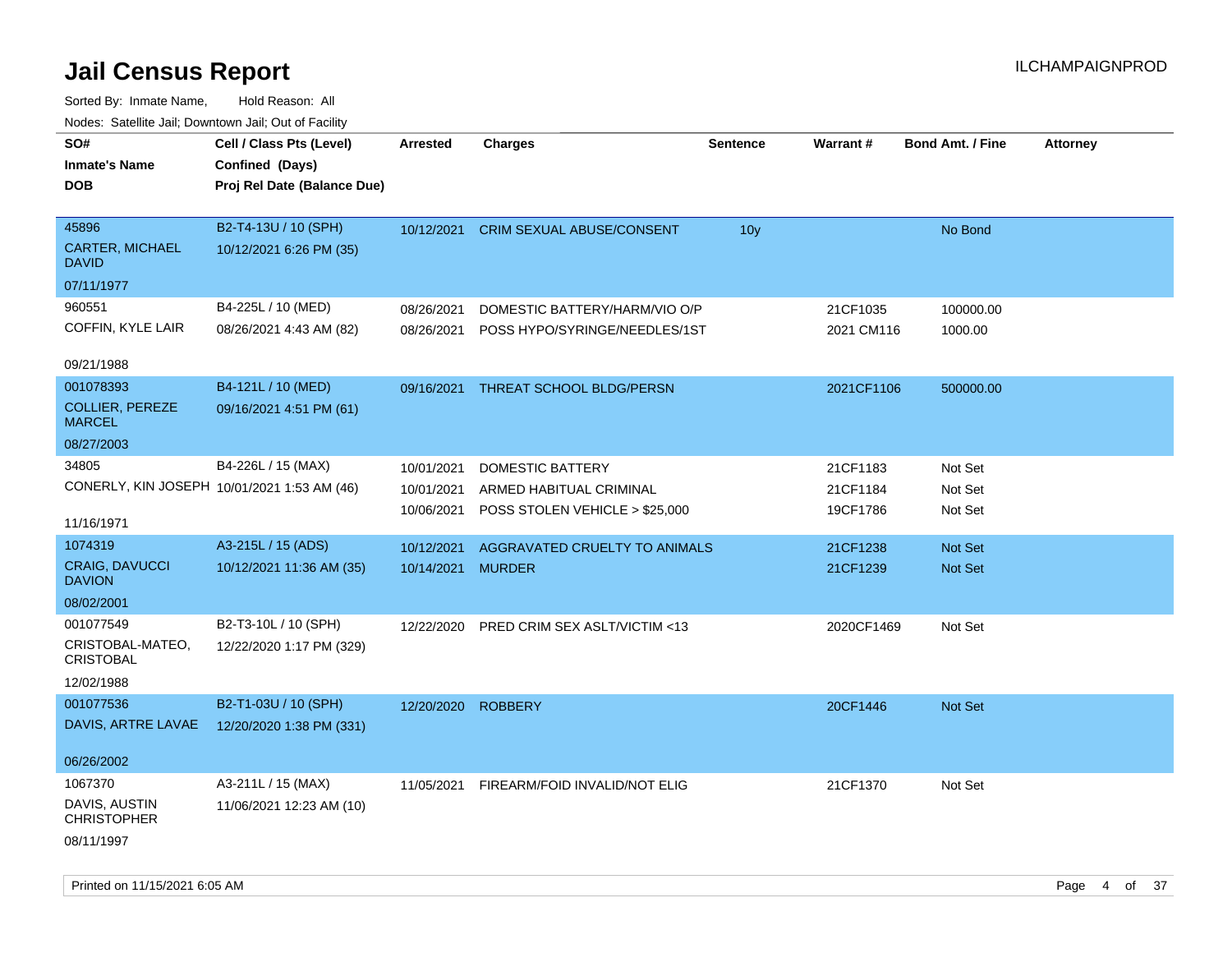| SO#                                   | Cell / Class Pts (Level)                      | <b>Arrested</b>          | <b>Charges</b>                                    | <b>Sentence</b> | <b>Warrant#</b>      | <b>Bond Amt. / Fine</b> | <b>Attorney</b> |
|---------------------------------------|-----------------------------------------------|--------------------------|---------------------------------------------------|-----------------|----------------------|-------------------------|-----------------|
| <b>Inmate's Name</b>                  | Confined (Days)                               |                          |                                                   |                 |                      |                         |                 |
| <b>DOB</b>                            | Proj Rel Date (Balance Due)                   |                          |                                                   |                 |                      |                         |                 |
|                                       |                                               |                          |                                                   |                 |                      |                         |                 |
| 1023587                               | B1-203U / 15 (MAX)                            | 09/24/2021               | MFG/DEL CANNABIS/2.5-10 GRAMS                     |                 | 21CF1155             | Not Set                 |                 |
| <b>DAVIS, MARTIN</b><br><b>DENNIS</b> | 09/24/2021 9:38 PM (53)                       |                          | 09/24/2021 ARMED HABITUAL CRIMINAL                |                 | 2021-CF681           | 500000.00               |                 |
| 12/02/1994                            |                                               |                          |                                                   |                 |                      |                         |                 |
| 001077634<br>DAVIS, TAMIKA            | A2-223L / 5 (ADS)<br>09/23/2021 12:30 AM (54) | 09/23/2021               | OBSTRUCT JUST/DESTROY EVIDENCE                    |                 | 21CF887              | 25000.00                |                 |
| 03/11/1974                            |                                               |                          |                                                   |                 |                      |                         |                 |
| 001078538<br>DAWKINS, LEN             | B1-106U / 10 (MED)<br>10/26/2021 8:18 PM (21) | 10/26/2021               | <b>CRIM SEX ASSAULT/FORCE</b>                     |                 | 21CF1301             | Not Set                 |                 |
| 03/23/1987                            |                                               |                          |                                                   |                 |                      |                         |                 |
| 56972<br>DAY, DANIEL JOSEPH           | B4-227U / 10 (MED)<br>08/30/2021 3:07 PM (78) | 08/30/2021<br>09/04/2021 | POSS STOLEN VEHICLE > \$25,000<br><b>BURGLARY</b> |                 | 21CF1044<br>21CF1054 | Not Set<br>Not Set      |                 |
| 10/16/1982                            |                                               |                          |                                                   |                 |                      |                         |                 |
| 989143                                | B3-W2-06L / 10 (MED)                          | 09/27/2021               | <b>STALKING/CAUSE PERSON DISTRESS</b>             |                 | 21CF1149             | 50000.00                |                 |
| DIAL, CLAYTON COLE                    | 09/27/2021 4:12 PM (50)                       | 09/27/2021               | <b>VIOLATE ORDER PROTECTION</b>                   |                 | 21CM440              | 25000.00                |                 |
|                                       |                                               | 09/27/2021               | POSSESSION OF METH<5 GRAMS                        |                 |                      | 9430.00                 |                 |
| 07/28/1991                            |                                               |                          |                                                   |                 |                      |                         |                 |
| 001078223                             | A3-214U / 5 (MIN)                             | 11/09/2021               | AGG DUI/NO VALID DL                               |                 | 21CF1382             | Not Set                 |                 |
| DIEGO-MATEO,<br><b>JOAQUIN</b>        | 11/09/2021 10:52 PM (7)                       |                          |                                                   |                 |                      |                         |                 |
| 01/23/2002                            |                                               |                          |                                                   |                 |                      |                         |                 |
| 001077846                             | A1-224L / 5 (ADS)                             | 04/12/2021               | BATTERY/MAKES PHYSICAL CONTACT                    |                 | 21CM142              | Not Set                 |                 |
| DONAHUE, JEANICE                      | 04/12/2021 9:50 AM (218)                      | 08/19/2021               | <b>CRIMINAL TRESPASS TO LAND</b>                  |                 | 2019CM378            | 5000.00                 |                 |
| <b>LUELLA</b>                         |                                               | 08/19/2021               | CRIM DAMAGE TO PROPERTY <\$500                    |                 | 2020CM299            | 1500.00                 |                 |
| 07/03/1993                            |                                               | 08/19/2021               | <b>CRIMINAL TRESPASS TO LAND</b>                  |                 | 2020CM297            | 1500.00                 |                 |
|                                       |                                               | 08/19/2021               | <b>RETAIL THEFT</b>                               |                 | 2020CM455            | 1500.00                 |                 |
| 25659                                 | B4-125L / 15 (MAX)                            | 06/15/2021               | <b>RESIDENTIAL BURGLARY</b>                       |                 | 2020CF1218           | 50000.00                |                 |
| DORRIS, LORENZO                       | 06/15/2021 6:17 AM (154)                      | 06/15/2021               | <b>BURGLARY</b>                                   |                 | 21CF689              | Not Set                 |                 |
| 07/19/1966                            |                                               |                          |                                                   |                 |                      |                         |                 |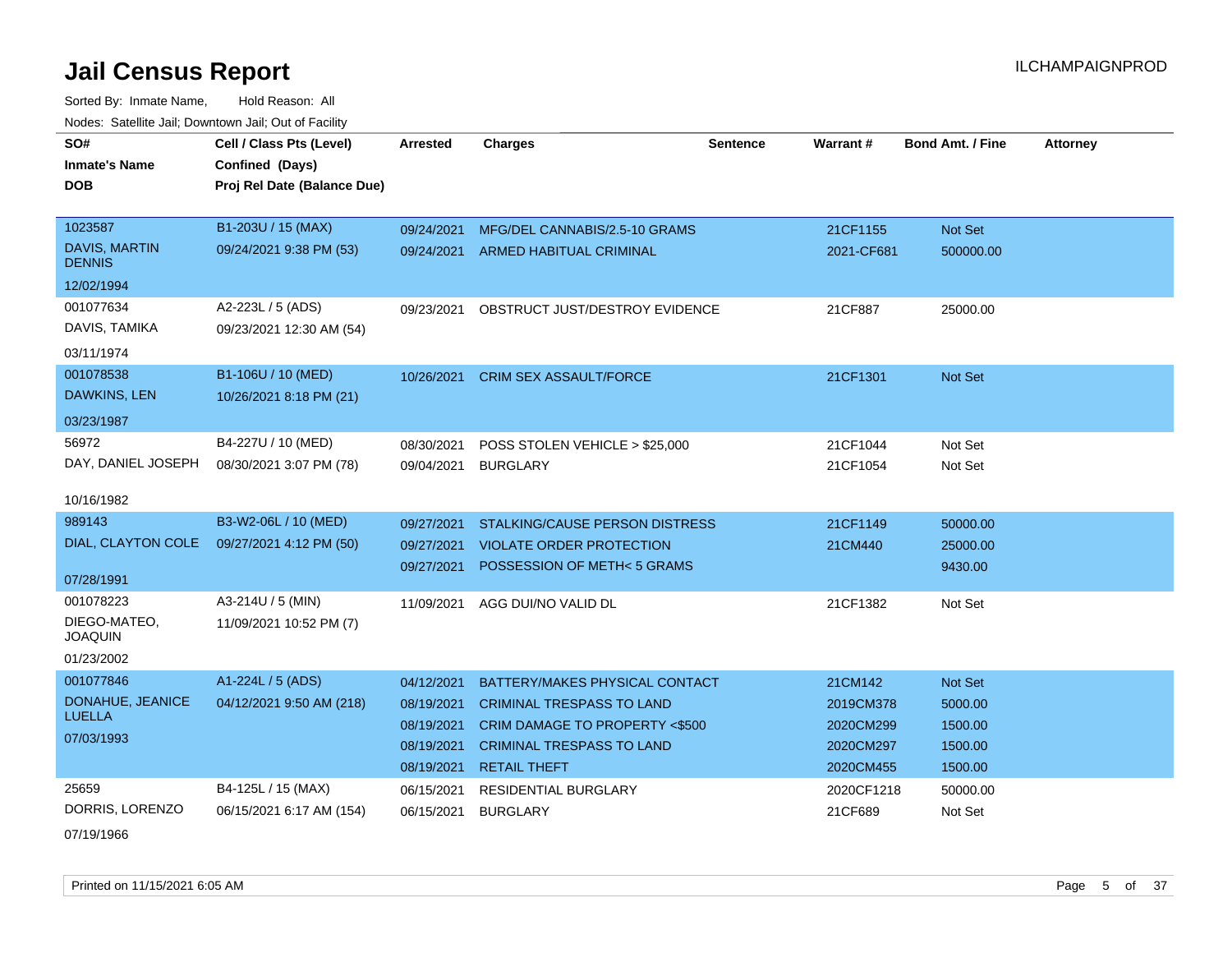| ivouss. Satellite Jali, Downtown Jali, Out of Facility |                                             |            |                                          |                 |                  |                         |                 |
|--------------------------------------------------------|---------------------------------------------|------------|------------------------------------------|-----------------|------------------|-------------------------|-----------------|
| SO#                                                    | Cell / Class Pts (Level)                    | Arrested   | <b>Charges</b>                           | <b>Sentence</b> | <b>Warrant#</b>  | <b>Bond Amt. / Fine</b> | <b>Attorney</b> |
| Inmate's Name                                          | Confined (Days)                             |            |                                          |                 |                  |                         |                 |
| DOB                                                    | Proj Rel Date (Balance Due)                 |            |                                          |                 |                  |                         |                 |
|                                                        |                                             |            |                                          |                 |                  |                         |                 |
| 55465                                                  | B3-W3-10L / 5 (MIN)                         | 10/25/2021 | DRIVING ON REVOKED LICENSE               |                 | 21CF119          | No Bond                 |                 |
| <b>ELMORE, TONY PAUL</b>                               | 10/25/2021 3:56 PM (22)                     |            |                                          |                 |                  |                         |                 |
| 10/25/1966                                             | 11/17/2021 (0.00)                           |            |                                          |                 |                  |                         |                 |
| 45194                                                  | B3-W1-01U / 10 (MED)                        | 10/20/2021 | DOMESTIC BATTERY/OTHER PRIOR             |                 | 21CF1265         | Not Set                 |                 |
| FALLS, ANDREW                                          | 10/20/2021 12:59 AM (27)                    |            |                                          |                 |                  |                         |                 |
| 08/15/1976                                             |                                             |            |                                          |                 |                  |                         |                 |
| 527081                                                 | B3-W6-24L / 10 (MED)                        | 09/06/2021 | ARSON/REAL/PERSONAL PROP>\$150           |                 | 2021 CF 797      | 25000.00                |                 |
| <b>FERGUSON,</b><br>CHRISTOPHER                        | 09/06/2021 1:18 PM (71)                     |            |                                          |                 |                  |                         |                 |
| 12/21/1981                                             |                                             |            |                                          |                 |                  |                         |                 |
| 524764                                                 | B3-W2-08L / 5 (MIN)                         | 09/18/2021 | METH DELIVERY/15<100 GRAMS               |                 | 21CF627          | 50000.00                |                 |
| FISCUS, ROBERT<br>LOWELL                               | 09/18/2021 10:50 AM (59)                    |            |                                          |                 |                  |                         |                 |
| 02/17/1986                                             |                                             |            |                                          |                 |                  |                         |                 |
| 997549                                                 | B1-106L / 10 (MED)                          |            | 10/12/2021 FELON POSS/USE WEAPON/FIREARM | 3y (DOC)        | 19CF1089         | <b>Not Set</b>          |                 |
| <b>FLOWERS, FENTON</b><br>ARNEZ                        | 10/12/2021 2:25 PM (35)                     |            |                                          |                 |                  |                         |                 |
| 12/14/1991                                             |                                             |            |                                          |                 |                  |                         |                 |
| 518395                                                 | B2-T3-12L / 15 (SPH)                        | 07/07/2020 | CRIMINAL SEXUAL ASSAULT                  |                 | 2020-CF735       | 250000.00               |                 |
|                                                        | FRANDLE, MARK RYAN 07/07/2020 3:42 PM (497) |            |                                          |                 |                  |                         |                 |
| 09/10/1985                                             |                                             |            |                                          |                 |                  |                         |                 |
| 001078583                                              | <b>BOOKH-3 / 15 (MAX)</b>                   | 11/14/2021 | AGG UNLAWFUL USE WEAPON/PERSON           |                 | <b>2021CFWOW</b> | <b>Not Set</b>          |                 |
| <b>FRAZIER, RICHARD</b>                                | 11/14/2021 3:12 AM (2)                      | 11/14/2021 | RESIST/OBSTRUCTING A PEACE OFFICEF       |                 | 2021CFAWOW       | <b>Not Set</b>          |                 |
| <b>EMOND</b>                                           |                                             | 11/14/2021 | POSS ADULT USE CANN IN MOTOR VEHIC       |                 | 2021TRAWOW       | <b>Not Set</b>          |                 |
| 04/19/2001                                             |                                             |            |                                          |                 |                  |                         |                 |
| 001077934                                              | A1-124U / 10 (MED)                          | 08/22/2021 | <b>DOMESTIC BATTERY</b>                  |                 | 21 CM 172        | 10000.00                |                 |
| FREED, LOGAN<br>SUZANNE                                | 08/22/2021 11:45 PM (86)                    | 08/22/2021 | AGG DUI/ACCIDENT/DEATH                   |                 | 21CF1024         | Not Set                 |                 |
| 08/18/1996                                             |                                             |            |                                          |                 |                  |                         |                 |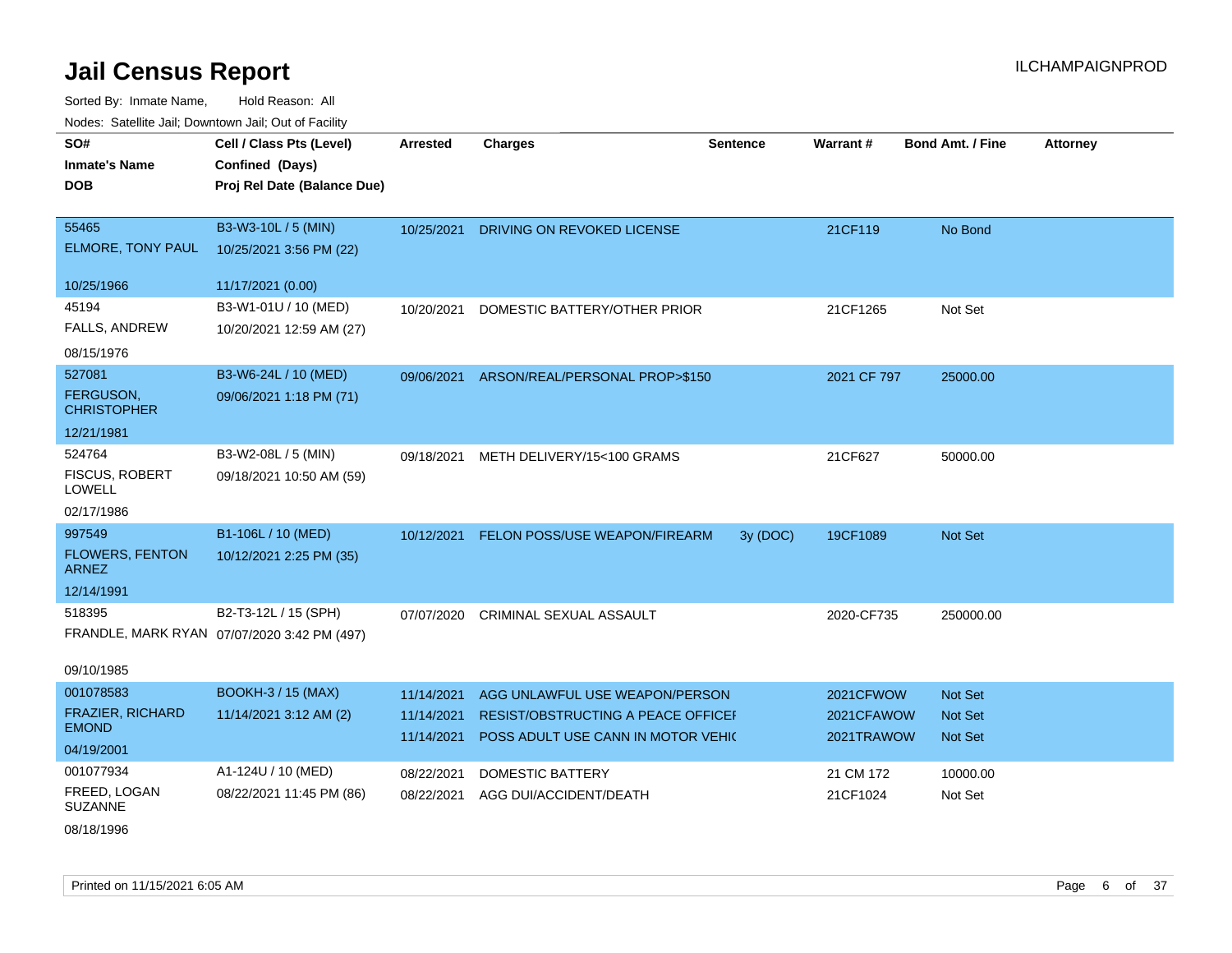| SO#                                        | Cell / Class Pts (Level)                     | <b>Arrested</b> | <b>Charges</b>                      | <b>Sentence</b> | Warrant#   | <b>Bond Amt. / Fine</b> | <b>Attorney</b> |
|--------------------------------------------|----------------------------------------------|-----------------|-------------------------------------|-----------------|------------|-------------------------|-----------------|
| <b>Inmate's Name</b>                       | Confined (Days)                              |                 |                                     |                 |            |                         |                 |
| <b>DOB</b>                                 | Proj Rel Date (Balance Due)                  |                 |                                     |                 |            |                         |                 |
|                                            |                                              |                 |                                     |                 |            |                         |                 |
| 001078290                                  | A1-124L / 10 (ADS)                           | 08/19/2021      | MACHINE GUN/AUTO WEAPON/VEH         |                 | 21CF1012   | Not Set                 |                 |
| <b>FREEMAN, ANGEL</b><br><b>JANILA KAY</b> | 08/19/2021 1:26 AM (89)                      |                 |                                     |                 |            |                         |                 |
| 12/25/1995                                 |                                              |                 |                                     |                 |            |                         |                 |
| 001078450                                  | B3-W2-05U / 10 (MED)                         | 10/26/2021      | <b>AGGRAVATED BATTERY</b>           |                 |            | Not Set                 |                 |
| GAMBLE, HAKEEM<br><b>DARION</b>            | 10/26/2021 1:01 PM (21)                      | 10/26/2021      | BURGLARY W/O CAUSING DAMAGE         |                 |            | No Bond                 |                 |
| 12/17/1999                                 | 12/23/2021 (0.00)                            |                 |                                     |                 |            |                         |                 |
| 1013012                                    | B4-222L / 15 (MAX)                           | 07/08/2021      | ATTEMPT (FIRST DEGREE MURDER)       |                 | 2021CF790  | 1000000.00              |                 |
|                                            | GARY, XAVIER LAMAR  07/08/2021 9:24 AM (131) | 07/08/2021      | <b>FELON POSS/USE FIREARM PRIOR</b> |                 | 2020CF650  | 25000.00                |                 |
|                                            |                                              | 07/08/2021      | <b>FELON POSS/USE FIREARM PRIOR</b> |                 | 21CF798    | <b>Not Set</b>          |                 |
| 12/14/1991                                 |                                              |                 |                                     |                 |            |                         |                 |
| 56342                                      | B1-205L / 10 (MED)                           | 10/21/2021      | THEFT CONTROL INTENT <\$500         |                 | 17CF1451   | 10000.00                |                 |
| <b>GRIFFIN, NATHAN</b>                     | 10/21/2021 4:20 PM (26)                      | 10/21/2021      | DRIVING ON REVOKED LICENSE          |                 | 20TR1979   | 3000.00                 |                 |
| <b>EUGENE</b>                              |                                              | 10/21/2021      | ARMED HABITUAL CRIMINAL             |                 | 21CF1279   | Not Set                 |                 |
| 02/24/1969                                 |                                              |                 |                                     |                 |            |                         |                 |
| 1071098                                    | A4-104L / 10 (MED)                           | 11/06/2021      | AGG CRIM SEX ASSAULT/FIREARM        |                 | 21CF1368   | Not Set                 |                 |
| <b>HARRIS, SHEMAR</b><br><b>HARLEM</b>     | 11/06/2021 8:22 AM (10)                      |                 |                                     |                 |            |                         |                 |
| 07/22/2000                                 |                                              |                 |                                     |                 |            |                         |                 |
| 1041176                                    | B4-223U / 15 (MAX)                           | 10/05/2021      | PAROLE REVOCATION                   |                 |            | Not Set                 |                 |
| HART, DAVEON<br>LATTEEF                    | 10/05/2021 10:35 AM (42)                     | 10/06/2021      | AGGRAVATED DOMESTIC BATTERY         |                 |            | Not Set                 |                 |
| 03/15/1996                                 |                                              |                 |                                     |                 |            |                         |                 |
| 1038973                                    | A4-103L / 10 (MED)                           | 11/05/2021      | AGG DOMESTIC BATTERY/STRANGLE       |                 | 21CF1365   | Not Set                 |                 |
|                                            | HAYS, DAMIEN CLYDE 11/05/2021 8:59 PM (11)   |                 |                                     |                 |            |                         |                 |
|                                            |                                              |                 |                                     |                 |            |                         |                 |
| 03/19/1994                                 |                                              |                 |                                     |                 |            |                         |                 |
| 965829                                     | BOOKH-4 / 10 (ADS)                           | 09/09/2021      | HRSMT/NO CONVERSATION/KILL          |                 | 2021CF1072 | 25000.00                |                 |
| HEINZ, ANDREW<br><b>MICHAEL</b>            | 09/09/2021 5:21 PM (68)                      | 09/13/2021      | PROBATION VIOLATION                 |                 | 21CF7      | Not Set                 |                 |
| 07/01/1987                                 |                                              |                 |                                     |                 |            |                         |                 |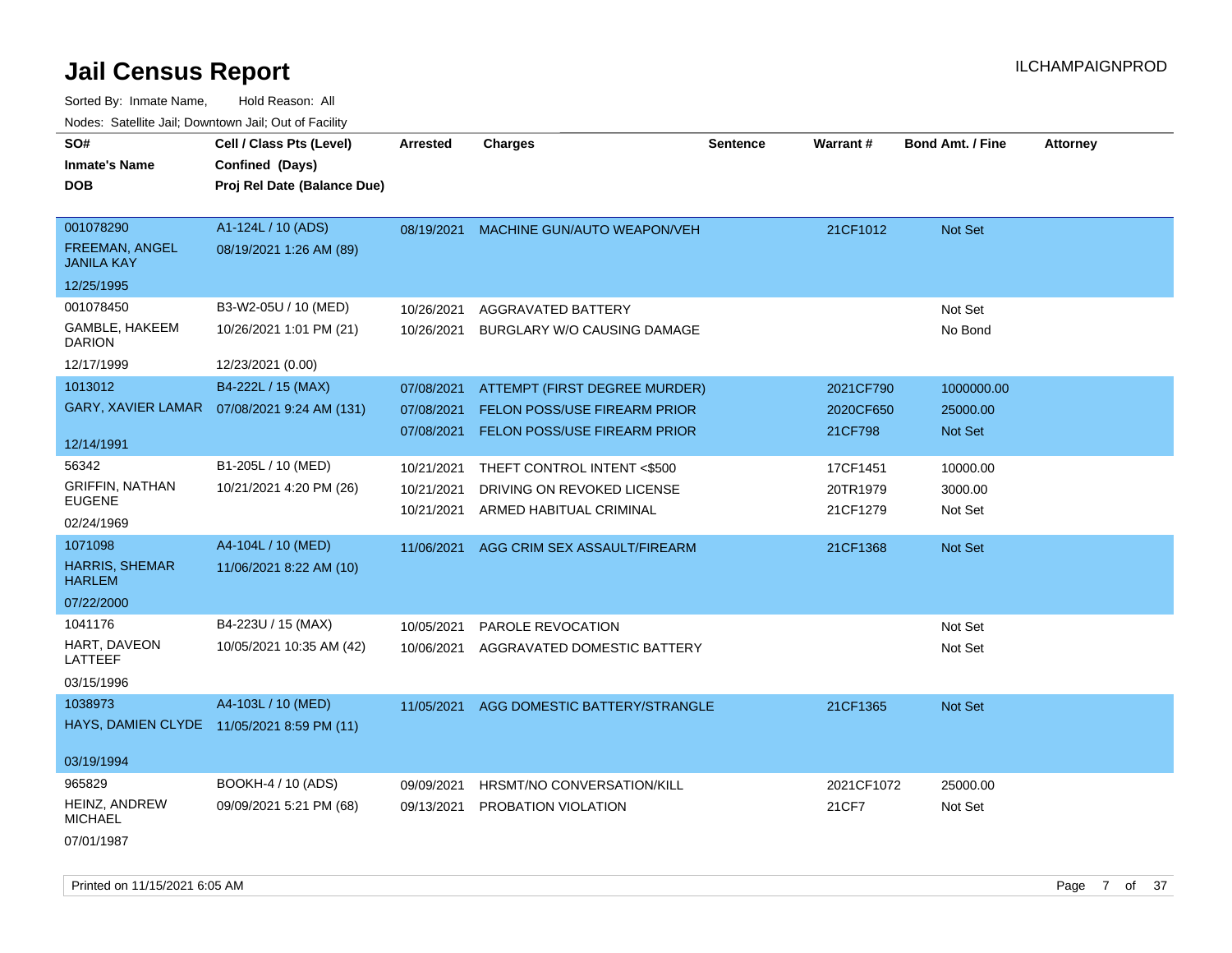| SO#                                    | Cell / Class Pts (Level)    | <b>Arrested</b> | <b>Charges</b>                           | <b>Sentence</b> | Warrant#   | <b>Bond Amt. / Fine</b> | <b>Attorney</b> |
|----------------------------------------|-----------------------------|-----------------|------------------------------------------|-----------------|------------|-------------------------|-----------------|
| <b>Inmate's Name</b>                   | Confined (Days)             |                 |                                          |                 |            |                         |                 |
| <b>DOB</b>                             | Proj Rel Date (Balance Due) |                 |                                          |                 |            |                         |                 |
|                                        |                             |                 |                                          |                 |            |                         |                 |
| 28016                                  | B3-W4-16L / 10 (MED)        | 08/30/2021      | DOM BTRY/CONTACT/4+ PRECONV              |                 | 21CF904    | 50000.00                |                 |
| <b>HENRY, CRAIG</b><br><b>ANDREW</b>   | 08/30/2021 3:34 PM (78)     |                 |                                          |                 |            |                         |                 |
| 12/04/1962                             |                             |                 |                                          |                 |            |                         |                 |
| 001078488                              | B2-T3-11U / 15 (SPH)        | 10/14/2021      | PRED CRIM SEX ASLT/VICTIM <13            |                 | 21CF1232   | 500000.00               |                 |
| HERNANDEZ-LOPEZ.<br><b>ERNESTO</b>     | 10/14/2021 3:15 PM (33)     |                 | 10/14/2021 FUGITIVE FROM JUSTICE         |                 | 21CF1246   | Not Set                 |                 |
| 11/28/1975                             |                             |                 |                                          |                 |            |                         |                 |
| 1041135                                | B1-107U / 15 (MAX)          |                 | 10/19/2021 ARMED VIOLENCE/CATEGORY I     |                 | 21CF1266   | No Bond                 |                 |
| HILL, DEONANCE<br><b>JAMES</b>         | 10/19/2021 5:46 PM (28)     |                 |                                          |                 |            |                         |                 |
| 04/28/1992                             |                             |                 |                                          |                 |            |                         |                 |
| 975293                                 | B2-T4-14L / 10 (SPH)        | 07/21/2021      | <b>STALKING</b>                          |                 | 2021CF863  | Not Set                 |                 |
| HILL, JACOB MILES                      | 07/21/2021 8:43 PM (118)    | 07/21/2021      | VIO ORDER/PRIOR VIO OF ORDER             |                 | 21CF914    | No Bond                 |                 |
|                                        |                             | 07/25/2021      | PAROLE REVOCATION                        |                 | CH2104646  | Not Set                 |                 |
| 02/06/1988                             |                             | 08/18/2021      | HARASS WITNESS/FAMILY MBR/REP            |                 | 21CF992    | Not Set                 |                 |
|                                        |                             | 09/09/2021      | AGG STALKING/BODILY HARM                 |                 | 21CF1073   | Not Set                 |                 |
| 48471                                  | B1-207L / 15 (MAX)          |                 | 08/08/2021 AGG BATTERY/DISCHARGE FIREARM |                 | 21CF946    | Not Set                 |                 |
| <b>HILL, RAMESH</b><br><b>JERMAINE</b> | 08/08/2021 4:45 AM (100)    |                 |                                          |                 |            |                         |                 |
| 12/11/1978                             |                             |                 |                                          |                 |            |                         |                 |
| 1061996                                | A1-227U / 5 (MIN)           | 10/30/2021      | <b>THEFT</b>                             |                 | 21CF1321   | No Bond                 |                 |
| HUBBARD, REBEKIAH                      | 10/30/2021 1:37 PM (17)     | 10/30/2021      | DRVG UNDER INFLUENCE OF DRUG             |                 | 2021DT71   | 7500.00                 |                 |
| <b>DIONA</b>                           |                             | 10/30/2021      | CRIM DAMAGE TO PROPERTY <\$500           |                 | 2021CM156  | 660.00                  |                 |
| 04/08/1998                             |                             | 10/30/2021      | RETAIL THEFT/DISP MERCH/<\$300           |                 | 2018CF1302 | 20000.00                |                 |
|                                        |                             | 10/31/2021      | USE FORGED CR/DEBIT CARD/<\$300          | 2y (DOC)        | 2020CF670  | No Bond                 |                 |
| 1063119                                | A4-105U / 10 (ADS)          | 11/05/2021      | THEFT/STOLEN/INTENT<\$500                |                 | 2020CM14   | 5000.00                 |                 |
| HUNT, KHALLEEL                         | 11/05/2021 7:47 AM (11)     | 11/05/2021      | <b>BURGLARY</b>                          |                 | 2018CF877  | 10000.00                |                 |
| <b>MALIK</b>                           |                             | 11/05/2021      | <b>BURGLARY W/O CAUSING DAMAGE</b>       |                 | 2018CF1687 | 10000.00                |                 |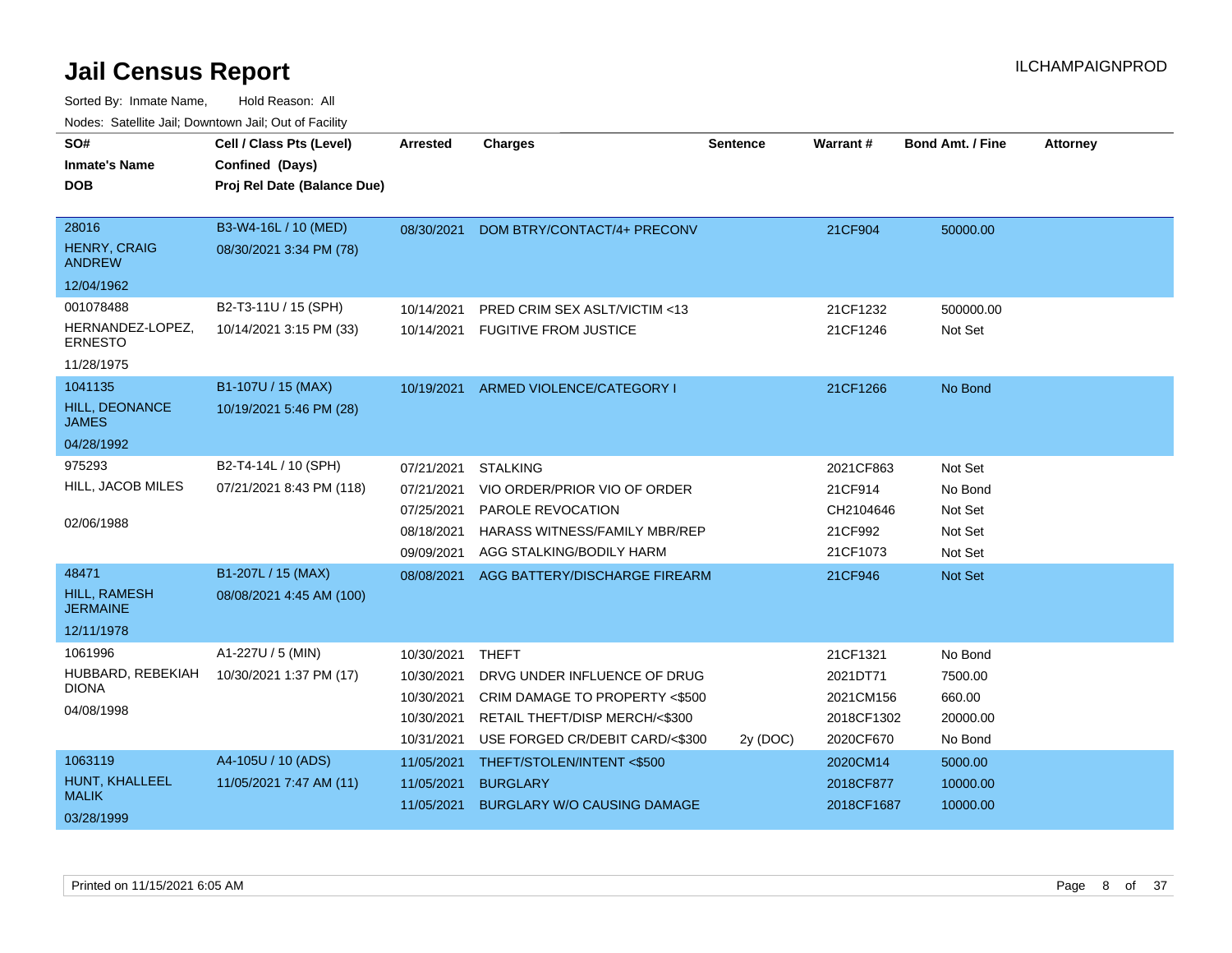| roaco. Oatomto dan, Downtown dan, Oat or Fability |                                            |                 |                                           |                 |                       |                         |                 |
|---------------------------------------------------|--------------------------------------------|-----------------|-------------------------------------------|-----------------|-----------------------|-------------------------|-----------------|
| SO#                                               | Cell / Class Pts (Level)                   | <b>Arrested</b> | <b>Charges</b>                            | <b>Sentence</b> | Warrant#              | <b>Bond Amt. / Fine</b> | <b>Attorney</b> |
| <b>Inmate's Name</b>                              | Confined (Days)                            |                 |                                           |                 |                       |                         |                 |
| <b>DOB</b>                                        | Proj Rel Date (Balance Due)                |                 |                                           |                 |                       |                         |                 |
|                                                   |                                            |                 |                                           |                 |                       |                         |                 |
| 953555                                            | B4-122L / 15 (MAX)                         | 03/10/2021      | <b>CRIM TRESPASS TO RESIDENCE</b>         |                 | 21CF272               | Not Set                 |                 |
| HUNT, TAVARIS EARL                                | 03/10/2021 4:58 AM (251)                   |                 | 04/14/2021 AGG FLEEING POLICE/21 MPH OVER | 3y (DOC)        | 2020CF94              | 10000.00                |                 |
|                                                   |                                            |                 |                                           |                 |                       |                         |                 |
| 12/29/1987                                        |                                            |                 |                                           |                 |                       |                         |                 |
| 38993                                             | B4-127U / 15 (MAX)                         |                 | 02/13/2021 ATTEMPT (FIRST DEGREE MURDER)  |                 | 21CF181               | Not Set                 |                 |
| JACKSON, LAMONT<br><b>JEREMIE</b>                 | 02/13/2021 7:45 AM (276)                   |                 |                                           |                 |                       |                         |                 |
| 07/31/1973                                        |                                            |                 |                                           |                 |                       |                         |                 |
| 532426                                            | A1-126L / 10 (ADS)                         | 05/16/2021      | AGGRAVATED BATTERY/NURSE                  |                 | 2021CF344             | No Bond                 |                 |
| <b>JACKSON, NATASHA</b>                           | 05/16/2021 12:24 AM (184)                  |                 |                                           |                 |                       |                         |                 |
| <b>RENETTA</b>                                    |                                            |                 |                                           |                 |                       |                         |                 |
| 01/02/1987                                        |                                            |                 |                                           |                 |                       |                         |                 |
| 001077487                                         | B3-W8-30L / 10 (MED)                       | 12/03/2020      | FELON POSS/USE WEAPON/FIREARM             |                 | 20CF1377              | Not Set                 |                 |
| JACKSON, TERREL                                   | 12/03/2020 10:18 AM (348)                  | 11/09/2021      | AGG DISCHARGE FIREARM/OCC VEH             |                 | 21CR0331401           | No Bond                 |                 |
| DANDRE                                            |                                            |                 |                                           |                 |                       |                         |                 |
| 08/11/1990                                        |                                            |                 |                                           |                 |                       |                         |                 |
| 001077864                                         | B1-103L / 15 (MAX)                         | 04/18/2021      | FELON POSS/USE WEAPON/FIREARM             |                 | 21CF428               | Not Set                 |                 |
| D                                                 | JAMERSON, ANTHONY 04/18/2021 7:21 PM (212) |                 |                                           |                 |                       |                         |                 |
| 01/26/1990                                        |                                            |                 |                                           |                 |                       |                         |                 |
| 001077437                                         | B1-205U / 10 (MED)                         | 08/23/2021      | DOM BTRY/CONTACT/1-2 PRECONV              |                 | 21CF1025              | Not Set                 |                 |
| JOHNSON, ANTONIO<br>LASHAUN                       | 08/23/2021 7:48 PM (85)                    |                 |                                           |                 |                       |                         |                 |
| 01/06/1980                                        |                                            |                 |                                           |                 |                       |                         |                 |
| 1007508                                           | B4-222U / 10 (MED)                         | 09/28/2021      | FELON POSS/USE FIREARM PRIOR              |                 | 4y/6m (DOC) 2021CF200 | 50000.00                |                 |
| JOHNSON, KAWAME<br><b>TERRENCEIM</b>              | 09/28/2021 1:55 PM (49)                    |                 |                                           |                 |                       |                         |                 |
| 06/08/1990                                        |                                            |                 |                                           |                 |                       |                         |                 |
| 29206                                             | A4-101L / 15 (MAX)                         | 11/09/2021      | AGGRAVATED BATTERY                        |                 | 21CF1381              | No Bond                 |                 |
| JOHNSON, REUBEN<br><b>MONTE</b>                   | 11/09/2021 11:30 AM (7)                    |                 |                                           |                 |                       |                         |                 |
| 04/07/1956                                        |                                            |                 |                                           |                 |                       |                         |                 |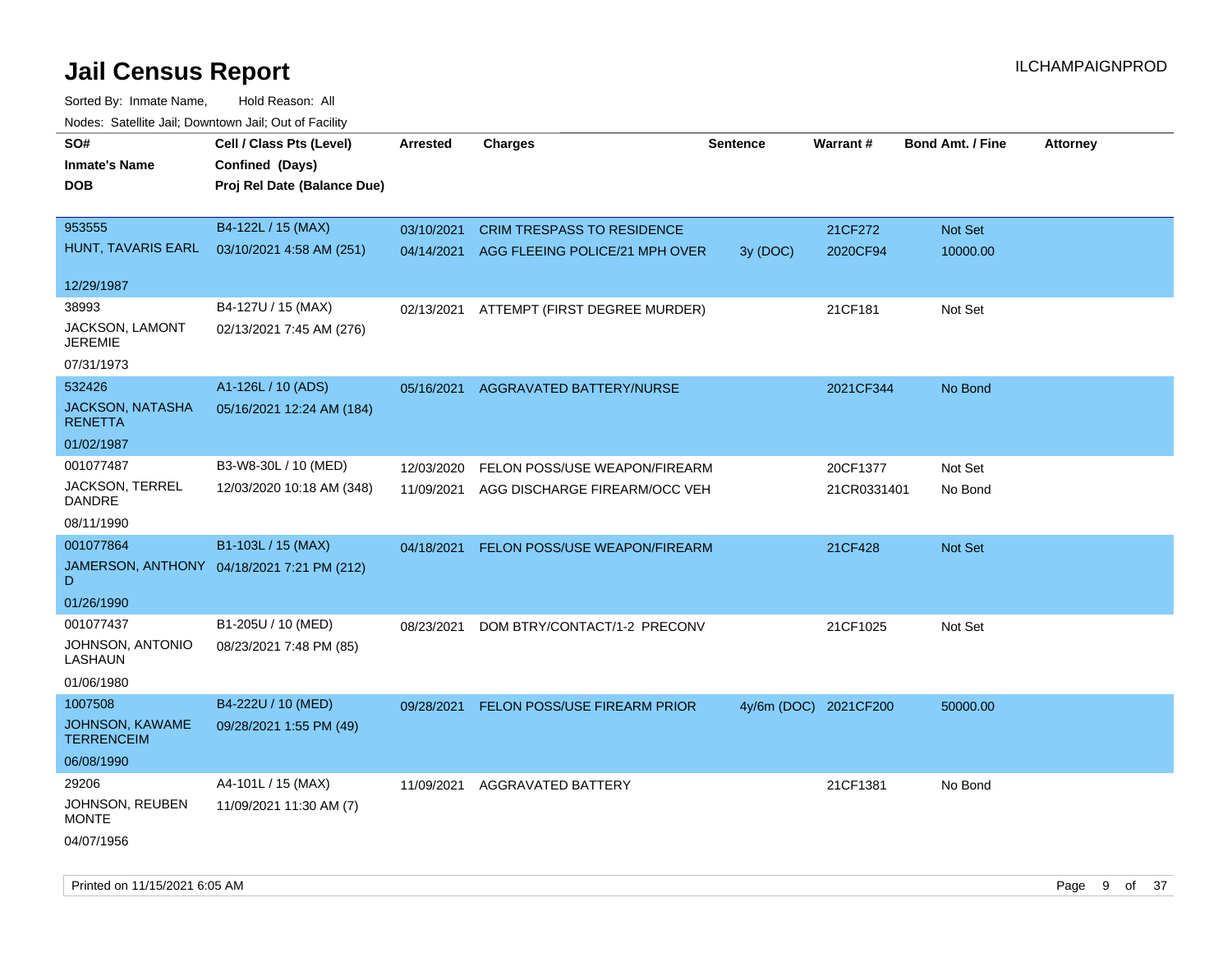Sorted By: Inmate Name, Hold Reason: All

|  | Nodes: Satellite Jail; Downtown Jail; Out of Facility |  |
|--|-------------------------------------------------------|--|
|--|-------------------------------------------------------|--|

| SO#<br><b>Inmate's Name</b><br><b>DOB</b>    | Cell / Class Pts (Level)<br>Confined (Days)<br>Proj Rel Date (Balance Due) | <b>Arrested</b>          | <b>Charges</b>                                               | <b>Sentence</b> | Warrant#             | <b>Bond Amt. / Fine</b> | <b>Attorney</b> |
|----------------------------------------------|----------------------------------------------------------------------------|--------------------------|--------------------------------------------------------------|-----------------|----------------------|-------------------------|-----------------|
| 1071536<br>JOHNSON, ZACHERY<br><b>EDWARD</b> | B1-206U / 15 (MAX)<br>06/17/2021 2:00 AM (152)                             | 06/17/2021               | ATTEMPT (FIRST DEGREE MURDER)                                |                 | 21CF702              | <b>Not Set</b>          |                 |
| 10/30/1987                                   |                                                                            |                          |                                                              |                 |                      |                         |                 |
| 001077784<br>JONES, KEEFER<br><b>LAMONT</b>  | B2-T1-01U / 10 (SPH)<br>10/21/2021 10:30 AM (26)                           | 10/21/2021               | DELIVERY OF OR POSSESSION OF W/INT                           |                 | 21CF1278             | Not Set                 |                 |
| 07/26/1970                                   |                                                                            |                          |                                                              |                 |                      |                         |                 |
| 506244<br><b>JOSLIN, JASON LEE</b>           | B1-204L / 15 (MAX)<br>07/15/2021 4:38 AM (124)                             | 07/15/2021               | ARMED ROBBERY/ARMED W/FIREARM                                |                 | 2021CF791            | 250000.00               |                 |
| 12/22/1985                                   |                                                                            |                          |                                                              |                 |                      |                         |                 |
| 49797<br>KELLY, WARREN<br><b>DYTRALE</b>     | B1-107L / 10 (MED)<br>10/12/2021 2:59 PM (35)                              | 10/12/2021               | POSSESSING A CONTROLLED SUBSTANC 4y (DOC)                    |                 | 21CF365              | No Bond                 |                 |
| 10/23/1979                                   |                                                                            |                          |                                                              |                 |                      |                         |                 |
| 1070011                                      | B4-124U / 15 (MAX)                                                         | 08/03/2021               | AGG DISCH FIREARM/1ST AID PERS                               |                 | 21CF929              | Not Set                 |                 |
| LAWS, WILLIAM<br>ZARAK, Third                | 08/03/2021 3:53 PM (105)                                                   |                          |                                                              |                 |                      |                         |                 |
| 07/06/1999                                   |                                                                            |                          |                                                              |                 |                      |                         |                 |
| 548089                                       | B1-204U / 15 (MAX)                                                         | 12/04/2020               | ATTEMPT (FIRST DEGREE MURDER)                                |                 | 20CF1378             | Not Set                 |                 |
| LEWIS, LAWRENCE<br>PAUL, Third               | 12/04/2020 4:42 AM (347)                                                   | 12/04/2020<br>12/04/2020 | METH DELIVERY/100<400 GRAMS<br>AGG DOMESTIC BATTERY/STRANGLE |                 | 20CF1481<br>18CF1507 | Not Set<br>10000.00     |                 |
| 02/08/1993                                   |                                                                            |                          |                                                              |                 |                      |                         |                 |
| 001077524                                    | B2-T4-15U / 10 (SPH)                                                       | 12/14/2020               | AGG BATTERY/JUDGE/EMT                                        |                 | 2020-CF-1212         | 10000.00                |                 |
| LEWIS, TREVOR                                | 12/14/2020 5:16 PM (337)                                                   | 12/14/2020               | <b>RESIDENTIAL ARSON</b>                                     |                 | 2020-CF-1388         | 150000.00               |                 |
| <b>DANIEL</b>                                |                                                                            | 12/14/2020               | AGG BATTERY/PUBLIC PLACE                                     |                 | 2020-CF-1231         | 50000.00                |                 |
| 06/03/2002                                   |                                                                            | 12/14/2020               | AGG BATTERY/PEACE OFFICER                                    |                 | 2020-CF-1211         | 10000.00                |                 |
| 1000869                                      | B1-201L / 15 (MAX)                                                         | 09/11/2021               | FELON POSS/USE WEAPON/FIREARM                                |                 | 21CF1102             | Not Set                 |                 |
| MARTIN, MANNIX<br><b>TILMOND</b>             | 09/12/2021 12:40 AM (65)                                                   |                          |                                                              |                 |                      |                         |                 |
| 07/19/1991                                   |                                                                            |                          |                                                              |                 |                      |                         |                 |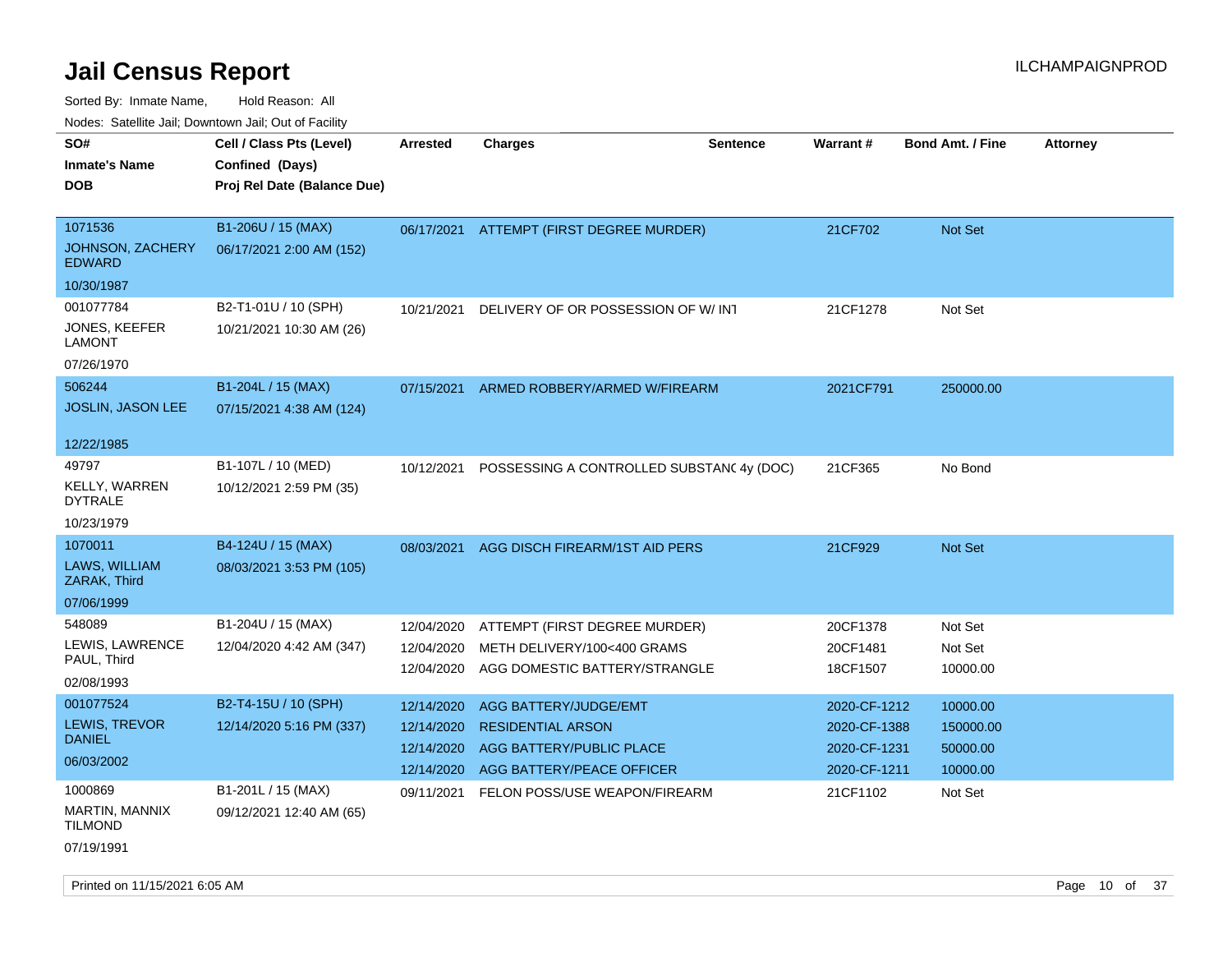| ivouss. Saleling Jali, Downtown Jali, Out of Facility |                                              |                 |                                                            |                 |             |                         |                 |
|-------------------------------------------------------|----------------------------------------------|-----------------|------------------------------------------------------------|-----------------|-------------|-------------------------|-----------------|
| SO#                                                   | Cell / Class Pts (Level)                     | <b>Arrested</b> | <b>Charges</b>                                             | <b>Sentence</b> | Warrant#    | <b>Bond Amt. / Fine</b> | <b>Attorney</b> |
| <b>Inmate's Name</b>                                  | Confined (Days)                              |                 |                                                            |                 |             |                         |                 |
| <b>DOB</b>                                            | Proj Rel Date (Balance Due)                  |                 |                                                            |                 |             |                         |                 |
|                                                       |                                              |                 |                                                            |                 |             |                         |                 |
| 001077938                                             | <b>BOOKH-2 / 15 (ADS)</b>                    | 05/10/2021      | AGG KIDNAPING DISCH FIR/HARM                               |                 | 21CF532     | Not Set                 |                 |
| MCGAHA,                                               | 05/10/2021 7:02 PM (190)                     | 05/11/2021      | <b>MURDER</b>                                              |                 | 2021-CF-215 | No Bond                 |                 |
| <b>CHRISTOPHER D</b>                                  |                                              | 05/27/2021      | ESCAPE FROM DEPT OF CORRECTION                             |                 | 21CF600     | Not Set                 |                 |
| 07/27/1991                                            |                                              |                 |                                                            |                 |             |                         |                 |
| 001078575                                             | A3-111L / 10 (MED)                           | 11/09/2021      | <b>GUNRUNNING</b>                                          |                 | 21CF1330    | 750000.00               |                 |
| MCLAURIN, KEYON A                                     | 11/09/2021 12:41 PM (7)                      |                 |                                                            |                 |             |                         |                 |
|                                                       |                                              |                 |                                                            |                 |             |                         |                 |
| 11/19/2002                                            |                                              |                 |                                                            |                 |             |                         |                 |
| 1043071                                               | BOOKF-1 / 10 (MED)                           | 11/08/2021      | CRIM DMG/GOVT PROP/<\$500                                  |                 | 21CF1378    | Not Set                 |                 |
| <b>MERRELL-</b>                                       | 11/08/2021 2:22 AM (8)                       | 11/08/2021      | CRIM TRESPASS TO STATE LAND                                |                 | 2021CM208   | 25000.00                |                 |
| SUTHERLAND, ALICIA                                    |                                              |                 |                                                            |                 |             |                         |                 |
| 11/26/1972                                            |                                              |                 |                                                            |                 |             |                         |                 |
| 1029510                                               | A3-113L / 15 (MAX)                           | 06/26/2021      | ATTEMPT DISARM PC OFF/CORR EMP                             | 5y (DOC)        | 21CF751     | Not Set                 |                 |
| MESSER, CODY<br><b>JAMES</b>                          | 06/22/2021 1:47 AM (147)                     |                 |                                                            |                 |             |                         |                 |
| 05/24/1991                                            |                                              |                 |                                                            |                 |             |                         |                 |
|                                                       |                                              |                 |                                                            |                 |             |                         |                 |
| 39106                                                 | B2-T3-09U / 10 (SPH)                         | 10/12/2021      | DOMESTIC BATTERY/OTHER PRIOR                               |                 | 21CF1217    | Not Set                 |                 |
| MOORE, ANDREW LEE, 10/12/2021 1:02 AM (35)<br>Junior  |                                              |                 |                                                            |                 |             |                         |                 |
| 04/12/1973                                            |                                              |                 |                                                            |                 |             |                         |                 |
| 1076384                                               | A2-120L / 5 (ADS)                            | 10/28/2021      | RETAIL THEFT/DISP MERCH/<\$300                             |                 | 21CM149     | 12500.00                |                 |
|                                                       | MURPHY, AZIA CIMONE 10/29/2021 12:49 AM (18) |                 |                                                            |                 |             |                         |                 |
|                                                       |                                              |                 |                                                            |                 |             |                         |                 |
| 09/23/1995                                            |                                              |                 |                                                            |                 |             |                         |                 |
| 966887                                                | A4-105L / 15 (ADS)                           | 11/05/2021      | DELIVERY OF OR POSSESSION OF W/ IN1 10y/0m/0d (DC 19CF1425 |                 |             | No Bond                 |                 |
| NELSON, DARRYL<br><b>WAYNE</b>                        | 11/05/2021 11:00 AM (11)                     |                 |                                                            |                 |             |                         |                 |
| 01/16/1984                                            |                                              |                 |                                                            |                 |             |                         |                 |
| 001078517                                             | B2-T1-02L / 15 (SPH)                         |                 | 10/19/2021 ATTEMPT (FIRST DEGREE MURDER)                   |                 | 21CF1267    | Not Set                 |                 |
| NELSON, RORY<br><b>DEMOND</b>                         | 10/19/2021 3:55 AM (28)                      |                 |                                                            |                 |             |                         |                 |
| 08/14/1984                                            |                                              |                 |                                                            |                 |             |                         |                 |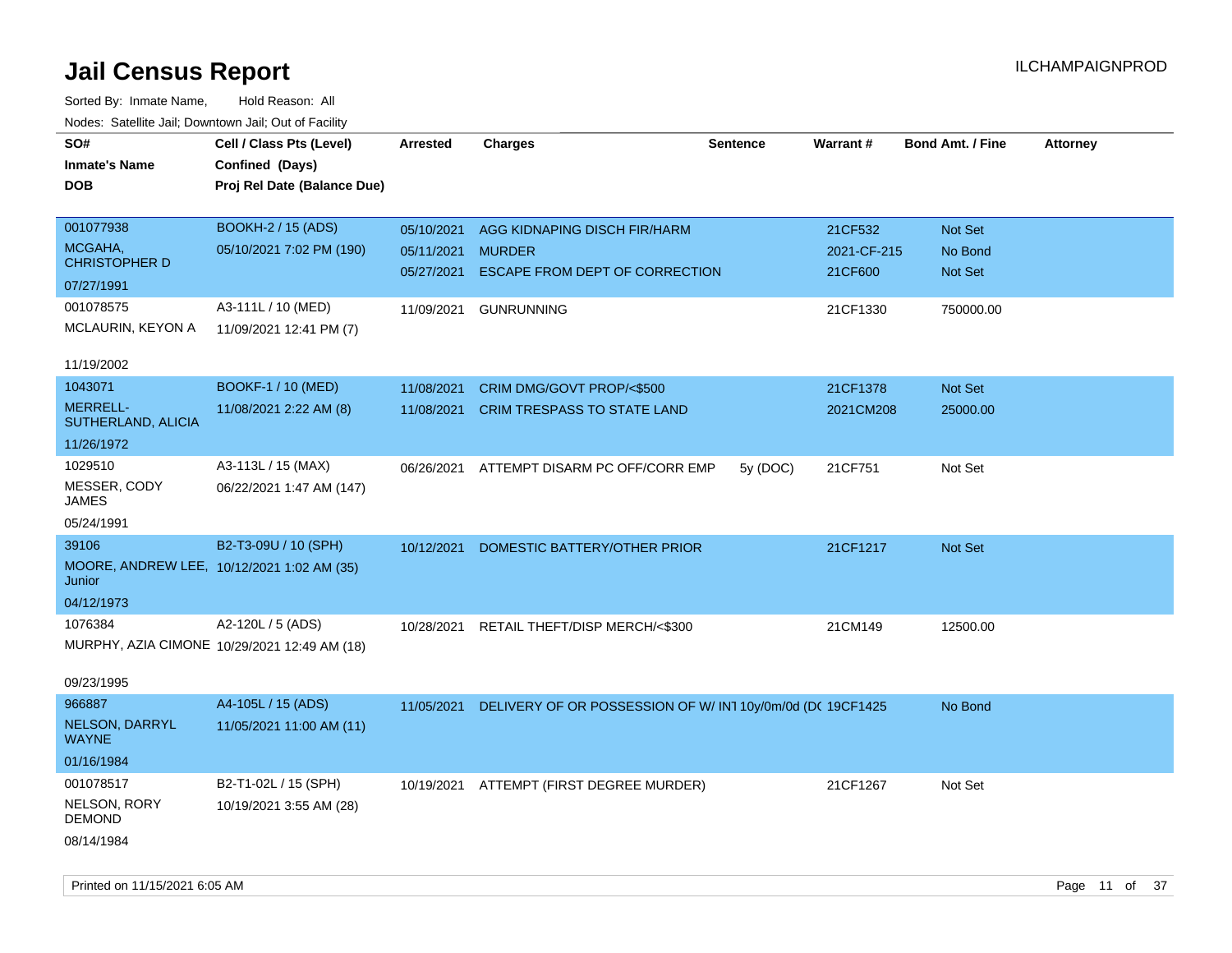| Noues. Sateme Jan, Downtown Jan, Out of Facility |                             |                 |                                     |                 |             |                         |                 |
|--------------------------------------------------|-----------------------------|-----------------|-------------------------------------|-----------------|-------------|-------------------------|-----------------|
| SO#                                              | Cell / Class Pts (Level)    | <b>Arrested</b> | <b>Charges</b>                      | <b>Sentence</b> | Warrant#    | <b>Bond Amt. / Fine</b> | <b>Attorney</b> |
| <b>Inmate's Name</b>                             | Confined (Days)             |                 |                                     |                 |             |                         |                 |
| <b>DOB</b>                                       | Proj Rel Date (Balance Due) |                 |                                     |                 |             |                         |                 |
|                                                  |                             |                 |                                     |                 |             |                         |                 |
| 526895                                           | A1-125U / 5 (ADS)           | 09/27/2021      | <b>RETAIL THEFT</b>                 | 1y (DOC)        | 2016 CF 717 | No Bond                 |                 |
| <b>OWENS, ANDREA</b><br><b>MICHELLE</b>          | 09/27/2021 11:50 AM (50)    |                 |                                     |                 |             |                         |                 |
| 02/01/1988                                       |                             |                 |                                     |                 |             |                         |                 |
| 001077516                                        | B1-105U / 15 (MAX)          | 10/25/2021      | FELON POSS/USE WEAPON/FIREARM       | 5y (DOC)        | 2021CF769   | No Bond                 |                 |
| PAGET, GREGORY<br>LAMAR                          | 10/25/2021 12:47 PM (22)    |                 |                                     |                 |             |                         |                 |
| 05/27/1986                                       |                             |                 |                                     |                 |             |                         |                 |
| 1064809                                          | A3-217L / 10 (ADS)          | 11/03/2021      | <b>CRIMINAL TRESPASS TO LAND</b>    |                 | 21CF1318    | 50000.00                |                 |
| PARKER, ALVIN<br>JARELL                          | 11/03/2021 2:39 PM (13)     | 11/08/2021      | <b>FELON POSS/USE FIREARM PRIOR</b> |                 | 21CF635     | 25000.00                |                 |
| 08/24/1982                                       |                             |                 |                                     |                 |             |                         |                 |
| 001078558                                        | A3-112L / 5 (ADS)           | 11/03/2021      | UNLAWFUL USE OF A WEAPON            |                 | 21CF1352    | Not Set                 |                 |
| PARRISH, DOMINIC<br>WALTER                       | 11/03/2021 1:25 PM (13)     |                 |                                     |                 |             |                         |                 |
| 08/23/2001                                       |                             |                 |                                     |                 |             |                         |                 |
| 001077876                                        | <b>BOOKH-3/15 (MAX)</b>     | 11/14/2021      | <b>ROBBERY</b>                      |                 | 2021CFAWOW  | <b>Not Set</b>          |                 |
| PETTIGREW, LARRY                                 | 11/14/2021 1:00 PM (2)      | 11/15/2021      | FLEEING/ATTEMPT ELUDE OFFICER       |                 | 2020TR10495 | 5000.00                 |                 |
| <b>DALE</b>                                      |                             | 11/15/2021      | <b>FORGERY</b>                      |                 | 2019CF1659  | No Bond                 |                 |
| 07/11/1989                                       |                             |                 |                                     |                 |             |                         |                 |
| 999352                                           | B3-W5-20L / 10 (MED)        | 09/09/2021      | <b>VIOLATE OP/OTHER PRIOR</b>       |                 | 21CF1092    | Not Set                 |                 |
| PIRLOT, JUSTIN LEE                               | 09/09/2021 11:28 AM (68)    | 10/23/2021      | <b>FALSE REPORT OF OFFENSE</b>      |                 | 2019CF836   | 5000.00                 |                 |
| 11/08/1982                                       |                             |                 |                                     |                 |             |                         |                 |
| 1063341                                          | <b>BOOKH-7 / 15 (MAX)</b>   | 11/14/2021      | HOME INVASION/CAUSE INJURY          |                 | 21CFAWOW    | Not Set                 |                 |
| POLK, LAKEITH                                    | 11/14/2021 10:27 AM (2)     | 11/14/2021      | <b>DOMESTIC BATTERY</b>             |                 | 21CMAWOW    | <b>Not Set</b>          |                 |
| <b>LAMOND</b>                                    |                             | 11/14/2021      | <b>CHILD ABDUCTN/PARENT/1</b>       |                 | 21CFAWOW    | <b>Not Set</b>          |                 |
| 07/21/1997                                       |                             | 11/14/2021      | <b>RESIDENTIAL BURGLARY</b>         |                 | 21CFAWOW    | <b>Not Set</b>          |                 |
| 1069524                                          | B4-221L / 15 (MAX)          | 08/08/2021      | MFG/DEL CANNABIS/30-500 GRAMS       |                 | 21CF953     | Not Set                 |                 |
| RAY DAVIS, KAMARI<br><b>DAYVON</b>               | 08/09/2021 2:44 AM (99)     |                 |                                     |                 |             |                         |                 |
| 03/30/2000                                       |                             |                 |                                     |                 |             |                         |                 |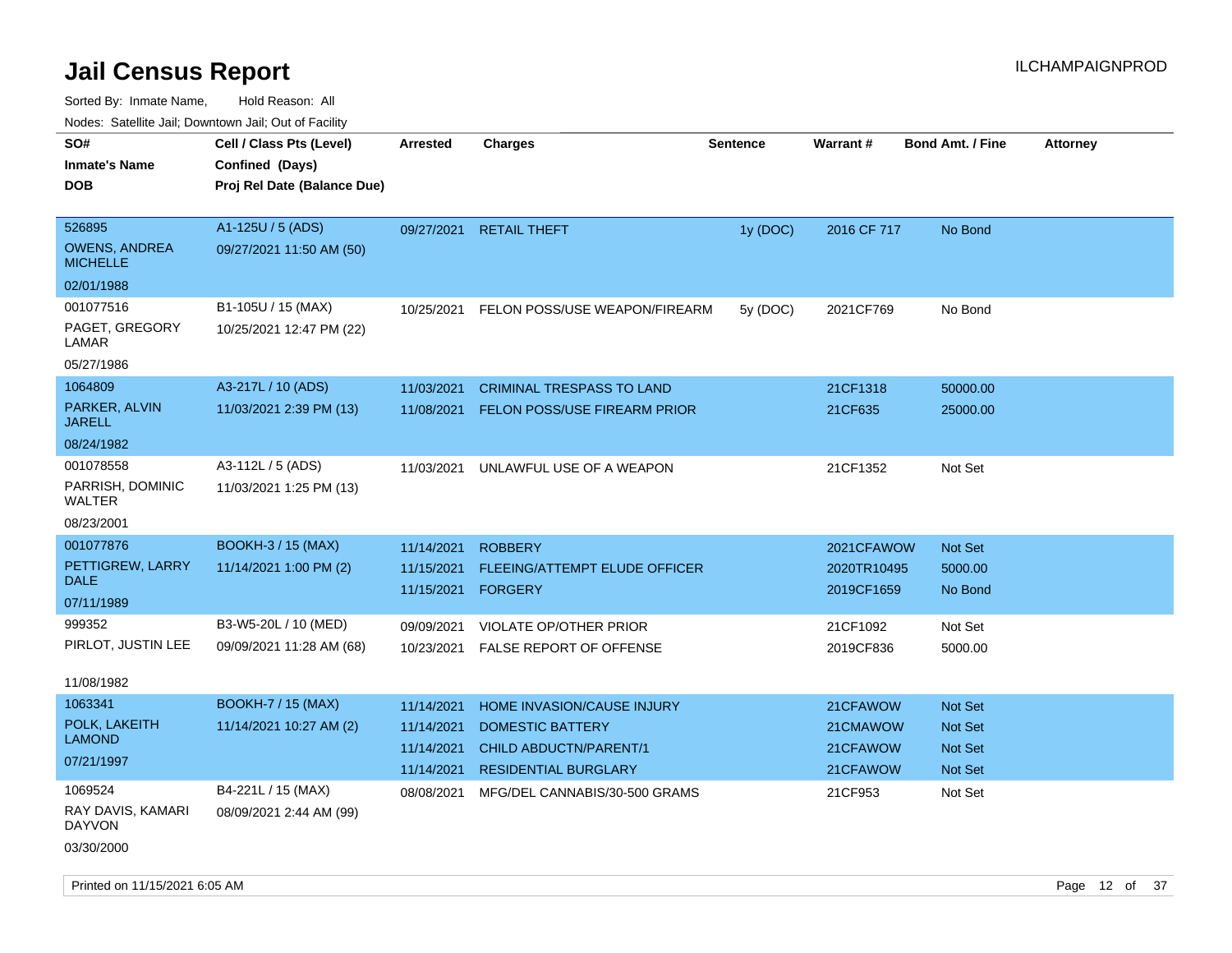Sorted By: Inmate Name, Hold Reason: All

Nodes: Satellite Jail; Downtown Jail; Out of Facility

| rougs. Calcing Jan, Downtown Jan, Out of Facility |                                              |                 |                                             |                 |                 |                         |                 |
|---------------------------------------------------|----------------------------------------------|-----------------|---------------------------------------------|-----------------|-----------------|-------------------------|-----------------|
| SO#                                               | Cell / Class Pts (Level)                     | <b>Arrested</b> | <b>Charges</b>                              | <b>Sentence</b> | <b>Warrant#</b> | <b>Bond Amt. / Fine</b> | <b>Attorney</b> |
| <b>Inmate's Name</b>                              | Confined (Days)                              |                 |                                             |                 |                 |                         |                 |
| <b>DOB</b>                                        | Proj Rel Date (Balance Due)                  |                 |                                             |                 |                 |                         |                 |
|                                                   |                                              |                 |                                             |                 |                 |                         |                 |
| 1053270                                           | B4-121U                                      | 08/11/2021      | ARM VIOLENCE/CATEGORY III/2ND               | 8y (DOC)        | 21CF957         | Not Set                 |                 |
| RICHARDSON, WILLIE<br>LEE.                        | 08/11/2021 3:07 AM (97)                      |                 |                                             |                 |                 |                         |                 |
| 07/20/1994                                        |                                              |                 |                                             |                 |                 |                         |                 |
| 979485                                            | B2-T4-16L / 15 (ADS)                         | 03/12/2021      | PRED CRIM SEX ASLT/VICTIM <13               |                 | 21CF282         | Not Set                 |                 |
| RODRIGUEZ, JOSHUA<br><b>ANTHONY</b>               | 03/12/2021 1:57 PM (249)                     |                 |                                             |                 |                 |                         |                 |
| 04/06/1990                                        |                                              |                 |                                             |                 |                 |                         |                 |
| 1075587                                           | B4-126L / 15 (MAX)                           | 10/18/2021      | AGG UNLAWFUL USE WEAPON/PERSON 2y/0m/0d (DO |                 |                 | No Bond                 |                 |
| ROSS, JAMARQUIS<br><b>ANTHONY TYREE</b>           | 10/18/2021 9:46 AM (29)                      |                 |                                             |                 |                 |                         |                 |
| 05/03/2000                                        |                                              |                 |                                             |                 |                 |                         |                 |
| 1068592                                           | BOOKH-3 / 15 (MAX)                           | 11/12/2021      | AGGRAVATED BATTERY                          |                 | 2021CFAWOW      | No Bond                 |                 |
| ROSS, TEVONTAE<br><b>TERRANCE</b>                 | 11/12/2021 8:41 AM (4)                       |                 |                                             |                 |                 |                         |                 |
| 12/15/1998                                        |                                              |                 |                                             |                 |                 |                         |                 |
| 1071161                                           | B4-124L / 15 (MAX)                           | 08/18/2021      | DELIVERY OF OR POSSESSION OF W/INT          |                 | 21CF1008        | No Bond                 |                 |
| SANDERS, MARKELL<br><b>LAMAR</b>                  | 08/18/2021 6:18 PM (90)                      | 08/19/2021      | <b>PAROLE REVOCATION</b>                    |                 | CH2105176       | No Bond                 |                 |
| 02/02/2000                                        |                                              |                 |                                             |                 |                 |                         |                 |
| 1047469                                           | B3-W5-18L / 10 (MED)                         | 07/03/2021      | CRIMINAL SEX ASSAULT/CONSENT                |                 | 21CF773         | Not Set                 |                 |
| ALLEN                                             | SCHINDLER, RICHARD 07/03/2021 10:25 PM (136) |                 |                                             |                 |                 |                         |                 |
| 10/16/1979                                        |                                              |                 |                                             |                 |                 |                         |                 |
| 001077488                                         | BOOKH-6 / 5 (MIN)                            | 11/07/2021      | POSSESSING A CONTROLLED SUBSTANC            |                 | 21CF1371        | <b>Not Set</b>          |                 |
| SESSUM, NICHOLAS C 11/07/2021 9:33 PM (9)         |                                              |                 |                                             |                 |                 |                         |                 |
|                                                   |                                              |                 |                                             |                 |                 |                         |                 |
| 06/22/1989                                        |                                              |                 |                                             |                 |                 |                         |                 |
| 001078441                                         | BOOKF-3 / 15 (ADS)                           | 10/01/2021      | ARMED HABITUAL CRIMINAL                     |                 | 21CF1182        | Not Set                 |                 |
| SINGLETON, CORRIE<br>DERRELL                      | 10/01/2021 12:36 PM (46)                     |                 |                                             |                 |                 |                         |                 |
| 05/07/1983                                        |                                              |                 |                                             |                 |                 |                         |                 |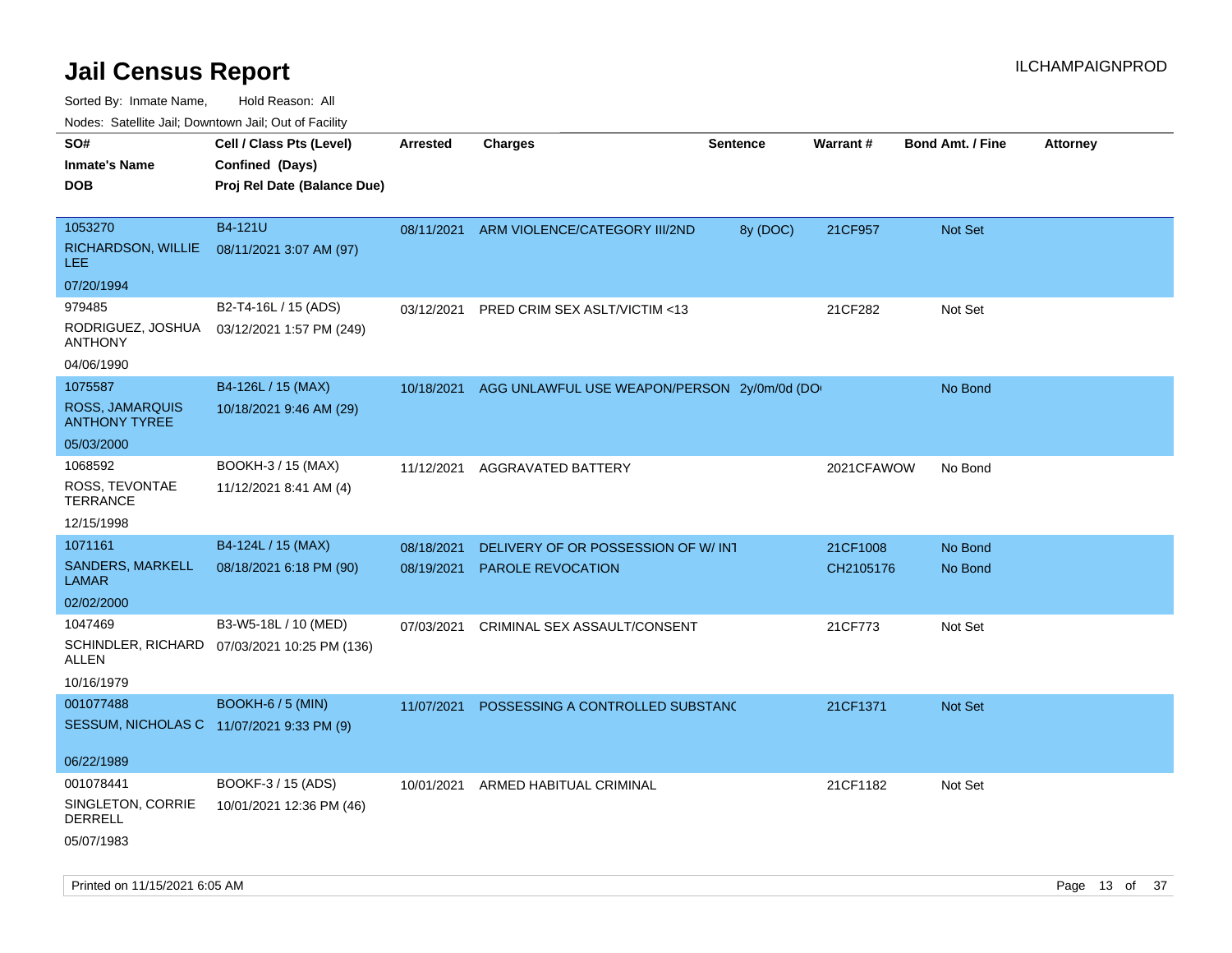| SO#                                     | Cell / Class Pts (Level)    | <b>Arrested</b> | <b>Charges</b>                          | <b>Sentence</b> | Warrant#   | <b>Bond Amt. / Fine</b> | <b>Attorney</b> |
|-----------------------------------------|-----------------------------|-----------------|-----------------------------------------|-----------------|------------|-------------------------|-----------------|
| <b>Inmate's Name</b>                    | Confined (Days)             |                 |                                         |                 |            |                         |                 |
| <b>DOB</b>                              | Proj Rel Date (Balance Due) |                 |                                         |                 |            |                         |                 |
|                                         |                             |                 |                                         |                 |            |                         |                 |
| 001078347                               | A1-125L / 5 (MIN)           | 09/04/2021      | CHILD ABDUCTN/CONCEAL/DETAIN            |                 | 21CF942    | 500000.00               |                 |
| SMITH, CRYSTAL<br><b>MARGARET</b>       | 09/04/2021 3:34 PM (73)     |                 |                                         |                 |            |                         |                 |
| 10/15/1992                              |                             |                 |                                         |                 |            |                         |                 |
| 001078115                               | B4-224U / 15 (MAX)          | 07/01/2021      | ARMED VIOLENCE/CATEGORY I               |                 | 21CF772    | Not Set                 |                 |
| SMITH, JAMES<br>NASHAUN, Junior         | 07/01/2021 2:44 PM (138)    | 07/30/2021      | DRIVING ON SUSPENDED LICENSE            |                 | 21TR5804   | 1500.00                 |                 |
| 09/18/2000                              |                             |                 |                                         |                 |            |                         |                 |
| 001077269                               | B3-W1-03U / 5 (MIN)         |                 | 10/13/2021 RECEIVE/POSS/SELL STOLEN VEH |                 | 2020CF1122 | 15000.00                |                 |
| SPURLIN, DAVID ELLIS                    | 10/13/2021 7:36 AM (34)     |                 |                                         |                 |            |                         |                 |
|                                         |                             |                 |                                         |                 |            |                         |                 |
| 03/25/1987                              |                             |                 |                                         |                 |            |                         |                 |
| 1025740                                 | B1-105L / 10 (MED)          | 03/19/2021      | AGG DOMESTIC BATTERY/STRANGLE           | 4y/0m/0d (DO    |            | Not Set                 |                 |
| STANFORD,<br><b>TERRANCE NAWOUN</b>     | 03/20/2021 12:48 AM (241)   |                 |                                         |                 |            |                         |                 |
| 12/06/1992                              |                             |                 |                                         |                 |            |                         |                 |
| 1057312                                 | A3-216U / 10 (MED)          | 11/10/2021      | HOME INVASION/FIREARM                   |                 | 21CF1388   | Not Set                 |                 |
| <b>STARKS, RAMEON</b><br><b>TAHZIER</b> | 11/10/2021 9:51 PM (6)      |                 |                                         |                 |            |                         |                 |
| 12/18/1996                              |                             |                 |                                         |                 |            |                         |                 |
| 38305                                   | B2-T2-06L / 10 (SPH)        | 03/18/2020      | CRIMINAL SEXUAL ABUSE                   |                 | 20CF-343   | 500000.00               |                 |
| STOVER, JOSH<br><b>ANDREW</b>           | 03/18/2020 10:24 AM (608)   |                 |                                         |                 |            |                         |                 |
| 08/18/1973                              |                             |                 |                                         |                 |            |                         |                 |
| 001078436                               | B2-T1-04L / 10 (SPH)        | 09/30/2021      | <b>CRIMINAL SEX ASSAULT/CONSENT</b>     |                 | 20CF255    | 150000.00               |                 |
| STRONG, CORTEZ                          | 09/30/2021 2:47 PM (47)     |                 |                                         |                 |            |                         |                 |
| 04/13/1996                              |                             |                 |                                         |                 |            |                         |                 |
| 1035647                                 | A3-116L / 10 (ADS)          | 10/29/2021      | CRIM DMG TO PROP \$500-10K              |                 | 21CF983    | 10000.00                |                 |
| SUMO, DAVID KLON                        | 10/29/2021 6:36 PM (18)     | 10/29/2021      | CRIM DMG/GOVT PROP/>\$500-\$10K         |                 | 21CF984    | 10000.00                |                 |
| 06/23/1975                              |                             |                 |                                         |                 |            |                         |                 |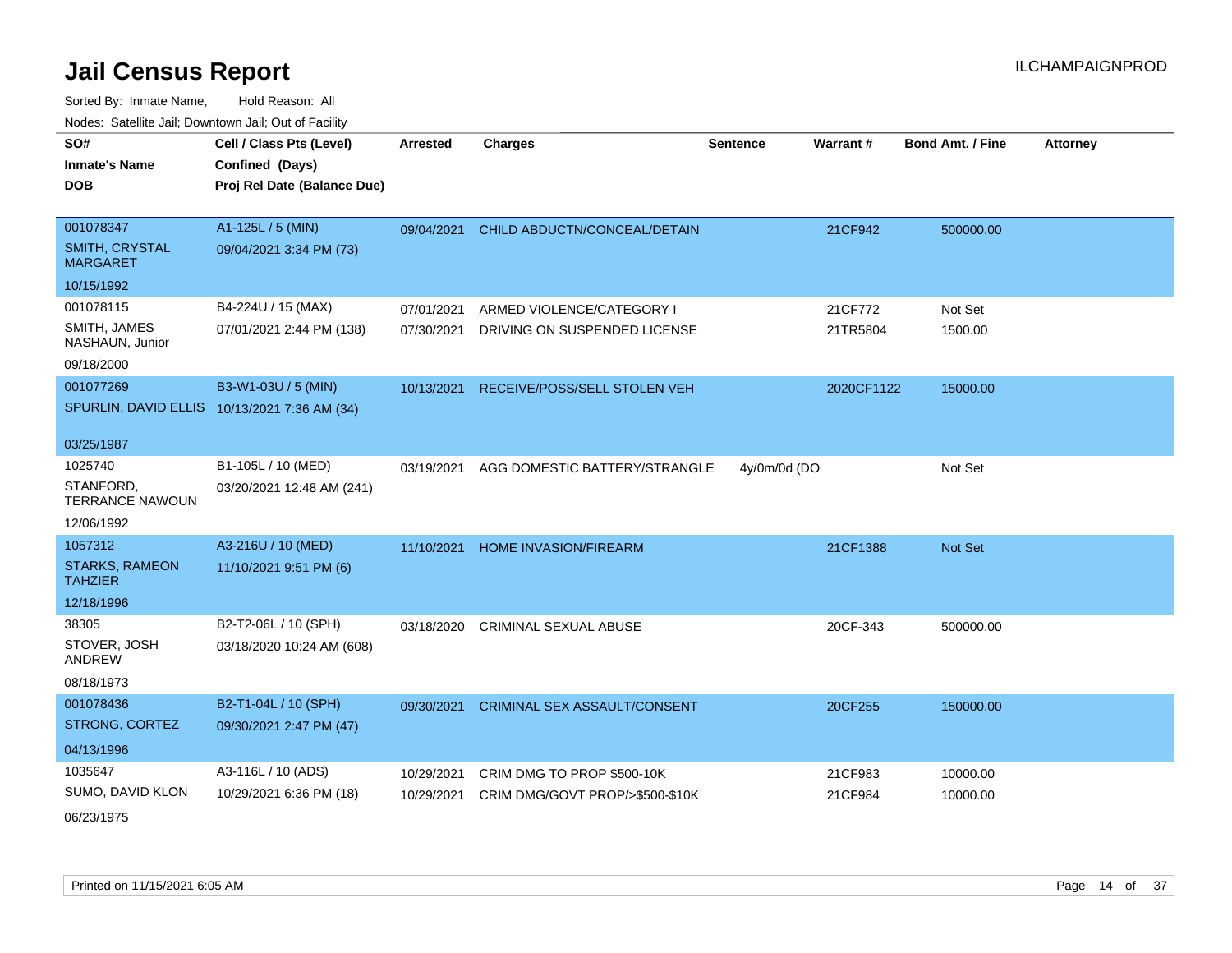| SO#<br><b>Inmate's Name</b><br><b>DOB</b>                                   | Cell / Class Pts (Level)<br>Confined (Days)<br>Proj Rel Date (Balance Due) | <b>Arrested</b> | <b>Charges</b>                          | <b>Sentence</b> | <b>Warrant#</b> | <b>Bond Amt. / Fine</b> | <b>Attorney</b> |
|-----------------------------------------------------------------------------|----------------------------------------------------------------------------|-----------------|-----------------------------------------|-----------------|-----------------|-------------------------|-----------------|
| 1066794<br><b>TAYLOR, STANLEY</b><br><b>JAMES</b>                           | B3-W2-07U / 5 (MIN)<br>09/07/2021 7:01 AM (70)                             |                 | 09/07/2021 VIOLATE OP/OTHER PRIOR       |                 | 21CF1061        | Not Set                 |                 |
| 01/05/1994<br>001078471<br>THATCH, OMARION<br><b>DIAMONTE</b><br>09/05/2003 | B4-227L / 10 (MED)<br>10/11/2021 1:26 AM (36)                              | 10/11/2021      | AGG UUW/VEHICLE/<21                     |                 | 21CF1210        | 100.00                  |                 |
| 21252<br>THOMAS, ELIJAH<br>07/31/1962                                       | B4-123L / 15 (MAX)<br>10/18/2021 12:35 AM (29)                             |                 | 10/18/2021 MFG/DEL 1<15 GR COCAINE/ANLG |                 | 2021CF172       | 25000.00                |                 |
| 32058<br>THOMPSON, STEVEN<br>ONEAL<br>03/14/1969                            | B4-123U / 15 (MAX)<br>06/14/2021 6:44 AM (155)                             | 06/14/2021      | <b>AGG DISCH FIREARM</b>                |                 | 21CF690         | Not Set                 |                 |
| 32910<br><b>TULL, CHRISTOPHER</b><br><b>MICHAEL</b><br>04/02/1971           | B2-T2-05U / 10 (SPH)<br>10/04/2021 10:53 PM (43)                           | 10/04/2021      | DOM BTRY/HARM/1-2 PRECONV               |                 | 21CF1189        | <b>Not Set</b>          |                 |
| 001078529<br>VANHOOK, ALEXIS<br>ANNE<br>10/25/1998                          | A2-122L / 10 (ADS)<br>10/23/2021 5:50 PM (24)                              | 10/23/2021      | ARMED ROBBERY/NO FIREARM                |                 | 21CF1286        | Not Set                 |                 |
| 1070737<br><b>WASHINGTON,</b><br><b>JASTINA VIRGINIA</b><br>04/11/2000      | A1-226L / 15 (MAX)<br>10/14/2021 12:02 PM (33)                             | 10/14/2021      | AGG KIDNAPG/<13/INTEL DISABL            |                 | 2020CF418       | 250000.00               |                 |
| 977140<br><b>WEBSTER, DERRIAL</b><br>DEVON<br>01/14/1990                    | B1-203L / 10 (MED)<br>10/24/2021 2:46 AM (23)                              | 10/24/2021      | ARMED HABITUAL CRIMINAL                 |                 | 21CF1289        | Not Set                 |                 |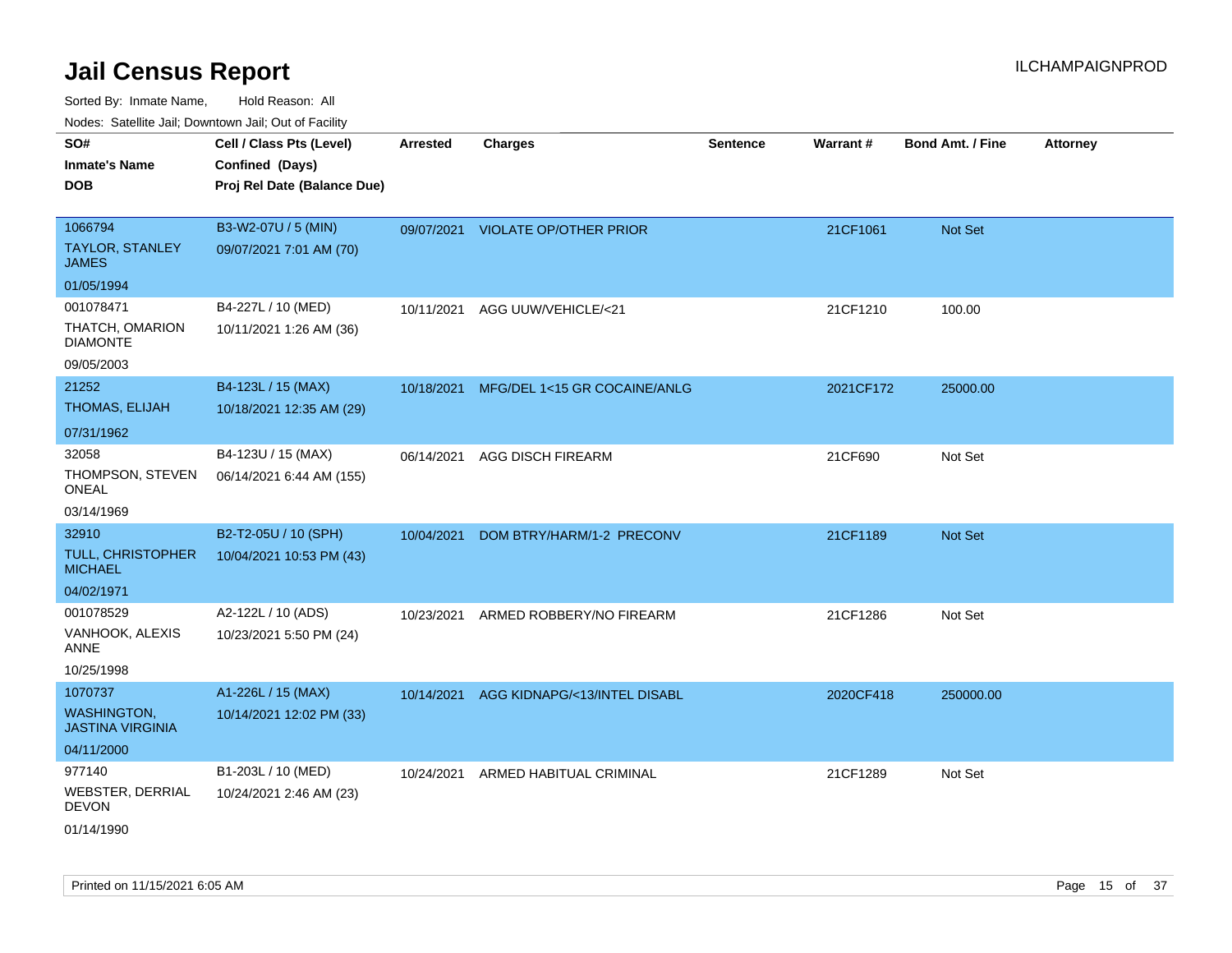| roaco. Calcinio dan, Downtown dan, Out or Fability |                             |            |                                |                 |             |                         |                 |
|----------------------------------------------------|-----------------------------|------------|--------------------------------|-----------------|-------------|-------------------------|-----------------|
| SO#                                                | Cell / Class Pts (Level)    | Arrested   | <b>Charges</b>                 | <b>Sentence</b> | Warrant#    | <b>Bond Amt. / Fine</b> | <b>Attorney</b> |
| <b>Inmate's Name</b>                               | Confined (Days)             |            |                                |                 |             |                         |                 |
| DOB                                                | Proj Rel Date (Balance Due) |            |                                |                 |             |                         |                 |
|                                                    |                             |            |                                |                 |             |                         |                 |
| 001078096                                          | A1-227L / 5 (MIN)           | 10/30/2021 | DOM BTRY/BOD HARM/3 PRECONV    |                 | 21CM264     | 1000.00                 |                 |
| <b>WELLS, HAYLEY</b><br><b>CHRISTINE</b>           | 10/30/2021 5:03 AM (17)     | 10/30/2021 | AGGRAVATED DOMESTIC BATTERY    |                 | 21CF1319    | Not Set                 |                 |
| 08/19/1995                                         |                             |            |                                |                 |             |                         |                 |
| 001078328                                          | B1-207U / 15 (MAX)          | 08/30/2021 | FELON POSS/USE WEAPON/FIREARM  |                 | 21CF1045    | Not Set                 |                 |
| WHITE, JUSTIN<br><b>STEVEN</b>                     | 08/30/2021 10:48 AM (78)    |            |                                |                 |             |                         |                 |
| 10/25/1995                                         |                             |            |                                |                 |             |                         |                 |
| 503631                                             | A3-213U / 10 (MED)          | 11/10/2021 | <b>PAROLE REVOCATION</b>       |                 | CH2100061   | No Bond                 |                 |
| <b>WILLIAMS, DOUGLAS</b>                           | 11/10/2021 1:11 PM (6)      | 11/10/2021 | <b>DOMESTIC BATTERY</b>        |                 | 18CM124     | 6000.00                 |                 |
| <b>LAMAR</b>                                       |                             | 11/10/2021 | AGG BATTERY/USE DEADLY WEAPON  |                 | 20CF1340    | 25000.00                |                 |
| 03/01/1991                                         |                             |            |                                |                 |             |                         |                 |
| 001077467                                          | BOOKH-8 / 10 (MED)          | 11/11/2021 | AGG BATTERY/PEACE OFFICER      |                 | 2020CF1363  | 25000.00                |                 |
| WILLIAMS, KEITH<br>LAMAR                           | 11/11/2021 11:38 PM (5)     |            |                                |                 |             |                         |                 |
| 03/25/1993                                         |                             |            |                                |                 |             |                         |                 |
| 638552                                             | B2-DR / 5 (SPH)             | 10/07/2021 | CHILD PORNOGRAPHY/PHOTOGRAPH   |                 | 2021CF1207  | No Bond                 |                 |
| <b>WILLIAMS, MICHAEL</b><br><b>JAMES</b>           | 10/07/2021 12:20 PM (40)    |            |                                |                 |             |                         |                 |
| 03/29/1964                                         |                             |            |                                |                 |             |                         |                 |
| 1066370                                            | B1-101L / 15 (MAX)          | 07/28/2021 | ARMED VIOLENCE/CATEGORY III    |                 | 2021 CF 882 | Not Set                 |                 |
| <b>WILLIAMS, REONTE</b><br>REMIR                   | 07/28/2021 5:40 AM (111)    |            |                                |                 |             |                         |                 |
| 05/14/1999                                         |                             |            |                                |                 |             |                         |                 |
| 001078494                                          | B1-104L / 15 (MAX)          | 10/15/2021 | AGG UNLAWFUL USE OF WEAPON/VEH |                 | 21CF1254    | No Bond                 |                 |
| <b>WILLIAMS, TAVARAZ</b><br><b>LASHAWN</b>         | 10/15/2021 12:17 PM (32)    |            |                                |                 |             |                         |                 |
| 04/19/1990                                         |                             |            |                                |                 |             |                         |                 |
| 996311                                             | B1-201U / 5 (MIN)           | 10/29/2021 | DOMESTIC BATTERY/OTHER PRIOR   |                 | 21CF1326    | No Bond                 |                 |
| WILLIAMS,<br><b>TRAYSHAUN DEVONTA</b>              | 10/29/2021 10:51 PM (18)    |            |                                |                 |             |                         |                 |
| 02/18/1992                                         |                             |            |                                |                 |             |                         |                 |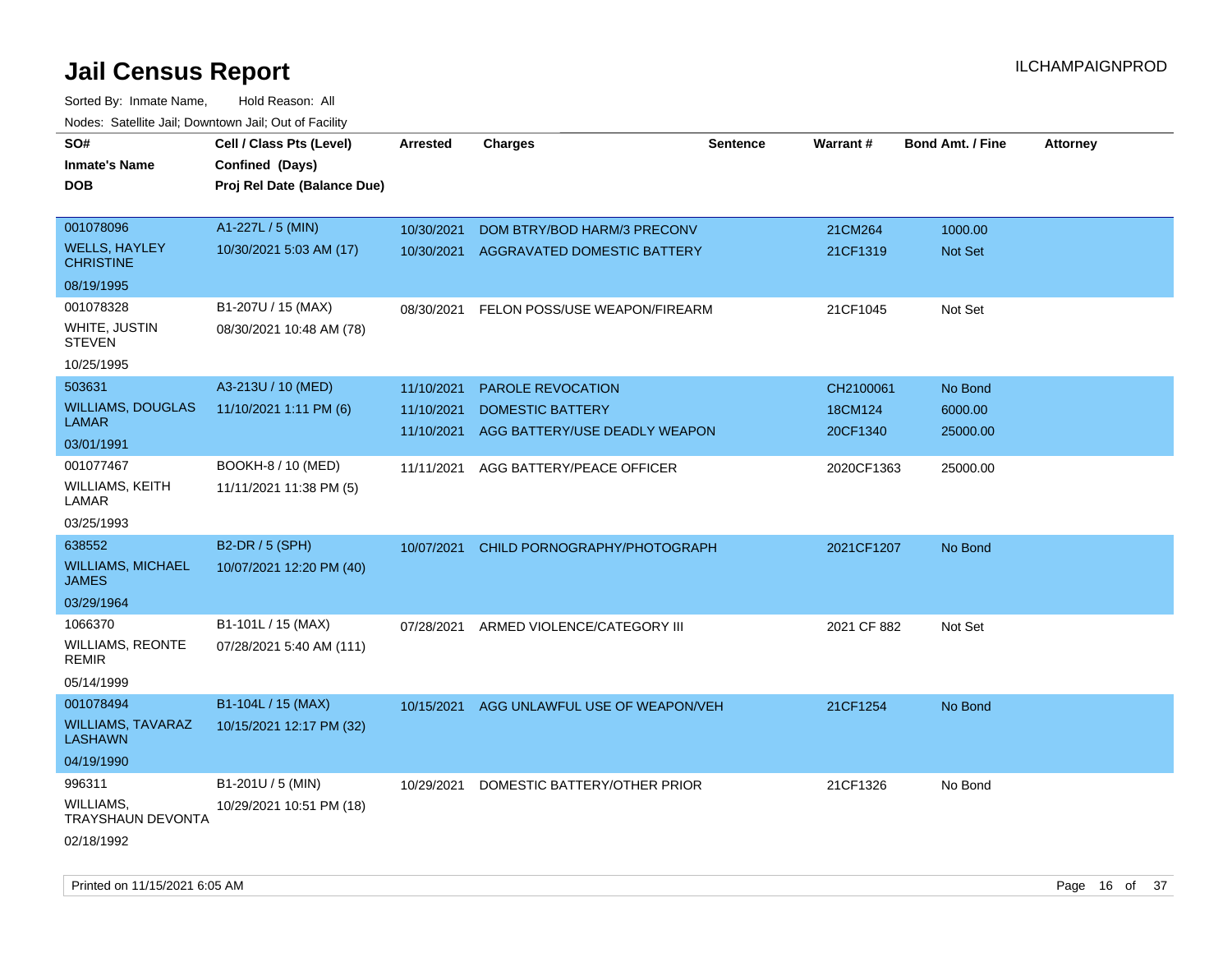| SO#<br><b>Inmate's Name</b><br><b>DOB</b>                         | Cell / Class Pts (Level)<br>Confined (Days)<br>Proj Rel Date (Balance Due) | Arrested          | Charges                   | <b>Sentence</b> | Warrant # | <b>Bond Amt. / Fine</b> | <b>Attorney</b> |
|-------------------------------------------------------------------|----------------------------------------------------------------------------|-------------------|---------------------------|-----------------|-----------|-------------------------|-----------------|
| 001078539<br><b>WRIGHT, AMARION</b><br><b>MALIK</b><br>10/31/2002 | B4-221U / 15 (MAX)<br>10/27/2021 7:31 AM (20)                              | 10/27/2021        | AGG DISCHARGE FIREARM     |                 | 21CF1296  | 750000.00               |                 |
| <b>Total Satellite Jail: 126</b>                                  |                                                                            | <b>Males: 110</b> | Females: 16<br>Unknown: 0 |                 |           |                         |                 |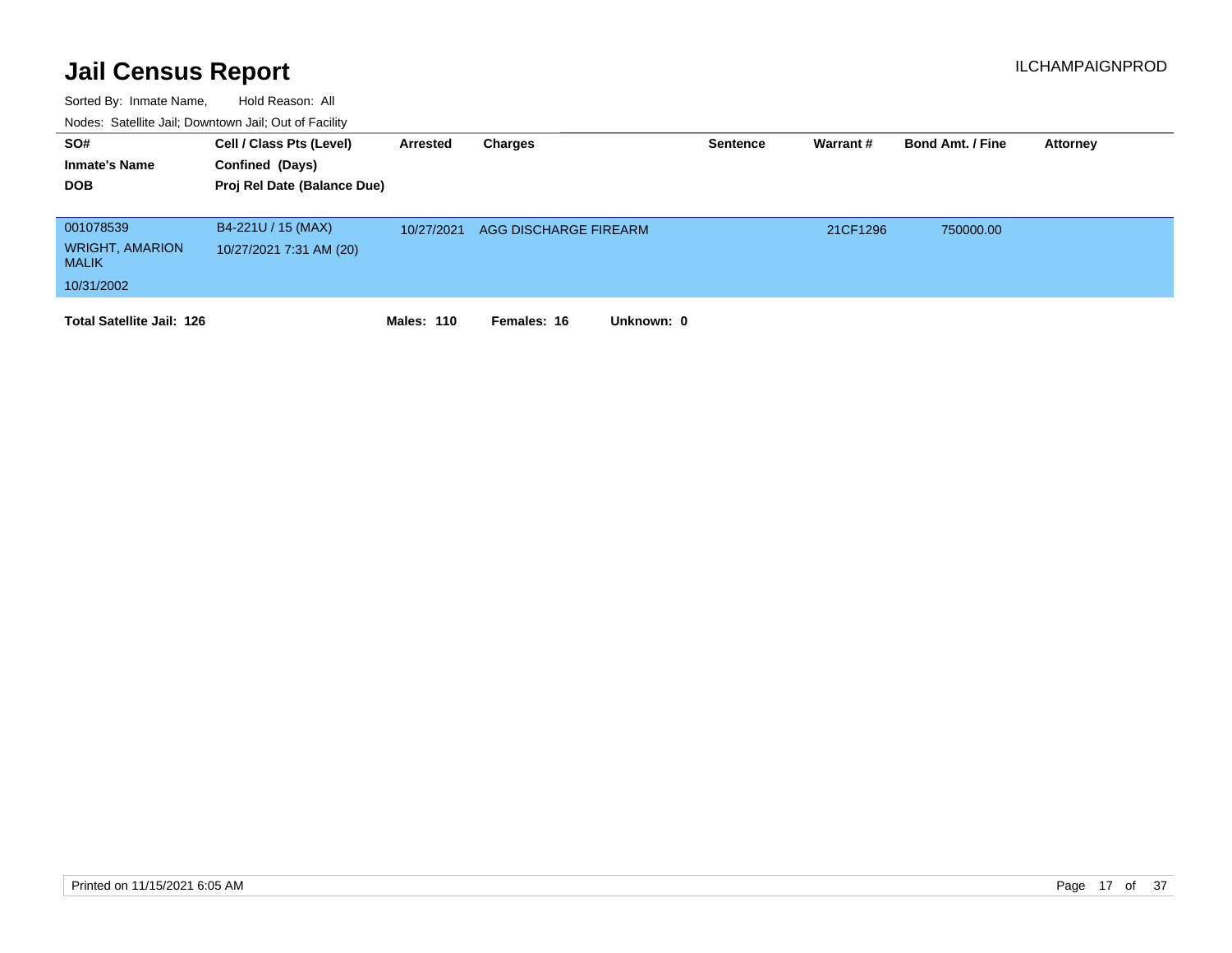| <b>Downtown Jail</b> |  |
|----------------------|--|
|                      |  |

| SO#<br><b>Inmate's Name</b><br><b>DOB</b>                                 | Cell / Class Pts (Level)<br>Confined (Days)<br>Proj Rel Date (Balance Due) | <b>Arrested</b>                                      | <b>Charges</b>                                                                                                       | <b>Sentence</b> | Warrant#                                   | Bond Amt. / Fine                                  | <b>Attorney</b> |
|---------------------------------------------------------------------------|----------------------------------------------------------------------------|------------------------------------------------------|----------------------------------------------------------------------------------------------------------------------|-----------------|--------------------------------------------|---------------------------------------------------|-----------------|
| 1073165<br><b>ACKERMAN, CODY</b><br><b>JAMES</b><br>02/01/1989            | G4L / 5 (MIN)<br>04/30/2021 4:48 PM (200)                                  | 04/30/2021<br>04/30/2021<br>04/30/2021<br>05/03/2021 | UNLWFL POSS/DRIVER/VEH/STOLEN<br>FORGERY/ISSUE/DELIVER DOCUMENT<br><b>BURGLARY</b><br>FORGERY/ISSUE/DELIVER DOCUMENT |                 | 21CF486<br>19CF143<br>21CF516<br>2018CF689 | Not Set<br>75000.00<br>Not Set<br>2500.00 / 75.00 |                 |
| 1058975<br>ANDERSON, LAROME<br><b>ROMEO</b><br>11/19/1996                 | J5U / 10 (MED)<br>09/20/2021 11:18 PM (57)                                 | 09/20/2021                                           | DOMESTIC BATTERY                                                                                                     | 2y (DOC)        | 21CF1136                                   | Not Set                                           |                 |
| 517915<br><b>BOXLEY, CHARLES</b><br><b>OMAR</b><br>01/10/1985             | G8U / 5 (MIN)<br>08/03/2021 2:18 PM (105)                                  | 08/03/2021<br>08/03/2021<br>08/03/2021               | <b>BURGLARY</b><br><b>BURGLARY</b><br>FORGERY/ISSUE/DELIVER DOCUMENT                                                 |                 | 21CF289<br>21CF679                         | 20000.00<br>20000.00<br>No Bond                   |                 |
| 995432<br>BROWN, JAVON<br><b>SHANTEZ</b><br>10/14/1991                    | I1 / 10 (ADS)<br>10/22/2021 2:36 AM (25)                                   | 10/22/2021<br>10/22/2021                             | RESIST/OBSTRUCTING A PEACE OFFICEI<br>POSSESS DRUG PARAPHERNALIA                                                     |                 | 21CM489<br>20CM650                         | Not Set<br>10000.00                               |                 |
| 1075941<br><b>BROWN, LIONEL</b><br><b>TERRELL</b><br>10/19/1981           | G2L / 5 (MIN)<br>10/08/2021 5:16 PM (39)                                   | 10/08/2021                                           | <b>HARASS WITNESS/FAMILY MBR/REP</b>                                                                                 |                 | 2021CF1188                                 | 500000.00                                         |                 |
| 61904<br><b>BURNETT, TIMOTHY</b><br><b>LYNN</b><br>09/09/1983             | D <sub>4</sub> / 15 (ADS)<br>10/23/2021 5:43 PM (24)                       | 10/23/2021                                           | <b>ROBBERY</b>                                                                                                       |                 | 21CF1287                                   | Not Set                                           |                 |
| 1075361<br><b>COWART, TORREY</b><br><b>BENJAMEN, Junior</b><br>11/22/1987 | J6L / 5 (ADS)<br>04/16/2021 9:17 PM (214)                                  | 04/16/2021                                           | <b>BURGLARY</b>                                                                                                      |                 | 21CF414                                    | Not Set                                           |                 |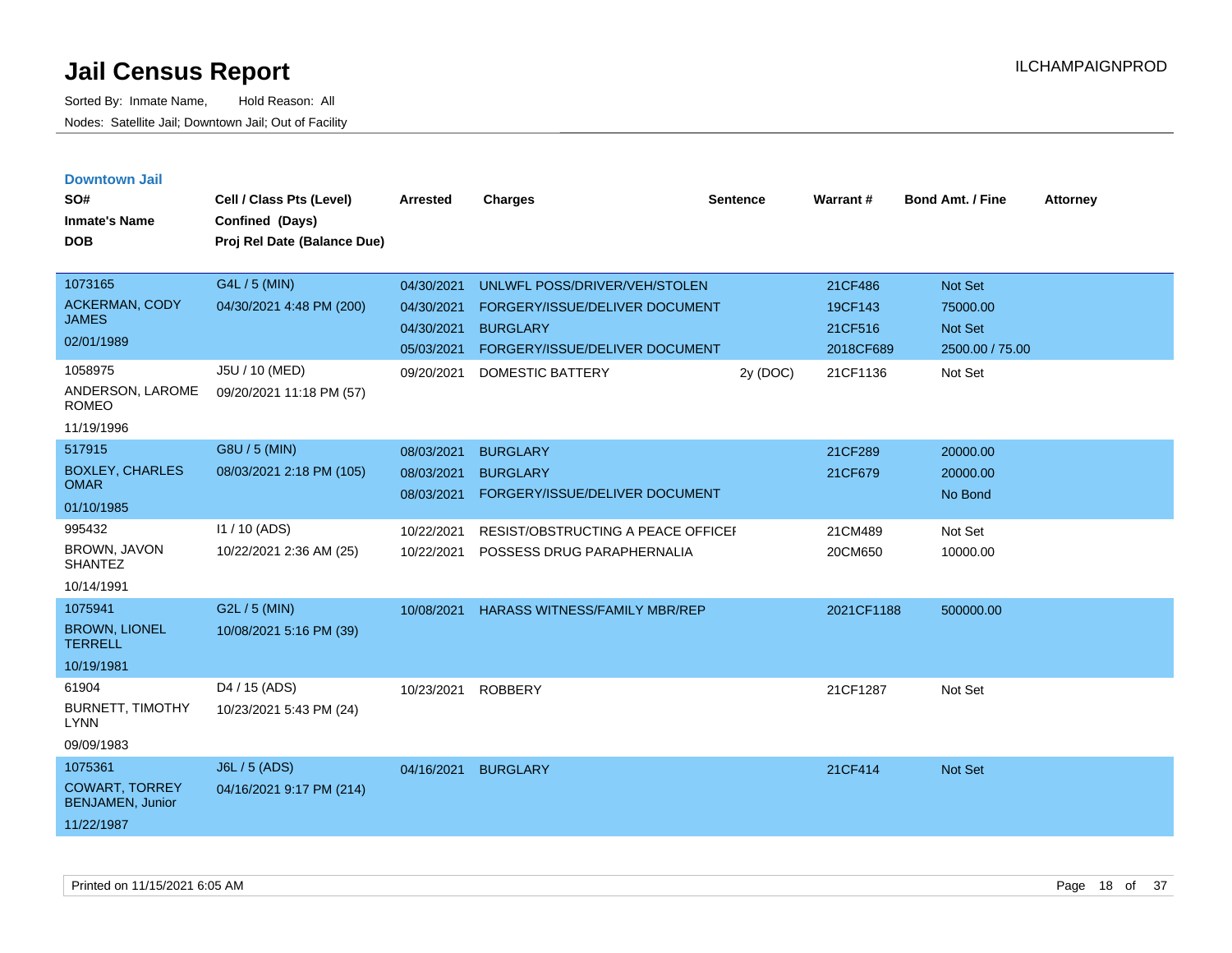| roucs. Calcillic Jali, Downtown Jali, Out of Facility |                                             |                 |                                          |                 |            |                         |                 |
|-------------------------------------------------------|---------------------------------------------|-----------------|------------------------------------------|-----------------|------------|-------------------------|-----------------|
| SO#<br><b>Inmate's Name</b>                           | Cell / Class Pts (Level)<br>Confined (Days) | <b>Arrested</b> | <b>Charges</b>                           | <b>Sentence</b> | Warrant#   | <b>Bond Amt. / Fine</b> | <b>Attorney</b> |
| <b>DOB</b>                                            | Proj Rel Date (Balance Due)                 |                 |                                          |                 |            |                         |                 |
| 001078067                                             | 14 / 10 (ADS)                               | 06/25/2021      | AGG BATTERY/PUBLIC PLACE                 |                 | 21CF749    | <b>Not Set</b>          |                 |
| <b>CRAYTON, MARSALIS</b><br><b>DBOAH</b>              | 06/25/2021 1:11 PM (144)                    | 06/25/2021      | AGG BATTERY/PUBLIC PLACE                 |                 | 21CF748    | <b>Not Set</b>          |                 |
| 03/27/1991                                            |                                             |                 |                                          |                 |            |                         |                 |
| 34111                                                 | G6L / 5 (MIN)                               | 10/29/2021      | OBSTRUCT JUST/DESTROY EVIDENCE           |                 | 2018CF1243 | 50000.00                |                 |
| CROSSLAND, KEVIN<br><b>SHAWN</b>                      | 10/29/2021 10:15 PM (18)                    |                 |                                          |                 |            |                         |                 |
| 10/02/1967                                            |                                             |                 |                                          |                 |            |                         |                 |
| 56063                                                 | H4L / 10 (ADS)                              | 09/18/2021      | <b>AGGRAVATED BATTERY</b>                |                 | 21CF1127   | Not Set                 |                 |
| <b>DAVIS, DAMIEN</b><br><b>DOMINIQUE</b>              | 09/18/2021 4:25 AM (59)                     | 09/19/2021      | <b>AGGRAVATED BATTERY</b>                |                 | 21CF1132   | Not Set                 |                 |
| 02/28/1977                                            |                                             |                 |                                          |                 |            |                         |                 |
| 1066719                                               | C5L / 10 (MED)                              | 06/09/2021      | AGG DOMESTIC BATTERY/STRANGLE            |                 | 21CF310    | 100000.00               |                 |
| DAVIS, TAVEON<br><b>CORNELIUS</b>                     | 06/09/2021 10:50 PM (160)                   | 06/09/2021      | RET THEFT/DISP MERCH/>\$300              |                 | 19CF959    | 5000.00                 |                 |
| 12/21/1997                                            |                                             | 06/09/2021      | RETAIL THEFT/DISP MERCH/<\$300           |                 | 19CM897    | 3000.00                 |                 |
| 571307                                                | J3L / 15 (ADS)                              | 09/14/2020      | CRIM SEXUAL ABUSE/CONSENT                |                 | 2020CF1026 | Not Set                 |                 |
| DOMINGO-<br>CASTANEDA,                                | 09/14/2020 11:19 PM (428)                   | 09/14/2020      | <b>PRED CRIM SEX ASLT/VICTIM &lt;13</b>  |                 | 2020CF1025 | <b>Not Set</b>          |                 |
| 09/29/1989                                            |                                             |                 |                                          |                 |            |                         |                 |
| 527379                                                | C9U / 15 (ADS)                              | 10/25/2021      | ARMED HABITUAL CRIMINAL                  |                 | 21CF1297   | Not Set                 |                 |
| DRAKE, MARCELL<br>DEON                                | 10/25/2021 5:05 PM (22)                     | 10/27/2021      | AGG DOMESTIC BATTERY/STRANGLE            |                 | 21CF1245   | Not Set                 |                 |
| 04/20/1987                                            |                                             |                 |                                          |                 |            |                         |                 |
| 959292                                                | K1 / 15 (ADS)                               |                 | 04/01/2021 ATTEMPT (FIRST DEGREE MURDER) |                 | 2020CF565  | 2000000.00              |                 |
| <b>DUNCAN, COREYON</b><br><b>ANTHONY</b>              | 04/01/2021 8:46 PM (229)                    |                 |                                          |                 |            |                         |                 |
| 01/17/1989                                            |                                             |                 |                                          |                 |            |                         |                 |
| 1053207                                               | K <sub>2</sub> / 15 (SPH)                   |                 | 06/06/2019 MURDER/INTENT TO KILL/INJURE  |                 | 2019-CF849 | 2000000.00              |                 |
| FAUST, JAQUAVEON<br>LAVELL                            | 06/06/2019 2:24 PM (894)                    |                 |                                          |                 |            |                         |                 |
| 07/25/1996                                            |                                             |                 |                                          |                 |            |                         |                 |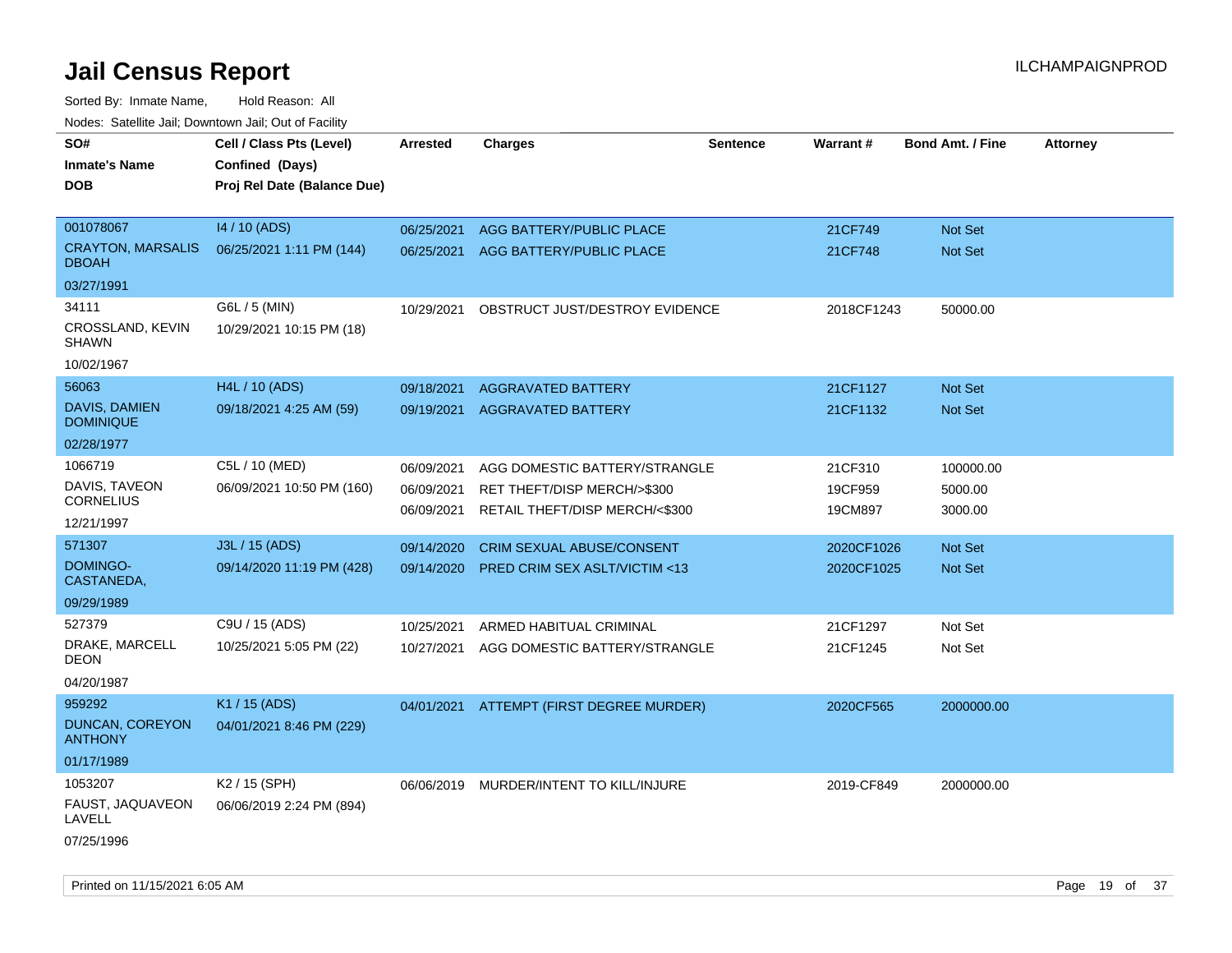Sorted By: Inmate Name, Hold Reason: All Nodes: Satellite Jail; Downtown Jail; Out of Facility

| ivouss. Saleling Jali, Downtown Jali, Out of Facility |                                              |                 |                                          |                 |             |                         |                 |
|-------------------------------------------------------|----------------------------------------------|-----------------|------------------------------------------|-----------------|-------------|-------------------------|-----------------|
| SO#                                                   | Cell / Class Pts (Level)                     | <b>Arrested</b> | <b>Charges</b>                           | <b>Sentence</b> | Warrant#    | <b>Bond Amt. / Fine</b> | <b>Attorney</b> |
| <b>Inmate's Name</b>                                  | Confined (Days)                              |                 |                                          |                 |             |                         |                 |
| <b>DOB</b>                                            | Proj Rel Date (Balance Due)                  |                 |                                          |                 |             |                         |                 |
|                                                       |                                              |                 |                                          |                 |             |                         |                 |
| 962759                                                | E6L / 5 (ADS)                                | 07/16/2021      | <b>METH DELIVERY&lt;5 GRAMS</b>          |                 | 21CF833     | Not Set                 |                 |
|                                                       | FINLEY, KEVIN DANTE 07/16/2021 9:44 PM (123) | 07/29/2021      | AGG CRIM SEX ASSAULT/FELONY              |                 | 21CF891     | No Bond                 |                 |
|                                                       |                                              |                 |                                          |                 |             |                         |                 |
| 12/28/1988                                            |                                              |                 |                                          |                 |             |                         |                 |
| 1068917                                               | H1L / 5 (MIN)                                | 08/11/2021      | VIO ORDER/PRIOR VIO OF ORDER             |                 | 21CF965     | Not Set                 |                 |
| <b>GARCIA, JUAN</b><br>CARLOS                         | 08/11/2021 9:24 PM (97)                      |                 |                                          |                 |             |                         |                 |
| 10/21/1997                                            |                                              |                 |                                          |                 |             |                         |                 |
| 001077490                                             | J7L / 5 (ADS)                                | 07/12/2021      | BATTERY/MAKES PHYSICAL CONTACT           |                 | 20CM761     | 7500.00                 |                 |
| <b>GOURDINE, XAVIER</b><br><b>CHRISTOPHER</b>         | 07/12/2021 12:31 AM (127)                    |                 |                                          |                 |             |                         |                 |
| 09/28/1997                                            |                                              |                 |                                          |                 |             |                         |                 |
| 1073611                                               | G5L / 5 (MIN)                                | 02/09/2021      | DELIVERY OF OR POSSESSION OF W/INT       |                 | 21CF160     | Not Set                 |                 |
| <b>HAYES, CAMERON</b>                                 | 02/09/2021 3:10 PM (280)                     | 02/09/2021      | MFG 15>100 GR ECSTASY/ANALOG             |                 | 21CF121     | 500000.00               |                 |
| <b>TAYLOR MALEEK</b>                                  |                                              |                 |                                          |                 |             |                         |                 |
| 08/10/1998                                            |                                              |                 |                                          |                 |             |                         |                 |
| 544770                                                | C7L / 10 (MED)                               | 08/14/2021      | AGG DOMESTIC BATTERY/STRANGLE            |                 | 2021CF514   | 25000.00                |                 |
| HAYES, DEVON<br><b>JERMAINE</b>                       | 08/14/2021 2:56 AM (94)                      | 08/14/2021      | AGGRAVATED DOMESTIC BATTERY              |                 | 21CF977     | No Bond                 |                 |
| 11/07/1987                                            |                                              |                 |                                          |                 |             |                         |                 |
| 1015002                                               | J1L / 10 (ADS)                               | 07/22/2021      | AGGRAVATED BATTERY                       |                 | 2021CF861   | Not Set                 |                 |
| HERRERA, ANDREW<br><b>WESLEY</b>                      | 07/22/2021 9:17 PM (117)                     |                 |                                          |                 |             |                         |                 |
| 12/17/1993                                            |                                              |                 |                                          |                 |             |                         |                 |
| 1024228                                               | K3 / 15 (SPH)                                |                 | 04/24/2018 *MURDER/INTENT TO KILL/INJURE |                 | 2018-CF1170 | 5000000.00              |                 |
| HILL, JAMONTE<br><b>RASHAD</b>                        | 04/24/2018 4:07 PM (1,302)                   |                 |                                          |                 |             |                         |                 |
| 05/23/1994                                            |                                              |                 |                                          |                 |             |                         |                 |
| 49618                                                 | G6U / 5 (MIN)                                | 10/26/2021      | AGG FLEEING POLICE/21 MPH OVER           |                 | 21CF1300    | No Bond                 |                 |
| HITES, STEVEN<br>WAYNE                                | 10/26/2021 7:42 AM (21)                      |                 |                                          |                 |             |                         |                 |
| 12/31/1979                                            |                                              |                 |                                          |                 |             |                         |                 |

Printed on 11/15/2021 6:05 AM **Page 20 of 37**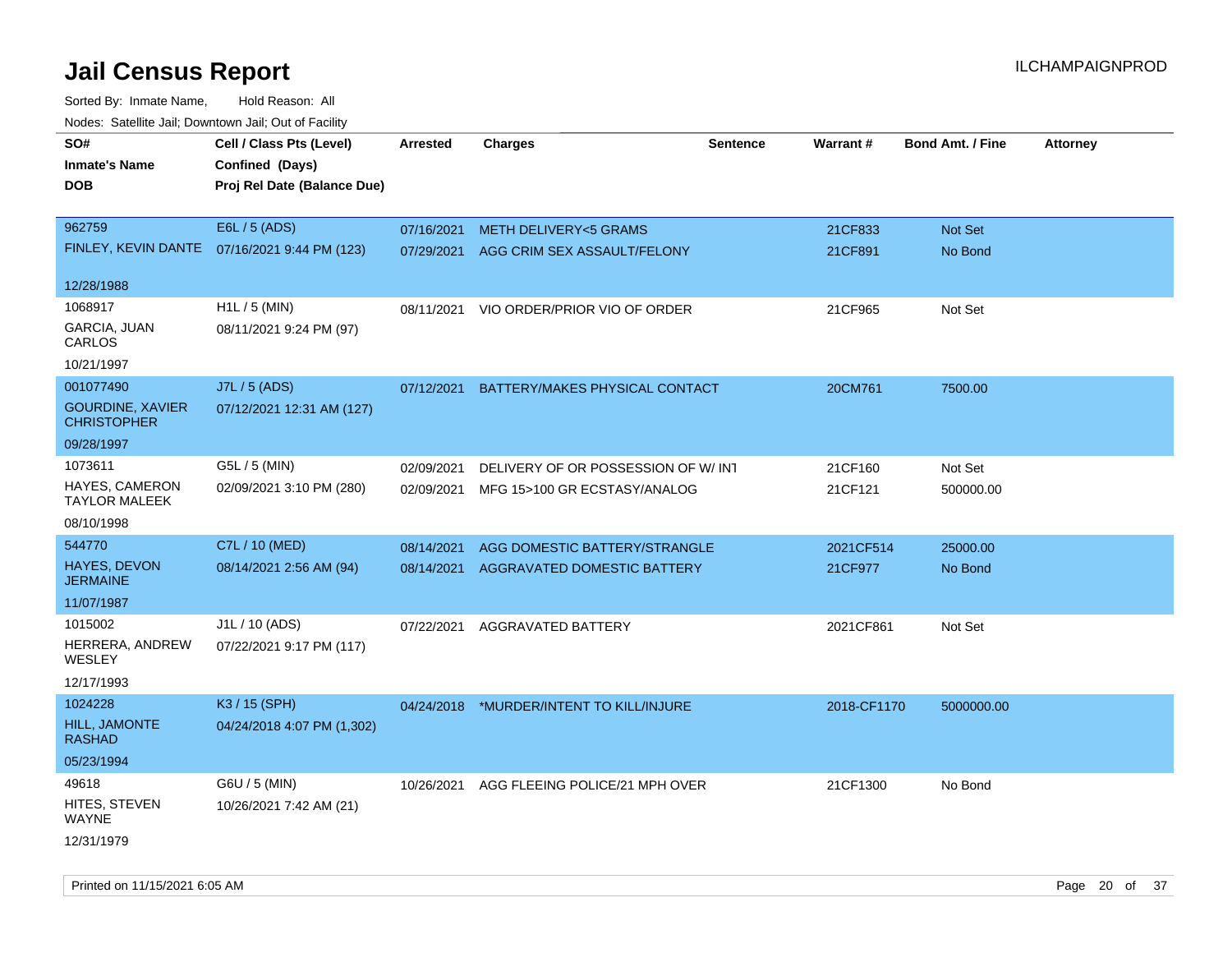| SO#<br><b>Inmate's Name</b><br><b>DOB</b>  | Cell / Class Pts (Level)<br>Confined (Days)<br>Proj Rel Date (Balance Due) | <b>Arrested</b> | <b>Charges</b>                     | <b>Sentence</b> | Warrant#    | <b>Bond Amt. / Fine</b> | <b>Attorney</b> |
|--------------------------------------------|----------------------------------------------------------------------------|-----------------|------------------------------------|-----------------|-------------|-------------------------|-----------------|
| 1043704                                    | C8L / 15 (ADS)                                                             | 07/13/2021      | ARMED ROBBERY/ARMED W/FIREARM      |                 | 21CF815     | Not Set                 |                 |
| <b>HOUSTON, STEVEN</b><br><b>CORDELL</b>   | 07/13/2021 5:56 AM (126)                                                   | 07/13/2021      | PROBATION VIOLATION                |                 | 18CF1697    | 25000.00                |                 |
| 01/24/1989                                 |                                                                            | 07/13/2021      | PROBATION VIOLATION                |                 | 19CF1295    | 25000.00                |                 |
| 1073894                                    | E4U / 10 (ADS)                                                             | 09/09/2021      | VIOLATE SEX OFFENDER REGIS/2+      |                 | 2021CF920   | 10000.00                |                 |
| JOKICH, ANTON VEGO                         | 09/09/2021 2:14 PM (68)                                                    |                 |                                    |                 |             |                         |                 |
| 05/30/1969                                 |                                                                            |                 |                                    |                 |             |                         |                 |
| 23138                                      | D1 / 15 (MAX)                                                              | 06/17/2021      | <b>STALKING/TRANSMITS THREAT</b>   |                 | 18CF1332    | <b>Not Set</b>          |                 |
| JONES, GLENN<br><b>CLAYTON</b>             | 06/17/2021 12:51 PM (152)                                                  | 06/17/2021      | AGG CRIM SEXUAL ABUSE/FELONY       |                 | 18-CF-1333  | Not Set                 |                 |
| 08/17/1958                                 |                                                                            |                 |                                    |                 |             |                         |                 |
| 1017120                                    | G9L / 5 (MIN)                                                              | 10/29/2021      | AGG ASLT/USE DDLY WEAPON           |                 | 21CM452     | 2500.00                 |                 |
| JONES, JOSHUA LYNN 10/29/2021 3:15 AM (18) |                                                                            | 10/29/2021      | BATTERY/CAUSE BODILY HARM          |                 | 21CM498     | Not Set                 |                 |
| 05/16/1993                                 |                                                                            |                 |                                    |                 |             |                         |                 |
| 001077231                                  | C6L / 10 (ADS)                                                             | 11/02/2021      | RECEIVE/POSS/SELL STOLEN VEH       |                 | 21CF25      | 15000.00                |                 |
| KOLESAR, JEREMY J                          | 11/02/2021 5:51 PM (14)                                                    | 11/02/2021      | <b>VIOLATE SEX OFFENDER REGIS</b>  |                 | 21CF924     | 10000.00                |                 |
| 10/20/1979                                 |                                                                            |                 |                                    |                 |             |                         |                 |
| 24308                                      | D <sub>2</sub> / 15 (MAX)                                                  | 06/03/2021      | <b>ROBBERY</b>                     |                 | 21CF625     | No Bond                 |                 |
| KWIATKOWSKI,<br>ROBERT JOHN                | 06/03/2021 10:40 PM (166)                                                  |                 |                                    |                 |             |                         |                 |
| 08/08/1963                                 |                                                                            |                 |                                    |                 |             |                         |                 |
| 37260                                      | C2U / 10 (ADS)                                                             | 09/09/2021      | FORGERY/ISSUE DOCUMENT/1 UPC       |                 | 2019 CF 559 | 200000.00               |                 |
| LENARD, DEMETRIUS<br><b>MARQUIS</b>        | 09/09/2021 1:44 AM (68)                                                    |                 |                                    |                 |             |                         |                 |
| 07/03/1973                                 |                                                                            |                 |                                    |                 |             |                         |                 |
| 29681                                      | J2L / 15 (ADS)                                                             | 07/14/2020      | PREDATORY CRIMINAL SEX ASSLT/CHILD |                 | 20CF-781    | 250000.00               |                 |
| LENOIR, JOHN<br><b>CHRISTOPHER</b>         | 07/14/2020 12:51 PM (490)                                                  |                 |                                    |                 |             |                         |                 |
| 04/20/1966                                 |                                                                            |                 |                                    |                 |             |                         |                 |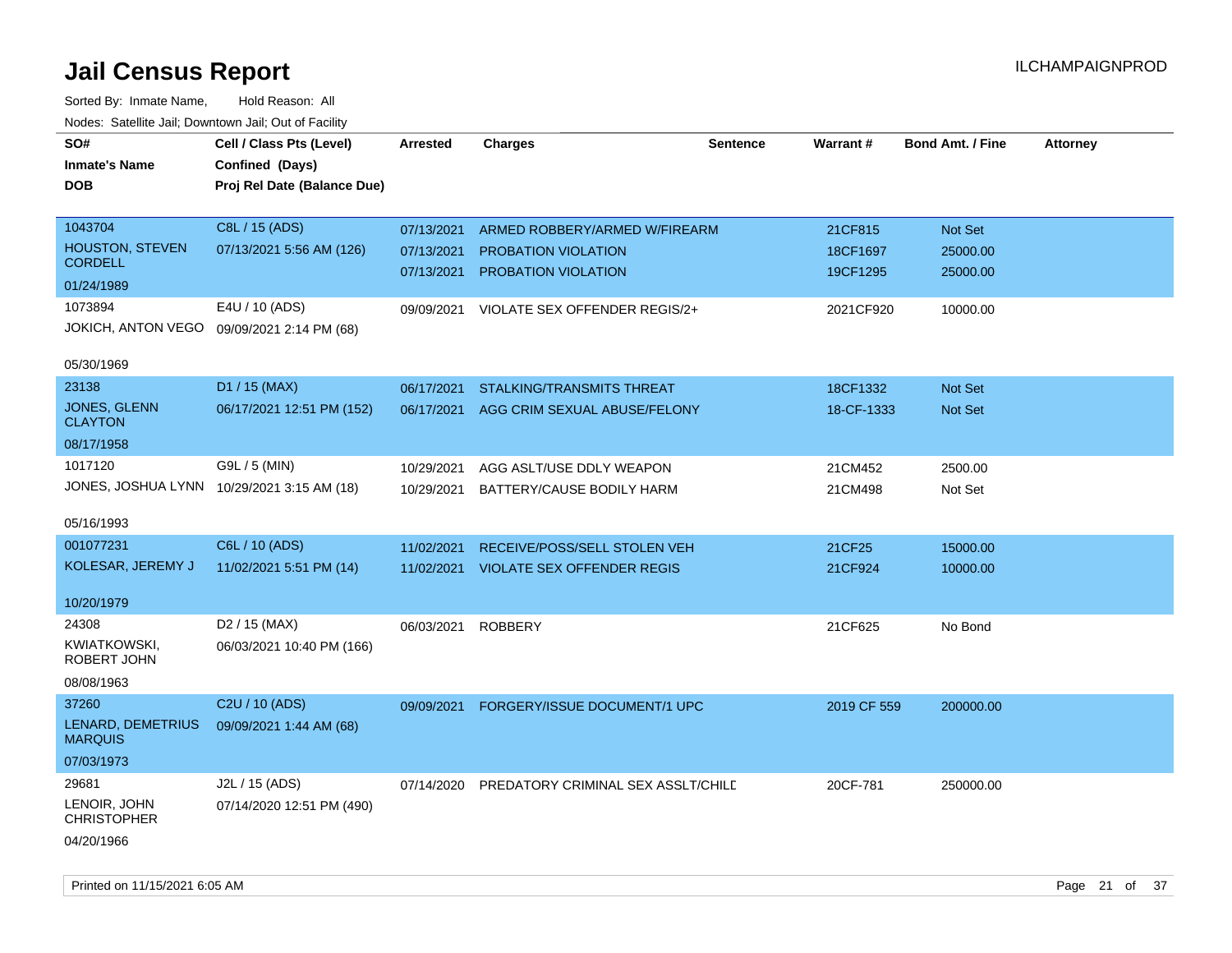Sorted By: Inmate Name, Hold Reason: All

Nodes: Satellite Jail; Downtown Jail; Out of Facility

| SO#<br><b>Inmate's Name</b><br><b>DOB</b>                               | Cell / Class Pts (Level)<br>Confined (Days)<br>Proj Rel Date (Balance Due) | <b>Arrested</b>                        | <b>Charges</b>                                                                                  | <b>Sentence</b> | Warrant#                         | <b>Bond Amt. / Fine</b>          | <b>Attorney</b> |
|-------------------------------------------------------------------------|----------------------------------------------------------------------------|----------------------------------------|-------------------------------------------------------------------------------------------------|-----------------|----------------------------------|----------------------------------|-----------------|
| 001078249<br>MCCLENDON, CALVIN<br>M<br>04/29/1990                       | B3 / 10 (MED)<br>08/07/2021 8:56 AM (101)                                  | 08/07/2021                             | FELON POSS/USE WEAPON/FIREARM                                                                   |                 | 21CF947                          | Not Set                          |                 |
| 40235<br>MERRIWEATHER,<br><b>MARCUS TODD</b><br>11/28/1967              | G9U / 5 (MIN)<br>10/04/2021 4:41 PM (43)                                   | 10/04/2021                             | AGG DUI/4                                                                                       |                 | 2021CF1145                       | 35000.00                         |                 |
| 1040273<br>METCALFE, LANELL<br><b>JARON</b>                             | E3L / 15 (ADS)<br>09/30/2021 11:32 PM (47)                                 | 09/30/2021                             | PRED CRIM SEX ASLT/VICTIM <13                                                                   |                 | 21CF329                          | 500000.00                        |                 |
| 09/22/1988<br>1075635<br>MILES, DEVLON VON,<br>Junior<br>11/04/2000     | B <sub>2</sub> / 10 (ADS)<br>05/11/2021 10:39 PM (189)                     | 05/11/2021<br>05/11/2021               | AGG DISCHARGE FIREARM/OCC VEH<br>MFG/DEL CANNABIS/30-500 GRAMS                                  |                 | 21CF538<br>20CF1402              | Not Set<br>100000.00             |                 |
| 1069209<br>MOORE, DEVONTE<br><b>JAMAL</b><br>09/24/1995                 | H2L / 10 (ADS)<br>04/07/2021 6:25 PM (223)                                 | 04/07/2021                             | AGG BATTERY/GREAT BODILY HARM                                                                   |                 | 21CF376                          | <b>Not Set</b>                   |                 |
| 001078357<br>PETTIGREW, CAREY<br><b>CORNITRIAS DEOBLO</b><br>08/31/1986 | H6L / 15 (ADS)<br>09/17/2021 9:56 AM (60)                                  | 09/17/2021<br>09/17/2021<br>09/17/2021 | ARMED ROBBERY/ARMED W/FIREARM<br>ARMED ROBBERY/ARMED W/FIREARM<br>ARMED ROBBERY/ARMED W/FIREARM |                 | 21CF1230<br>21CF1128<br>21CF1129 | Not Set<br>Not Set<br>Not Set    |                 |
| 1022441<br>PICKENS, DONTRELL<br><b>DEMAR</b><br>12/10/1993              | H3L / 10 (ADS)<br>10/27/2021 1:39 PM (20)                                  | 10/27/2021<br>10/27/2021               | AGG BATTERY/PEACE OFFICER<br>AGG BATTERY/PEACE OFFICER                                          |                 | 2021 CF 12<br>2020 CF 1488       | No Bond<br>No Bond               |                 |
| 1072114<br>ROBINSON, DONNELL<br><b>LEVON</b><br>10/23/2000              | A1U / 15 (SPH)<br>01/17/2021 2:40 PM (303)                                 | 01/17/2021<br>01/17/2021<br>02/17/2021 | ATTEMPT (FIRST DEGREE MURDER)<br>ARMED ROBBERY/NO FIREARM<br>AGGRAVATED BATTERY                 | 4y (DOC)        | 2021CF65<br>2020CF824            | Not Set<br>75000.00<br>250000.00 |                 |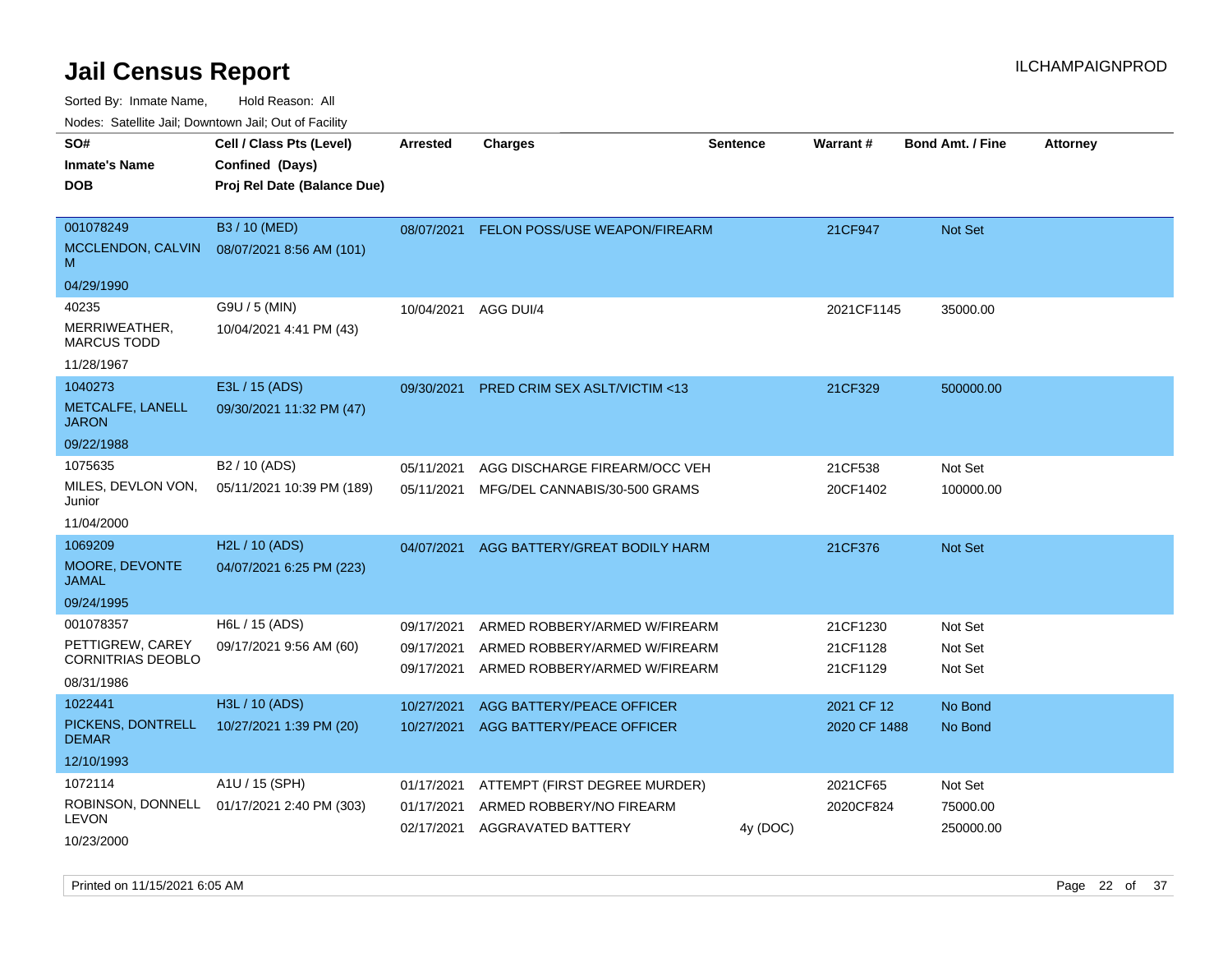Sorted By: Inmate Name, Hold Reason: All

| Nodes: Satellite Jail; Downtown Jail; Out of Facility |                                             |                 |                                     |                 |            |                         |                 |
|-------------------------------------------------------|---------------------------------------------|-----------------|-------------------------------------|-----------------|------------|-------------------------|-----------------|
| SO#                                                   | Cell / Class Pts (Level)                    | <b>Arrested</b> | <b>Charges</b>                      | <b>Sentence</b> | Warrant #  | <b>Bond Amt. / Fine</b> | <b>Attorney</b> |
| <b>Inmate's Name</b>                                  | Confined (Days)                             |                 |                                     |                 |            |                         |                 |
| <b>DOB</b>                                            | Proj Rel Date (Balance Due)                 |                 |                                     |                 |            |                         |                 |
|                                                       |                                             |                 |                                     |                 |            |                         |                 |
| 980761                                                | B1 / 10 (MED)                               | 06/07/2021      | <b>DOMESTIC BATTERY/OTHER PRIOR</b> |                 | 21CF639    | Not Set                 |                 |
| ROBINSON, LEON<br><b>SOLOMON</b>                      | 06/07/2021 1:53 AM (162)                    |                 |                                     |                 |            |                         |                 |
| 10/22/1983                                            |                                             |                 |                                     |                 |            |                         |                 |
| 1006507                                               | D3 / 10 (ADS)                               | 10/21/2021      | DOMESTIC BATTERY/OTHER PRIOR        |                 | 21CF1269   | Not Set                 |                 |
| RODGERS, DYLAN                                        | 10/21/2021 12:34 AM (26)                    | 10/21/2021      | PROBATION VIOLATION                 |                 | 2019CF1220 | 10000.00                |                 |
| <b>ROBERT</b>                                         |                                             | 10/21/2021      | AGG ASLT/USE DDLY WEAPON            |                 | 21CM123    | 1000.00                 |                 |
| 12/12/1991                                            |                                             |                 |                                     |                 |            |                         |                 |
| 001077772                                             | E5L / 5 (ADS)                               | 03/16/2021      | PUBLIC INDECENCY/SEX CONDUCT        |                 | 21CM102    | Not Set                 |                 |
| RUSH, MARION EARL,<br>Junior                          | 03/16/2021 7:40 PM (245)                    |                 |                                     |                 |            |                         |                 |
| 10/21/1967                                            |                                             |                 |                                     |                 |            |                         |                 |
| 1069960                                               | G7L / 5 (MIN)                               | 09/28/2021      | IDENTITY THEFT/\$2K-\$10K           |                 | 21CF952    | 10000.00                |                 |
| SHELTON, JOSIAH<br><b>TIMOTHY</b>                     | 09/28/2021 2:04 AM (49)                     |                 |                                     |                 |            |                         |                 |
| 02/23/1980                                            |                                             |                 |                                     |                 |            |                         |                 |
| 1034452                                               | F9U / 10 (MED)                              | 09/24/2021      | MFG/DEL 1<15 GR HEROIN/ANALOG       | 4y (DOC)        | 20CF001071 | 500000.00               |                 |
| <b>SMITH, CHERNENKO</b><br><b>CONSTANTINE</b>         | 09/24/2021 11:57 AM (53)                    |                 |                                     |                 |            |                         |                 |
| 08/17/1985                                            |                                             |                 |                                     |                 |            |                         |                 |
| 1034702                                               | F3L / 10 (MED)                              | 10/22/2021      | AGG DOMESTIC BATTERY/STRANGLE       |                 | 21CF1123   | 50000.00                |                 |
|                                                       | SOULE, AUSTIN TYLER 10/22/2021 6:49 AM (25) |                 |                                     |                 |            |                         |                 |
|                                                       |                                             |                 |                                     |                 |            |                         |                 |
| 03/18/1995                                            |                                             |                 |                                     |                 |            |                         |                 |
| 960772                                                | $13/5$ (MIN)                                | 11/11/2021      | POSSESSION OF METH<5 GRAMS          |                 | 2020CF362  | 100000.00               |                 |
| <b>STARK, FARON</b><br><b>MICHAEL</b>                 | 11/11/2021 10:28 PM (5)                     |                 |                                     |                 |            |                         |                 |
| 05/12/1988                                            |                                             |                 |                                     |                 |            |                         |                 |
| 1051104                                               | G1U / 5 (MIN)                               | 05/26/2021      | METH DELIVERY/5<15 GRAMS            |                 | 21CF598    | Not Set                 |                 |
| STOVER, ANDREW<br><b>WADE</b>                         | 05/27/2021 12:59 AM (173)                   | 05/26/2021      | DRIVING ON REVOKED LICENSE          |                 | 21TR4000   | Not Set                 |                 |
| 07/20/1994                                            |                                             | 05/26/2021      | <b>BURGLARY</b>                     |                 | 21CF667    | Not Set                 |                 |
|                                                       |                                             |                 |                                     |                 |            |                         |                 |

Printed on 11/15/2021 6:05 AM **Page 23 of 37**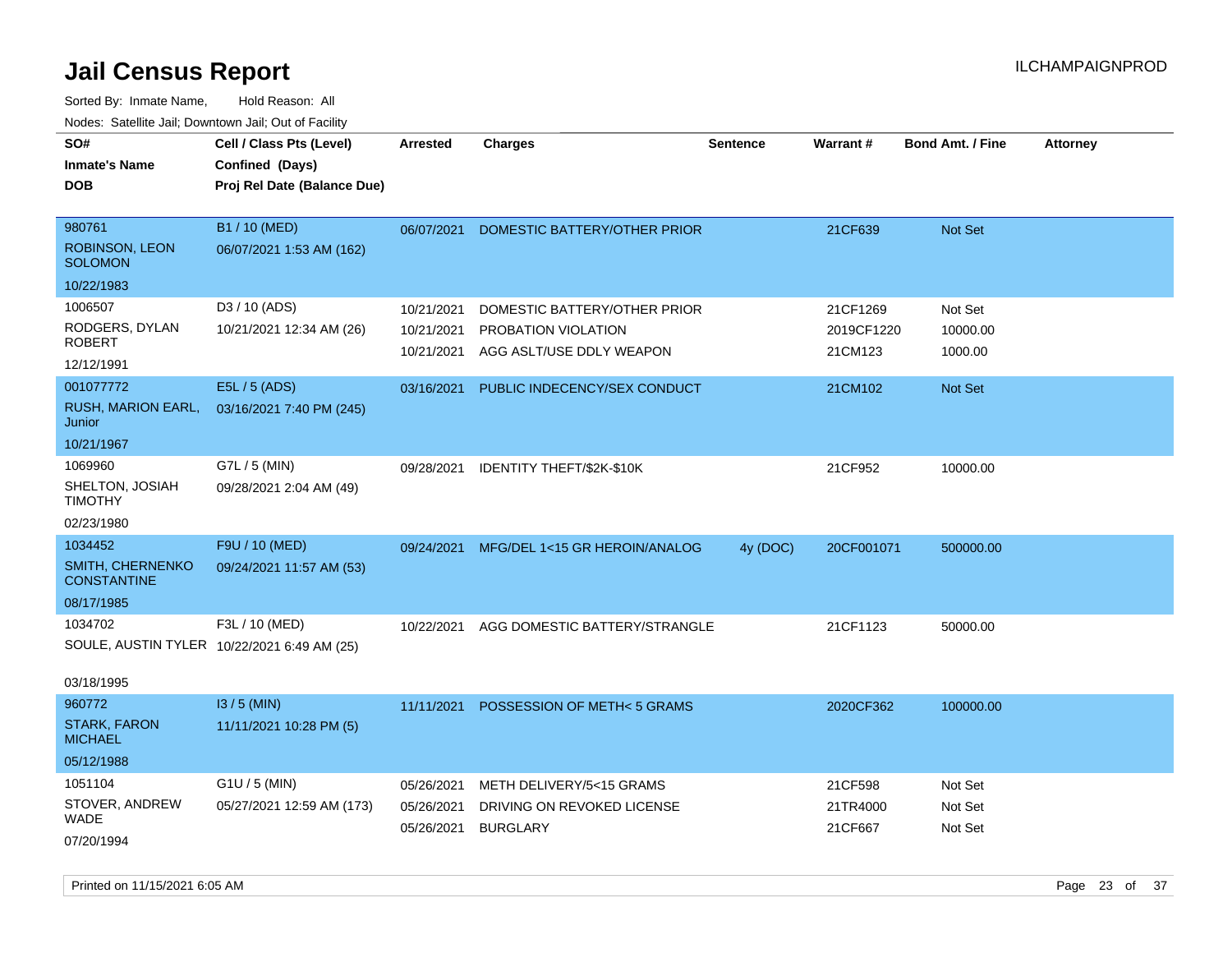| SO#                               | Cell / Class Pts (Level)    | <b>Arrested</b> | <b>Charges</b>                            | <b>Sentence</b> | Warrant#   | <b>Bond Amt. / Fine</b> | <b>Attorney</b> |
|-----------------------------------|-----------------------------|-----------------|-------------------------------------------|-----------------|------------|-------------------------|-----------------|
| <b>Inmate's Name</b>              | Confined (Days)             |                 |                                           |                 |            |                         |                 |
| <b>DOB</b>                        | Proj Rel Date (Balance Due) |                 |                                           |                 |            |                         |                 |
|                                   |                             |                 |                                           |                 |            |                         |                 |
| 1024184                           | H5L / 10 (ADS)              |                 | 09/08/2021 AGG ASLT PEACE OFF/FIRE/ER WRK |                 | 20CF1051   | No Bond                 |                 |
| SULLIVAN, CODY<br><b>MICHAEL</b>  | 09/08/2021 3:28 PM (69)     |                 |                                           |                 |            |                         |                 |
| 08/15/1994                        |                             |                 |                                           |                 |            |                         |                 |
| 1068839                           | F8L / 15 (MAX)              | 08/07/2020      | <b>HOMICIDE</b>                           |                 | 2020-CF851 | 1000000.00              |                 |
| TAYLOR, LONDON<br><b>JAVON</b>    | 08/07/2020 10:30 AM (466)   |                 |                                           |                 |            |                         |                 |
| 08/16/1999                        |                             |                 |                                           |                 |            |                         |                 |
| 54881                             | E1L / 10 (ADS)              | 05/18/2021      | AGGRAVATED ASSAULT/PUBLIC PROP            |                 | 21CM185    | 100.00                  |                 |
| <b>THOMAS, BRYANT</b>             | 05/18/2021 9:03 PM (182)    |                 |                                           |                 |            |                         |                 |
| 11/12/1973                        |                             |                 |                                           |                 |            |                         |                 |
| 1004142                           | F9L / 15 (MAX)              | 10/22/2021      | PAROLE REVOCATION                         |                 |            | Not Set                 |                 |
| TOY, KAYON LARENZ                 | 10/22/2021 1:01 PM (25)     | 10/27/2021      | POSSESSION OF METH/15<100GRAMS            |                 | 2021CF1298 | 1500000.00              |                 |
| 09/12/1991                        |                             |                 |                                           |                 |            |                         |                 |
| 1056971                           | D6 / 10 (ADS)               | 08/07/2021      | FELON POSS/USE WEAPON/FIREARM             |                 | 21CF948    | No Bond                 |                 |
| TRAVIS, DENZEL<br><b>DANTRELL</b> | 08/07/2021 7:36 AM (101)    | 08/08/2021      | AGG BATTERY/PUBLIC PLACE                  |                 | 2020CF647  | 25000.00                |                 |
| 03/21/1993                        |                             |                 |                                           |                 |            |                         |                 |
| 001078250                         | F2L / 10 (MED)              | 08/07/2021      | FELON POSS WEAPON/BODY ARMOR              |                 | 21CF950    | Not Set                 |                 |
| TRAVIS, JORDAN<br><b>TESHAUN</b>  | 08/07/2021 10:27 AM (101)   |                 |                                           |                 |            |                         |                 |
| 03/03/1996                        |                             |                 |                                           |                 |            |                         |                 |
| 969709                            | C4L / 5 (ADS)               | 10/29/2021      | CRIM DMG TO PROP \$500-10K                |                 |            | Not Set                 |                 |
| TUFTE, BRYCE<br><b>MATTHEW</b>    | 10/29/2021 3:14 PM (18)     | 10/29/2021      | DRIVING ON SUSPENDED LICENSE              |                 | 20TR2181   | 5000.00                 |                 |
| 05/30/1988                        | 12/20/2021 (0.00)           |                 |                                           |                 |            |                         |                 |
| 30108                             | J4L / 15 (ADS)              | 07/30/2021      | <b>MURDER</b>                             |                 | 21CF902    | 2000000.00              |                 |
| VANDYKE, DARYL<br><b>ANTHONY</b>  | 07/30/2021 8:29 PM (109)    |                 |                                           |                 |            |                         |                 |
| 10/04/1965                        |                             |                 |                                           |                 |            |                         |                 |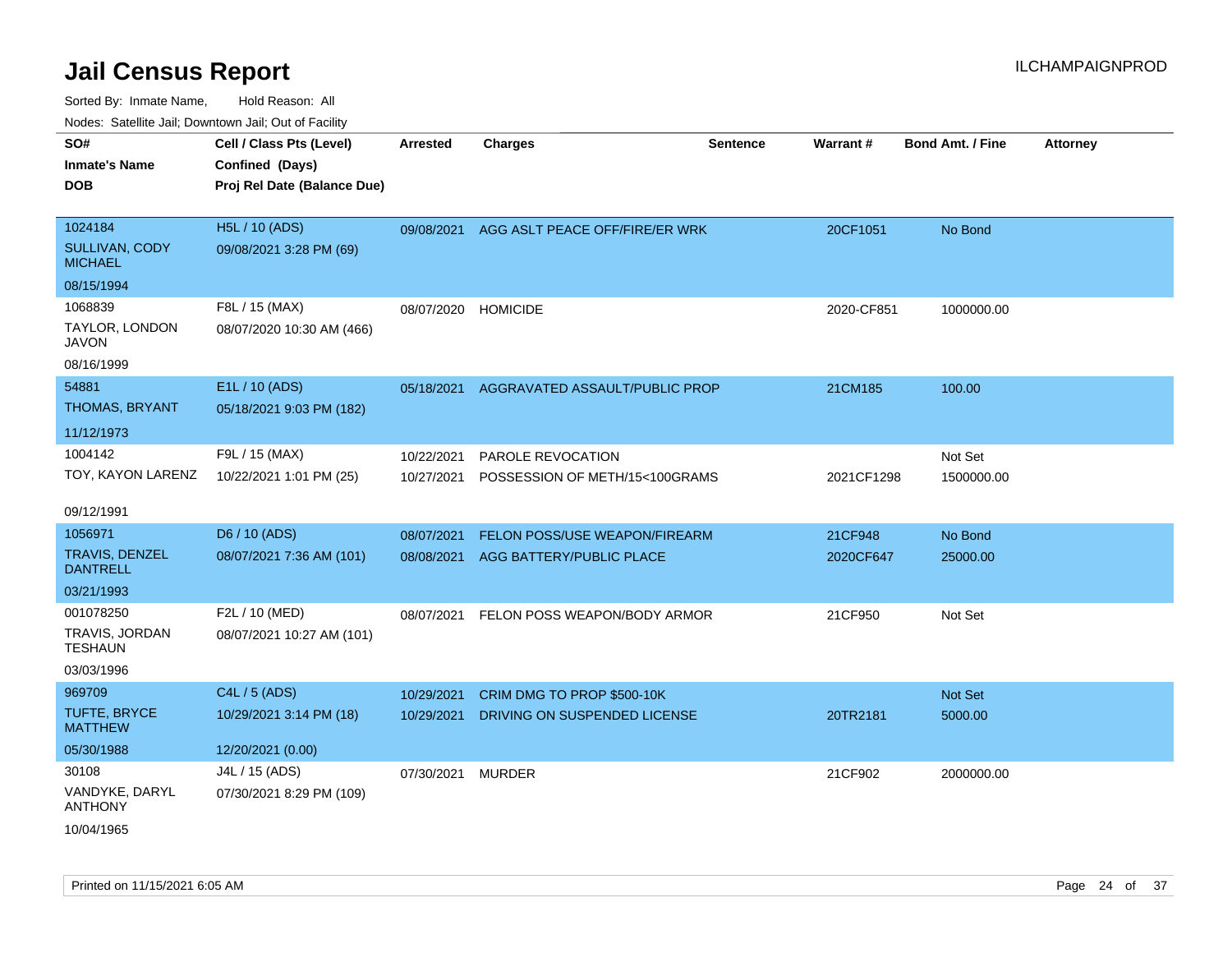| <b>NOULD:</b> Catoline bail, Downtown bail, Out of I dollty |                                                                            |                                |                                   |                 |                 |                         |                 |
|-------------------------------------------------------------|----------------------------------------------------------------------------|--------------------------------|-----------------------------------|-----------------|-----------------|-------------------------|-----------------|
| SO#<br><b>Inmate's Name</b><br><b>DOB</b>                   | Cell / Class Pts (Level)<br>Confined (Days)<br>Proj Rel Date (Balance Due) | <b>Arrested</b>                | <b>Charges</b>                    | <b>Sentence</b> | <b>Warrant#</b> | <b>Bond Amt. / Fine</b> | <b>Attorney</b> |
| 968681                                                      | D5 / 15 (ADS)                                                              | 08/27/2021                     | AGG CRIM SX AB/VIC 13<18/TRUST    |                 | 2020CF499       | 250000.00               |                 |
| <b>WADE, DEMETRIUS</b><br><b>DARYL</b>                      | 08/27/2021 2:25 AM (81)                                                    | 08/27/2021                     | <b>INDIRECT CRIMINAL CONTEMPT</b> | 5y (DOC)        | 2021CC16        | No Bond                 |                 |
| 01/07/1987                                                  |                                                                            |                                |                                   |                 |                 |                         |                 |
| 1070904                                                     | G7U / 5 (MIN)                                                              | 10/28/2021                     | <b>BURGLARY</b>                   |                 | 2021CF321       | 15000.00                |                 |
| WANKEL, JONAH<br>JAMES                                      | 10/28/2021 3:42 AM (19)                                                    |                                |                                   |                 |                 |                         |                 |
| 12/15/1993                                                  |                                                                            |                                |                                   |                 |                 |                         |                 |
| 44836                                                       | E2L / 15 (ADS)                                                             | 11/02/2021                     | <b>DISORDERLY CONDUCT</b>         |                 |                 | Not Set                 |                 |
| <b>WESLEY, FRANK</b><br><b>LADELL</b>                       | 11/02/2021 4:08 AM (14)                                                    | 11/02/2021<br>11/02/2021 THEFT | CRIM TRESPASS TO STATE LAND       |                 | 21118875        | Not Set<br>Not Set      |                 |
| 09/17/1977                                                  |                                                                            |                                |                                   |                 |                 |                         |                 |
| 001078511                                                   | G3U / 5 (MIN)                                                              | 10/18/2021                     | WRIT                              |                 | 20CF1318        | No Bond                 |                 |
| <b>WILLIAMS, KANAAN</b><br><b>AUBREY</b>                    | 10/18/2021 2:21 PM (29)                                                    |                                |                                   |                 |                 |                         |                 |
| 03/17/2000                                                  |                                                                            |                                |                                   |                 |                 |                         |                 |
| 1058072                                                     | A2U / 15 (SPH)                                                             | 02/25/2021                     | ARMED HABITUAL CRIMINAL           |                 |                 | Not Set                 |                 |
| <b>WILLIAMS, KENNETH</b><br><b>BERNARD</b>                  | 02/25/2021 3:24 PM (264)                                                   |                                |                                   |                 |                 |                         |                 |
| 10/04/1985                                                  |                                                                            |                                |                                   |                 |                 |                         |                 |
| 53518                                                       | I5 / 15 (ADS)                                                              | 08/19/2021                     | AGGRAVATED BATTERY                |                 | 21CF1014        | Not Set                 |                 |
| <b>WILLIAMS, TORREY</b><br><b>TOSHIBA</b>                   | 08/19/2021 10:10 AM (89)                                                   | 09/01/2021                     | PROBATION VIOLATION               |                 | 20CF381         | Not Set                 |                 |
| 03/30/1975                                                  |                                                                            |                                |                                   |                 |                 |                         |                 |
| 972160                                                      | G4U / 5 (MIN)                                                              | 11/02/2021                     | AGG DOMESTIC BATTERY/STRANGLE     |                 | 21CF1348        | Not Set                 |                 |
| WOOD, ANTONIO                                               | 11/02/2021 10:51 AM (14)                                                   |                                |                                   |                 |                 |                         |                 |
| 10/16/1981                                                  |                                                                            |                                |                                   |                 |                 |                         |                 |
| 9326                                                        | $12/5$ (ADS)                                                               | 06/14/2021                     | <b>BURGLARY</b>                   |                 | 2020-CF-625     | Not Set                 |                 |
| YOUNG, ANTHONY<br>PAUL                                      | 06/14/2021 12:07 PM (155)                                                  |                                |                                   |                 |                 |                         |                 |
| 03/13/1954                                                  |                                                                            |                                |                                   |                 |                 |                         |                 |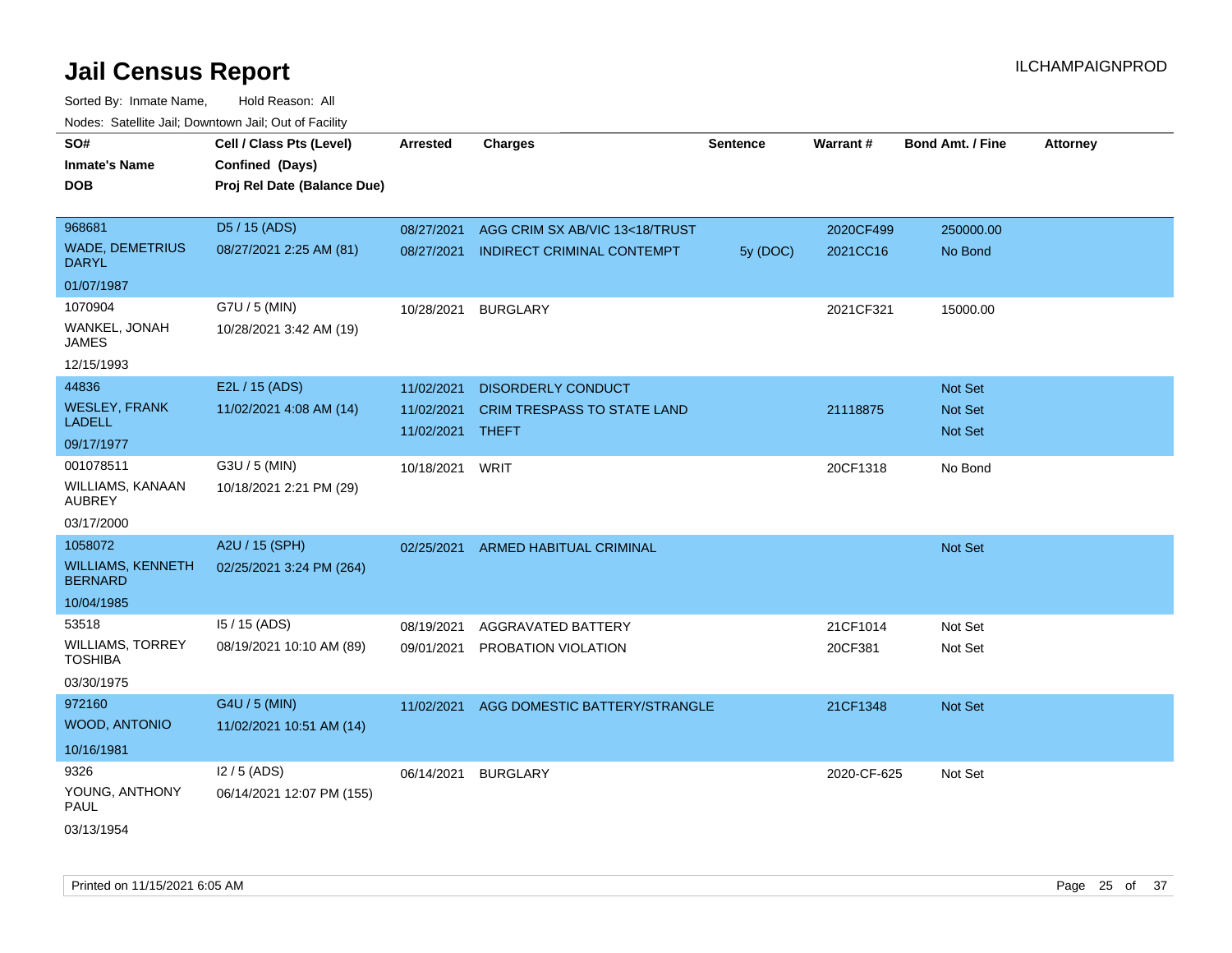Sorted By: Inmate Name, Hold Reason: All Nodes: Satellite Jail; Downtown Jail; Out of Facility

**Total Downtown Jail: 63 Males: 63 Females: 0 Unknown: 0**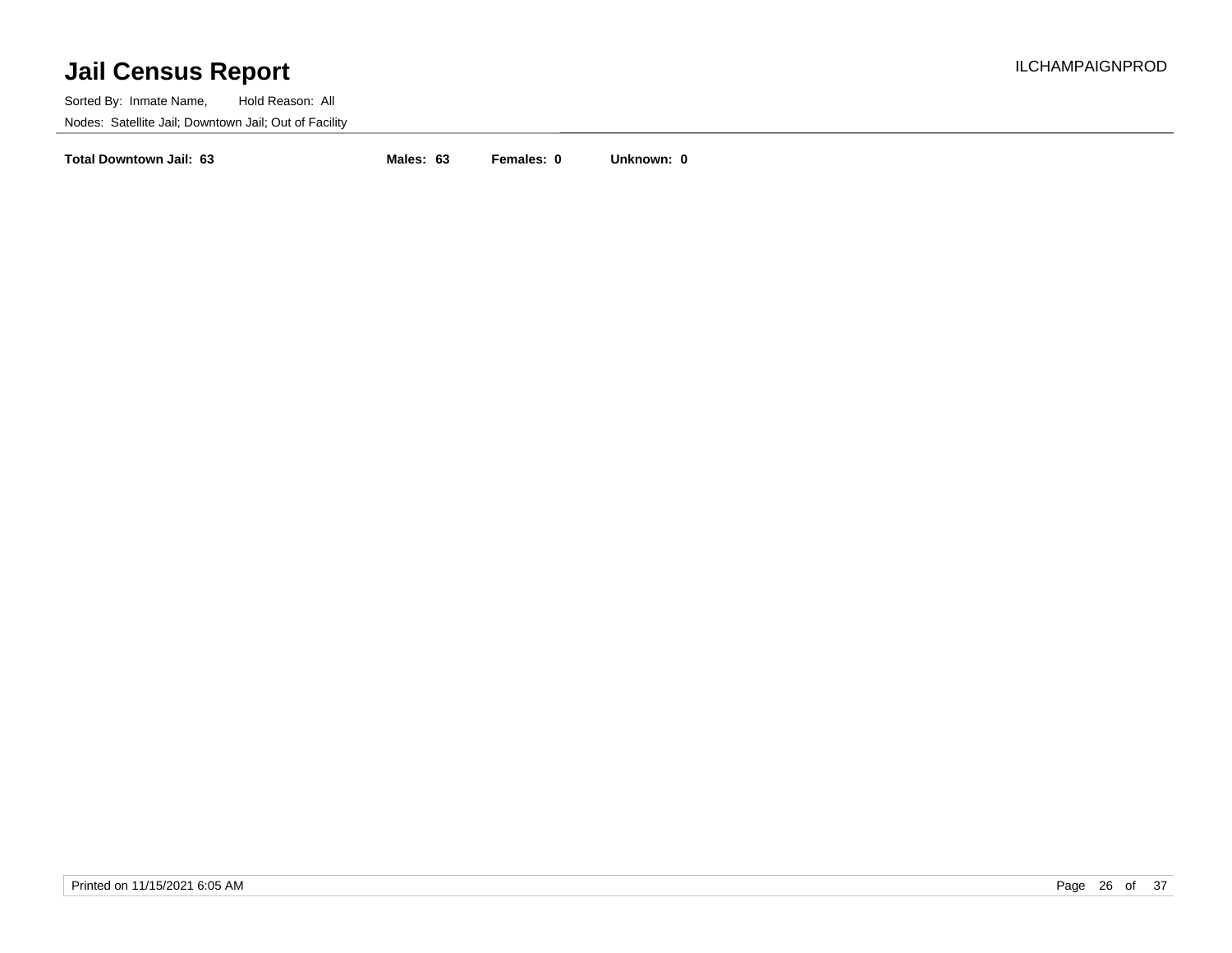|  | <b>Out of Facility</b> |  |
|--|------------------------|--|

| SO#<br><b>Inmate's Name</b><br><b>DOB</b>                         | Cell / Class Pts (Level)<br>Confined (Days)<br>Proj Rel Date (Balance Due) | <b>Arrested</b>          | <b>Charges</b>                                               | <b>Sentence</b> | Warrant#             | <b>Bond Amt. / Fine</b> | <b>Attorney</b> |
|-------------------------------------------------------------------|----------------------------------------------------------------------------|--------------------------|--------------------------------------------------------------|-----------------|----------------------|-------------------------|-----------------|
| 61095<br>AMOS, DERRICK<br><b>JAMES</b>                            | <b>DEW / 10 (ADS)</b><br>05/02/2021 9:02 PM (198)                          | 05/02/2021               | HOME INVASION/CAUSE INJURY                                   |                 | 2021CF323            | 100000.00               |                 |
| 06/12/1985                                                        |                                                                            |                          |                                                              |                 |                      |                         |                 |
| 19971<br><b>LYNN</b>                                              | <b>EHD</b><br>BARNESKE, RAYMOND 11/09/2021 9:32 AM (7)                     | 11/09/2021               | DRIVING RVK/SUSP DUI/SSS 4-9                                 |                 | 2021CF968            | Not Set                 |                 |
| 08/17/1961                                                        | 5/6/2022 (0.00)                                                            |                          |                                                              |                 |                      |                         |                 |
| 516062                                                            | <b>DEW / 15 (MAX)</b>                                                      | 02/22/2021               | <b>PHONE HARASSMENT/2+</b>                                   |                 | 20CF194              | 5000.00                 |                 |
| <b>BENNETT, JOHN</b><br><b>MICHAEL</b>                            | 02/22/2021 10:47 AM (267)                                                  | 02/22/2021               | AGG DISCH FIR/VEH/PC OFF/FRMAN                               |                 | 21CF210              | No Bond                 |                 |
| 04/30/1986                                                        |                                                                            |                          |                                                              |                 |                      |                         |                 |
| 976538                                                            | EHD<br>BLISSIT, WYATT TYRES 10/12/2021 10:05 AM (35)                       | 10/12/2021               | DOMESTIC BATTERY/OTHER PRIOR                                 |                 | 2020CF1095           | Not Set                 |                 |
| 09/05/1989                                                        | 1/6/2022 (0.00)                                                            |                          |                                                              |                 |                      |                         |                 |
| 33993                                                             | <b>DEW / 10 (MED)</b>                                                      | 06/14/2021               | AGGRAVATED DOMESTIC BATTERY                                  |                 | 21CF688              | Not Set                 |                 |
| <b>BOOKER, STEPHON</b><br><b>MONTELL</b>                          | 06/14/2021 7:42 PM (155)                                                   | 06/14/2021<br>06/14/2021 | POSSESSING A CONTROLLED SUBSTANC<br><b>PAROLE REVOCATION</b> |                 | 21CF657<br>CH2103612 | Not Set<br>No Bond      |                 |
| 06/11/1971                                                        |                                                                            |                          |                                                              |                 |                      |                         |                 |
| 1074315<br><b>BRIGGS, PATRICK</b><br><b>MONTAY</b><br>08/05/2001  | DEW / 15 (MAX)<br>08/03/2021 4:56 PM (105)                                 | 07/27/2021               | AGG DISCHARGE FIREARM/VEH/SCH                                |                 | 21CF927              | Not Set                 |                 |
| 001078065<br><b>BROWN, CHARMAN</b><br><b>LAKEEF</b><br>11/30/2002 | <b>KAN / 10 (ADS)</b><br>06/17/2021 12:32 PM (152)                         | 06/17/2021               | AGG BATTERY/DISCHARGE FIREARM                                |                 | 21CF704              | 1000000.00              |                 |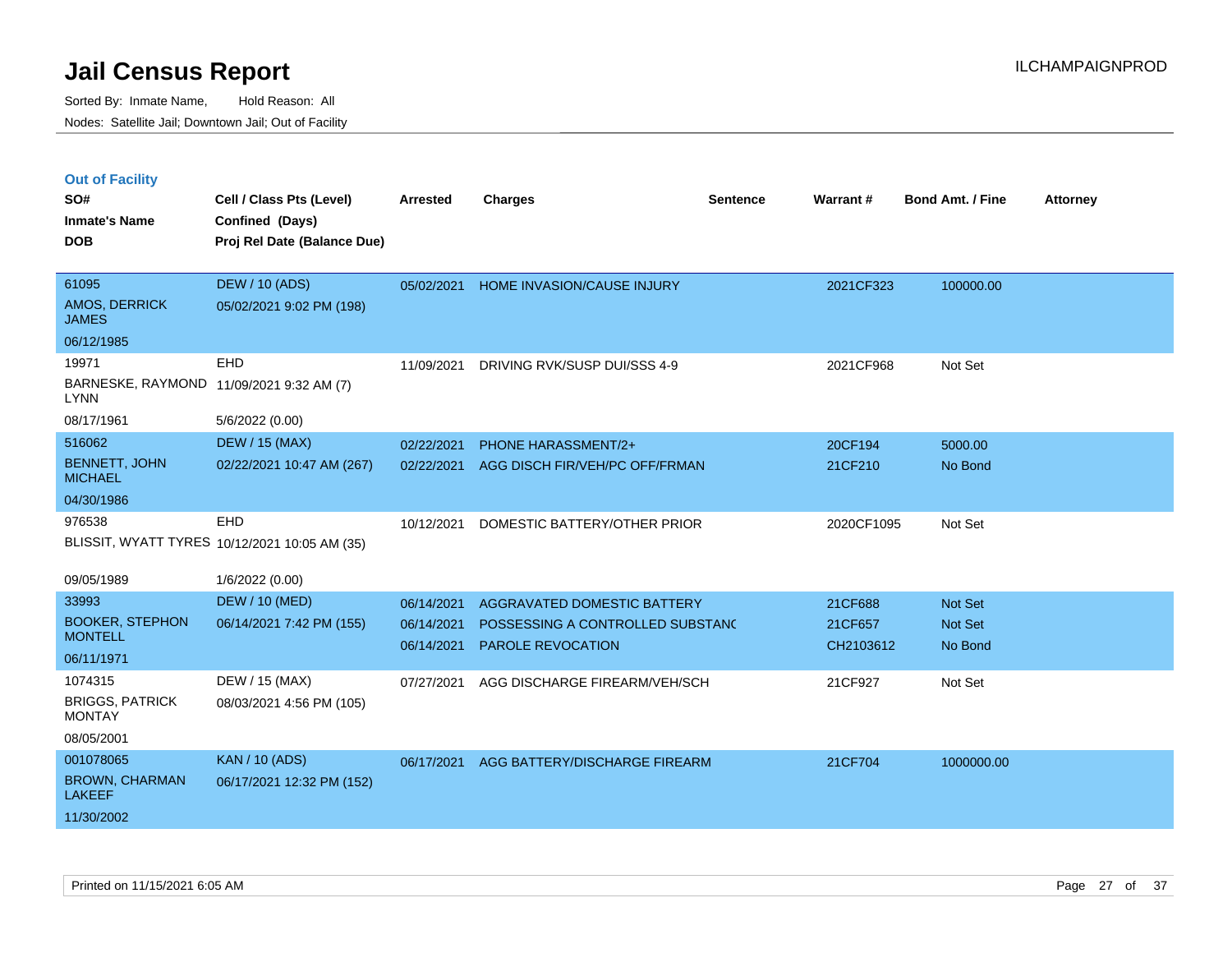| roaco. Odichile Jan, Downtown Jan, Out of Facility  |                                                                            |                 |                                          |                 |                 |                         |                 |
|-----------------------------------------------------|----------------------------------------------------------------------------|-----------------|------------------------------------------|-----------------|-----------------|-------------------------|-----------------|
| SO#<br><b>Inmate's Name</b><br><b>DOB</b>           | Cell / Class Pts (Level)<br>Confined (Days)<br>Proj Rel Date (Balance Due) | <b>Arrested</b> | <b>Charges</b>                           | <b>Sentence</b> | <b>Warrant#</b> | <b>Bond Amt. / Fine</b> | <b>Attorney</b> |
|                                                     |                                                                            |                 |                                          |                 |                 |                         |                 |
| 1038554                                             | <b>KAN / 15 (MAX)</b>                                                      | 08/18/2021      | DELIVERY OF OR POSSESSION OF W/INT       |                 | 21CF1009        | No Bond                 |                 |
| <b>BROWN, CORRION</b><br><b>DEVONTAE</b>            | 08/18/2021 5:40 PM (90)                                                    | 08/18/2021      | ARMED HABITUAL CRIMINAL                  |                 | 21CF1162        | Not Set                 |                 |
| 04/19/1995                                          |                                                                            |                 |                                          |                 |                 |                         |                 |
| 1071662                                             | KAN / 15 (MAX)                                                             | 12/07/2020      | FELON POSS/USE FIREARM PRIOR             |                 | 20CF1418        | 250000.00               |                 |
| BROWN, JAWON<br>EDWARD                              | 12/14/2020 6:02 PM (337)                                                   |                 |                                          |                 |                 |                         |                 |
| 04/21/2000                                          |                                                                            |                 |                                          |                 |                 |                         |                 |
| 1038579                                             | <b>KAN / 15 (MAX)</b>                                                      | 08/18/2021      | FELON POSS/USE WEAPON/FIREARM            |                 | 21CF1010        | Not Set                 |                 |
| <b>BROWN, MARKEL</b><br><b>RIKKI</b>                | 08/18/2021 2:05 PM (90)                                                    |                 |                                          |                 |                 |                         |                 |
| 01/06/1995                                          |                                                                            |                 |                                          |                 |                 |                         |                 |
| 1003006<br><b>BROWN, ROCKEITH</b><br><b>JAVONTE</b> | KAN / 15 (MAX)<br>08/19/2021 12:55 AM (89)                                 |                 | 08/19/2021 FELON POSS/USE MACHINE GUN    |                 | 21CF1011        | No Bond                 |                 |
| 07/23/1991                                          |                                                                            |                 |                                          |                 |                 |                         |                 |
| 001078361                                           | <b>KAN / 10 (MED)</b>                                                      | 09/08/2021      | AGG UUW/LOADED/NO FCCA/FOID              |                 | 21CF1084        | Not Set                 |                 |
| <b>BUFORD, DESHAWN</b><br><b>MICHAEL</b>            | 09/08/2021 10:11 PM (69)                                                   |                 |                                          |                 |                 |                         |                 |
| 02/23/1997                                          |                                                                            |                 |                                          |                 |                 |                         |                 |
| 987334                                              | DEW / 15 (MAX)                                                             |                 | 03/10/2021 ATTEMPT (FIRST DEGREE MURDER) |                 | 19CF689         | Not Set                 |                 |
| CAIN, ISAIAH<br><b>DEPRIEST</b>                     | 03/10/2021 2:22 PM (251)                                                   |                 |                                          |                 |                 |                         |                 |
| 12/23/1990                                          |                                                                            |                 |                                          |                 |                 |                         |                 |
| 992962                                              | <b>DEW / 15 (ADS)</b>                                                      | 05/25/2021      | MURDER/INTENT TO KILL/INJURE             |                 | 2018CF1045      | 1000000.00              |                 |
| <b>CAMPBELL, KEITH</b><br><b>KNAQEEB</b>            | 05/25/2021 1:19 PM (175)                                                   |                 |                                          |                 |                 |                         |                 |
| 07/22/1991                                          |                                                                            |                 |                                          |                 |                 |                         |                 |
| 1064992                                             | KAN / 15 (MAX)                                                             | 09/20/2021      | ARMED VIOLENCE/CATEGORY I                |                 | 21CF1137        | Not Set                 |                 |
| CARTER, KEJUAN<br><b>JAVONTE</b>                    | 09/20/2021 11:42 PM (57)                                                   |                 |                                          |                 |                 |                         |                 |
| 06/27/1998                                          |                                                                            |                 |                                          |                 |                 |                         |                 |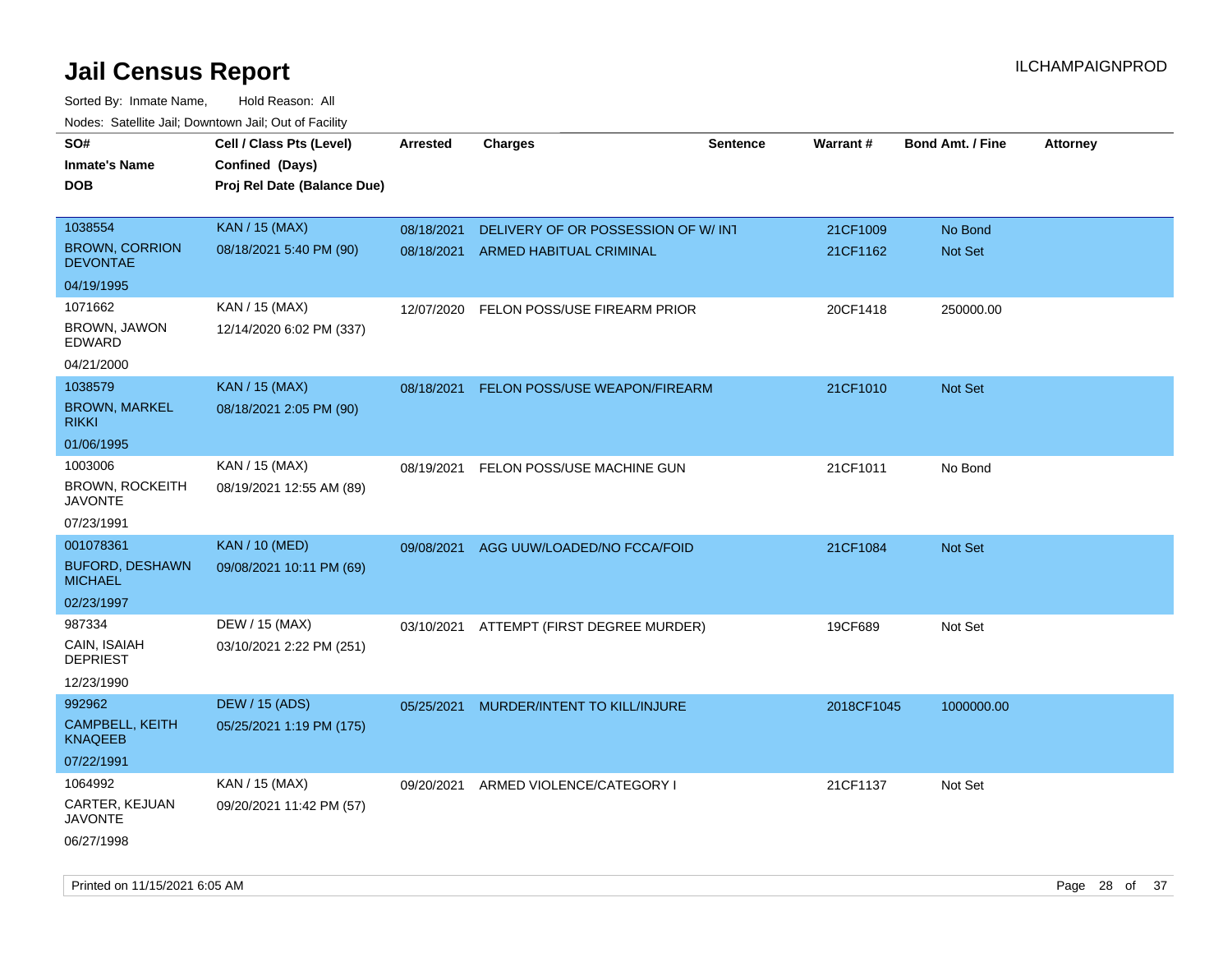| rouco. Calcinic Jan, Downtown Jan, Out of Facility   |                                                                            |                          |                                                                 |                 |                          |                           |                 |
|------------------------------------------------------|----------------------------------------------------------------------------|--------------------------|-----------------------------------------------------------------|-----------------|--------------------------|---------------------------|-----------------|
| SO#<br><b>Inmate's Name</b><br><b>DOB</b>            | Cell / Class Pts (Level)<br>Confined (Days)<br>Proj Rel Date (Balance Due) | <b>Arrested</b>          | <b>Charges</b>                                                  | <b>Sentence</b> | <b>Warrant#</b>          | <b>Bond Amt. / Fine</b>   | <b>Attorney</b> |
| 1068848<br><b>CHATMAN, MICHAEL</b><br><b>DAISEAN</b> | <b>KAN / 15 (MAX)</b><br>02/06/2020 5:22 PM (649)                          | 02/06/2020               | MURDER/INTENT TO KILL/INJURE                                    |                 | 20CF-156                 | No Bond                   |                 |
| 11/12/1999                                           |                                                                            |                          |                                                                 |                 |                          |                           |                 |
| 778242<br>CHILLIS, CENTRAIL<br><b>DERCO</b>          | <b>EHD</b><br>10/19/2021 9:26 AM (28)                                      | 10/19/2021               | DRIVING RVK/SUSP DUI/SSS 2ND                                    |                 | 2021CF33                 | Not Set                   |                 |
| 06/07/1985                                           | 11/17/2021 (0.00)                                                          |                          |                                                                 |                 |                          |                           |                 |
| 001078461<br>COLE, ERIC JOSE                         | <b>KAN / 10 (MED)</b><br>10/08/2021 12:25 AM (39)                          | 10/07/2021<br>10/07/2021 | AGG UNLAWFUL USE WEAPON/PERSON<br>AGG DOMESTIC BATTERY/STRANGLE |                 | 2021CF1209<br>2021CF1208 | No Bond<br><b>Not Set</b> |                 |
| 01/24/2002                                           |                                                                            | 10/08/2021               | <b>HARASS WITNESS/FAMILY MBR/REP</b>                            |                 | 21CF1218                 | <b>Not Set</b>            |                 |
| 57733<br>CRAIG, ANTOINE<br>DARRELL                   | KAN / 15 (SPH)<br>02/25/2020 4:08 PM (630)                                 | 02/25/2020<br>02/25/2020 | <b>HOMICIDE</b><br>FELON POSS/USE WEAPON/FIREARM                |                 | 2020-CF250<br>19CF-1827  | 2000000.00<br>80000.00    |                 |
| 10/09/1982                                           |                                                                            |                          |                                                                 |                 |                          |                           |                 |
| 001077939                                            | <b>DEW / 10 (MED)</b>                                                      | 05/10/2021               | <b>FIREARM/FOID INVALID/NOT ELIG</b>                            |                 | 21CF526                  | No Bond                   |                 |
| <b>CROSS, PATRICK</b><br><b>DONTRELLE</b>            | 05/10/2021 7:31 PM (190)                                                   | 06/02/2021               | POSS STOLEN VEHICLE > \$25,000                                  |                 | 21CF612                  | <b>Not Set</b>            |                 |
| 11/07/2001                                           |                                                                            |                          |                                                                 |                 |                          |                           |                 |
| 1061304                                              | DEW / 15 (MAX)                                                             | 10/11/2021               | ARMED HABITUAL CRIMINAL                                         |                 | 21CF1226                 | No Bond                   |                 |
| DORRIS, KEMION<br><b>DAETOCE</b>                     | 10/11/2021 7:30 PM (36)                                                    | 10/11/2021               | ARMED HABITUAL CRIMINAL                                         |                 | 21CF1227                 | No Bond                   |                 |
| 11/19/1997                                           |                                                                            | 10/11/2021               | HOME INVASION/FIREARM                                           |                 | 21CF1228                 | No Bond                   |                 |
| 1076663<br>DYE, KENNE YAKIEM                         | <b>DEW / 15 (MAX)</b><br>07/15/2020 11:49 AM (489)                         | 07/15/2020               | *ARMED HABITUAL CRIMINAL                                        |                 | 2020-CF783               | 500000.00                 |                 |
| 05/30/1988                                           |                                                                            |                          |                                                                 |                 |                          |                           |                 |
| 27428                                                | <b>EHD</b>                                                                 | 09/21/2021               | DRIVING RVK/SUSP DUI/SSS 3RD                                    |                 | 2020CF1368               | Not Set                   |                 |
| <b>FRANKLIN, TYRONE</b><br>Senior                    | 09/21/2021 9:27 AM (56)                                                    | 09/21/2021               | DRIVING RVK/SUSP DUI/SSS 3RD                                    |                 | 2021CF435                | Not Set                   |                 |
| 09/12/1966                                           | 12/19/2021 (0.00)                                                          |                          |                                                                 |                 |                          |                           |                 |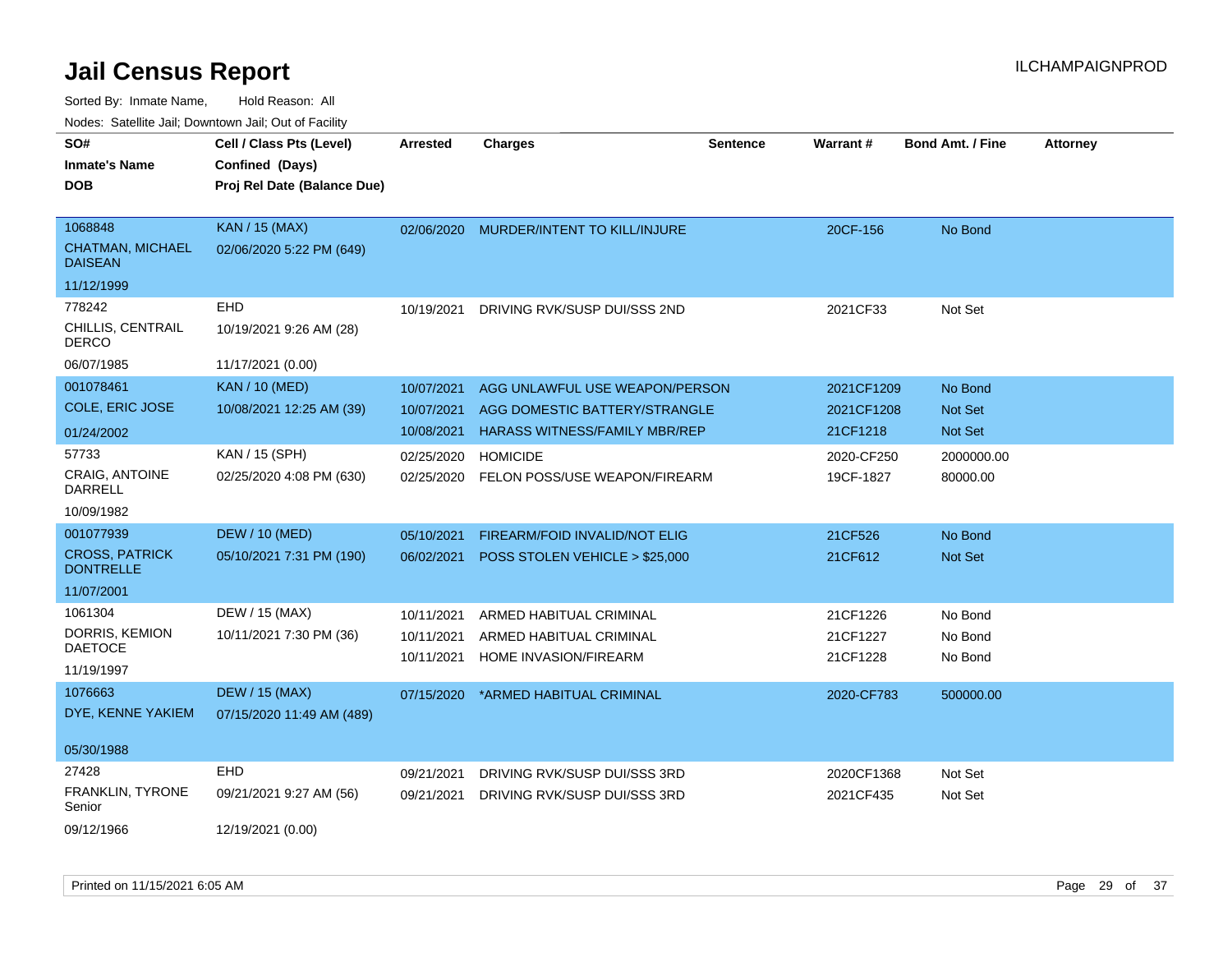| SO#<br><b>Inmate's Name</b><br><b>DOB</b>                       | Cell / Class Pts (Level)<br>Confined (Days)<br>Proj Rel Date (Balance Due) | <b>Arrested</b>          | <b>Charges</b>                                                       | <b>Sentence</b> | Warrant#            | Bond Amt. / Fine   | <b>Attorney</b> |
|-----------------------------------------------------------------|----------------------------------------------------------------------------|--------------------------|----------------------------------------------------------------------|-----------------|---------------------|--------------------|-----------------|
| 60154<br>GARCIA-MEZA,<br><b>CARLOS</b>                          | <b>EHD</b><br>10/20/2021 9:23 AM (27)                                      | 10/20/2021               | AGG DUI/LIC SUSP OR REVOKED                                          |                 | 2021cf261           | Not Set            |                 |
| 03/06/1983                                                      | 1/16/2022 (0.00)                                                           |                          |                                                                      |                 |                     |                    |                 |
| 001077363<br>GARY, DAKOTA<br><b>TREVON</b><br>12/31/2001        | KAN / 25 (SPH)<br>10/30/2020 10:41 AM (382)                                | 10/30/2020               | HOME INVASION/FIREARM                                                |                 | 20CF1202            | 500000.00          |                 |
| 1065946                                                         | <b>KAN / 10 (MED)</b>                                                      | 09/04/2021               | AGG BATTERY/DISCHARGE FIREARM                                        |                 | 21CF1057            | 750000.00          |                 |
| <b>GODBOLT, DESMOND</b><br><b>DEVONTAE</b>                      | 09/04/2021 1:17 AM (73)                                                    | 09/04/2021               | RESIST/OBSTRUCTING A PEACE OFFICEF                                   |                 | 21CM407             | Not Set            |                 |
| 11/15/1997                                                      |                                                                            |                          |                                                                      |                 |                     |                    |                 |
| 1070256<br>GORDON, TYRONE                                       | KAN / 10 (MED)<br>06/09/2021 7:11 AM (160)                                 | 06/09/2021<br>06/09/2021 | <b>BURGLARY W/O CAUSING DAMAGE</b><br>RETAIL THEFT/DISP MERCH/<\$300 | $3y/6m$ (DOC)   | 18CF1193<br>19CM336 | 5000.00<br>5000.00 |                 |
| 03/16/2000                                                      |                                                                            |                          |                                                                      |                 |                     |                    |                 |
| 1070118<br><b>GRAHAM, CORTEZ</b><br><b>LAMON</b>                | <b>KAN / 15 (MAX)</b><br>08/31/2021 9:32 PM (77)                           | 08/31/2021<br>09/02/2021 | AGGRAVATED DOMESTIC BATTERY<br>PROBATION VIOLATION                   |                 | 21CF1049<br>21CF55  | No Bond<br>Not Set |                 |
| 03/31/1976                                                      |                                                                            |                          |                                                                      |                 |                     |                    |                 |
| 1000641<br><b>GRANT, CEDRIC</b><br><b>DYSHAWN</b><br>01/03/1991 | KAN / 10 (MED)<br>09/14/2021 6:32 PM (63)                                  | 09/14/2021               | ARMED HABITUAL CRIMINAL                                              |                 | 21CF1116            | No Bond            |                 |
| 1076506                                                         | <b>KAN / 15 (MAX)</b>                                                      | 09/17/2021               | AGG UUW/PERSON/CM THREAT VIOL                                        |                 | 21CF1131            | Not Set            |                 |
|                                                                 | GRAY, JAMARH EMERE 09/17/2021 10:41 AM (60)                                | 09/20/2021               | <b>DOMESTIC BATTERY</b>                                              |                 | 21CM430             | Not Set            |                 |
| 06/21/2003                                                      |                                                                            |                          |                                                                      |                 |                     |                    |                 |
| 001078364<br>HAWKINS, ELIJA<br><b>TALON</b><br>10/20/2001       | KAN / 15 (MAX)<br>09/09/2021 2:03 AM (68)                                  | 09/09/2021               | <b>HOME INVASION</b>                                                 |                 | 21CF1081            | Not Set            |                 |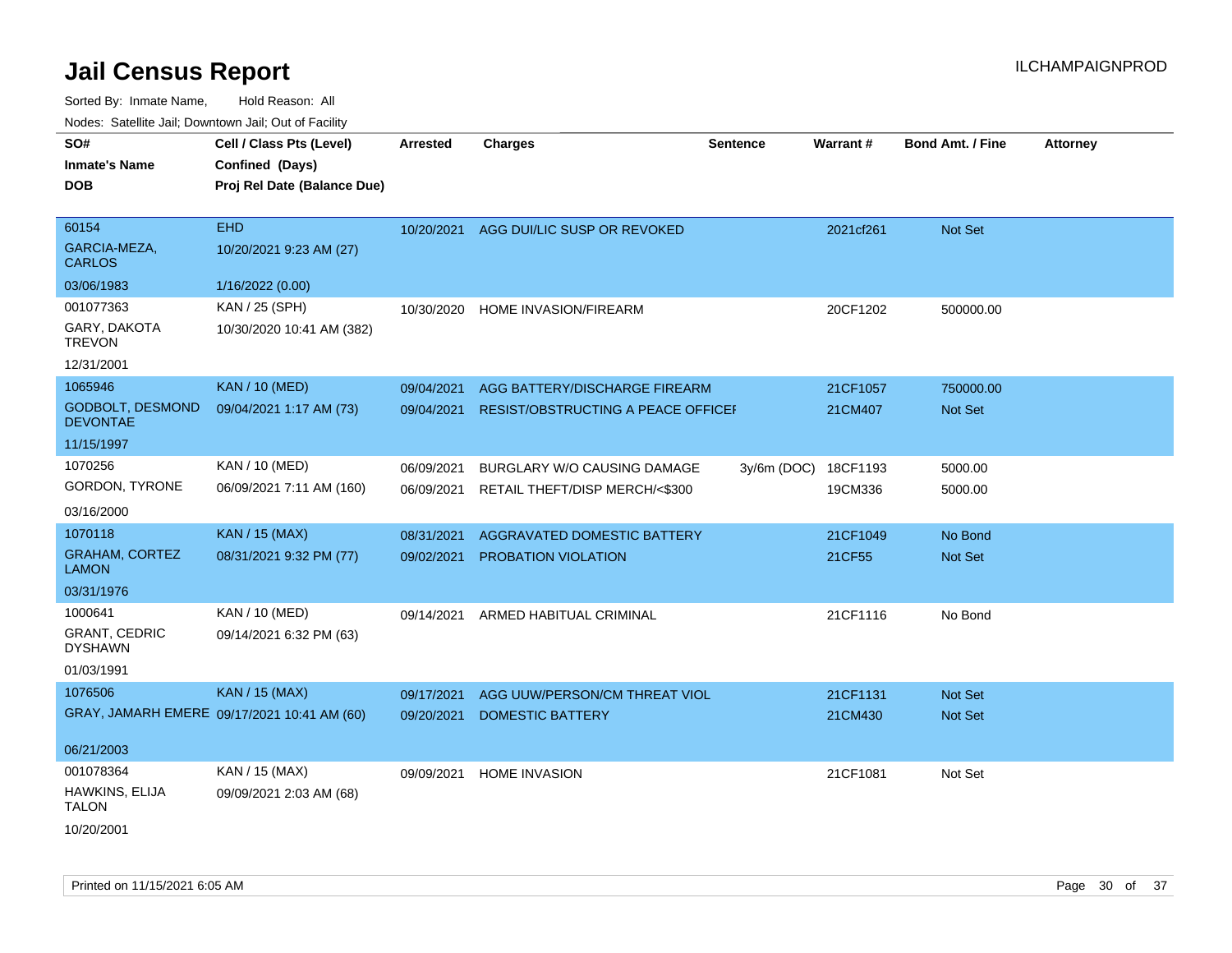| SO#<br><b>Inmate's Name</b><br><b>DOB</b> | Cell / Class Pts (Level)<br>Confined (Days)<br>Proj Rel Date (Balance Due) | Arrested   | <b>Charges</b>                           | <b>Sentence</b> | Warrant#   | <b>Bond Amt. / Fine</b> | <b>Attorney</b> |
|-------------------------------------------|----------------------------------------------------------------------------|------------|------------------------------------------|-----------------|------------|-------------------------|-----------------|
|                                           |                                                                            |            |                                          |                 |            |                         |                 |
| 1045186                                   | <b>DEW / 15 (MAX)</b>                                                      | 08/16/2021 | ARMED VIOLENCE/CATEGORY I                |                 | 21CF934    | 1000000.00              |                 |
| HOLBROOK, JOHNNIE                         | 08/16/2021 11:07 AM (92)                                                   | 08/16/2021 | <b>FELON POSS/USE WEAPON/FIREARM</b>     |                 | 19CF968    | Not Set                 |                 |
| <b>MATHIS</b>                             |                                                                            | 08/16/2021 | AGG FLEEING POLICE/21 MPH OVER           |                 | 21CF988    | <b>Not Set</b>          |                 |
|                                           |                                                                            |            | 08/16/2021 FELON POSS/USE WEAPON/FIREARM |                 | 21CF989    | <b>Not Set</b>          |                 |
| 07/19/1996                                |                                                                            |            |                                          |                 |            |                         |                 |
| 001078383                                 | KAN / 15 (MAX)                                                             | 09/14/2021 | UNLAWFUL USE OF A WEAPON                 | 4y (DOC)        | 21CF1110   | Not Set                 |                 |
| HUGHES, TYDERRIUS<br><b>DEQUON</b>        | 09/14/2021 3:22 PM (63)                                                    |            |                                          |                 |            |                         |                 |
| 12/16/1996                                |                                                                            |            |                                          |                 |            |                         |                 |
| 001078146                                 | <b>DEW / 15 (MAX)</b>                                                      | 07/09/2021 | AGG BATTERY/DISCHARGE FIREARM            |                 | 21CF795    | 1000000.00              |                 |
| HUNT, TEIGAN<br><b>JAZAIREO</b>           | 07/09/2021 12:41 PM (130)                                                  |            | 07/09/2021 ARMED ROBBERY/ARMED W/FIREARM |                 | 21CF806    | <b>Not Set</b>          |                 |
| 05/14/2003                                |                                                                            |            |                                          |                 |            |                         |                 |
| 989743                                    | DEW / 15 (ADS)                                                             | 04/13/2021 | AGG DISCHARGE FIREARM/VEH/SCH            |                 | 21CF400    | Not Set                 |                 |
| JACKSON, STEVE<br><b>ALLEN</b>            | 04/13/2021 2:45 AM (217)                                                   | 04/13/2021 | AGGRAVATED DOMESTIC BATTERY              |                 | 21CF399    | Not Set                 |                 |
| 06/04/1991                                |                                                                            |            |                                          |                 |            |                         |                 |
| 50495                                     | <b>EHD</b>                                                                 | 08/10/2021 | <b>DRIVING RVK/SUSP DUI/SSS 10-14</b>    |                 | 2020CF997  | Not Set                 |                 |
| <b>JENKINS, ARNOLD</b><br><b>FARRIS</b>   | 08/10/2021 9:08 AM (98)                                                    | 08/10/2021 | DRIVING RVK/SUSP DUI/SSS 10-14           |                 | 2019CF1363 | <b>Not Set</b>          |                 |
| 04/19/1962                                | 2/4/2022 (0.00)                                                            |            |                                          |                 |            |                         |                 |
| 001077709                                 | <b>EHD</b>                                                                 | 07/06/2021 | DRIVING RVK/SUSP DUI/SSS 4-9             |                 | 2021CF167  | Not Set                 |                 |
| JINKINS, DEWAYNE<br><b>ALLEN</b>          | 07/06/2021 9:00 AM (133)                                                   |            |                                          |                 |            |                         |                 |
| 01/02/1967                                | 1/1/2022 (0.00)                                                            |            |                                          |                 |            |                         |                 |
| 1076450                                   | <b>DEW / 15 (MAX)</b>                                                      | 06/25/2020 | MURDER/INTENT TO KILL/INJURE             |                 | 2020-CF703 | 750000.00               |                 |
| JONES, CARLOS<br><b>ANTONIO</b>           | 06/25/2020 2:13 PM (509)                                                   | 11/02/2020 | <b>HOME INVASION/FIREARM</b>             |                 | 20CF1204   | 500000.00               |                 |
| 11/18/2001                                |                                                                            |            |                                          |                 |            |                         |                 |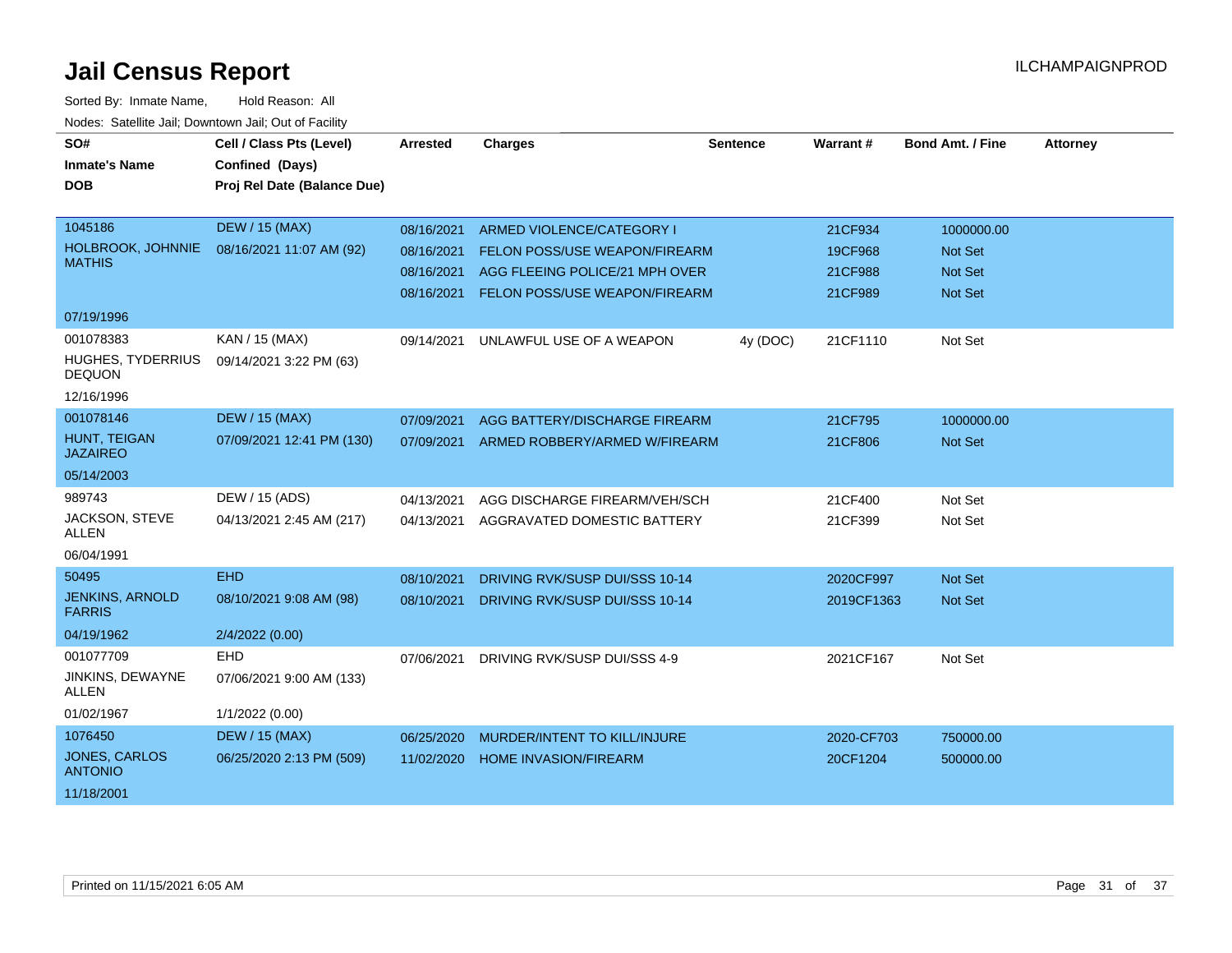| <b>Nouro:</b> Catoline Jan, Downtown Jan, Out of Fability |                                                                            |                                        |                                                                                                |                 |                                  |                                  |                 |
|-----------------------------------------------------------|----------------------------------------------------------------------------|----------------------------------------|------------------------------------------------------------------------------------------------|-----------------|----------------------------------|----------------------------------|-----------------|
| SO#<br><b>Inmate's Name</b><br><b>DOB</b>                 | Cell / Class Pts (Level)<br>Confined (Days)<br>Proj Rel Date (Balance Due) | Arrested                               | <b>Charges</b>                                                                                 | <b>Sentence</b> | Warrant#                         | <b>Bond Amt. / Fine</b>          | <b>Attorney</b> |
| 001077877<br><b>JORDAN, PATRICK</b><br><b>RODEL</b>       | <b>DEW / 10 (MED)</b><br>04/24/2021 3:53 PM (206)                          | 04/24/2021                             | AGG DISCHARGE FIREARM/OCC BLDG                                                                 |                 | 21CF459                          | Not Set                          |                 |
| 10/22/2002                                                |                                                                            |                                        |                                                                                                |                 |                                  |                                  |                 |
| 998873<br>KINCAID, AMANDA<br><b>MICHELLE</b>              | EHD<br>10/12/2021 11:31 AM (35)                                            | 10/12/2021                             | DRIVING RVK/SUSP DUI/SSS 3RD                                                                   |                 | 2021CF235                        | Not Set                          |                 |
| 01/07/1990                                                | 1/9/2022 (0.00)                                                            |                                        |                                                                                                |                 |                                  |                                  |                 |
| 001078401<br><b>KNIGHT, ERIC</b>                          | <b>DEW / 10 (ADS)</b><br>09/19/2021 7:32 PM (58)                           | 09/19/2021<br>09/19/2021               | UNLAWFUL VEHICULAR INVASION<br>HRSMT/THREATEN PERSON/KILL                                      |                 | 21CF1134<br>2021CF561            | Not Set<br>50000.00              |                 |
| 07/11/1991                                                |                                                                            | 09/21/2021                             | <b>BURGLARY</b>                                                                                |                 | 21CF1139                         | Not Set                          |                 |
| 1064445<br>LARUE, TERENCE<br><b>TRAMEL</b>                | DEW / 15 (MAX)<br>04/23/2021 11:18 AM (207)                                | 04/23/2021<br>04/23/2021<br>04/23/2021 | FELON POSS/USE FIREARM/PAROLE<br>AGG DISCHARGE FIREARM/OCC VEH<br>POSSESS 15<100 GRAMS COCAINE |                 | 21CF899<br>2021CF295<br>19CF1052 | Not Set<br>500000.00<br>10000.00 |                 |
| 12/23/1998                                                |                                                                            |                                        |                                                                                                |                 |                                  |                                  |                 |
| 001078237<br>LAWS, TERON<br><b>RAMONTE</b><br>04/03/2001  | <b>KAN / 15 (ADS)</b><br>08/03/2021 6:29 PM (105)                          | 08/03/2021                             | AGG DISCHARGE FIREARM/OCC VEH                                                                  |                 | 21CF928                          | No Bond                          |                 |
| 001078470                                                 | DEW / 15 (MAX)                                                             | 10/10/2021                             | MURDER/INTENT TO KILL/INJURE                                                                   |                 | 21CF1221                         | Not Set                          |                 |
| LEE, AMAHRION<br><b>JA'MERE</b>                           | 10/10/2021 1:23 PM (37)                                                    |                                        |                                                                                                |                 |                                  |                                  |                 |
| 11/05/2002                                                |                                                                            |                                        |                                                                                                |                 |                                  |                                  |                 |
| 001078170<br>LEMONS, DEANGELO<br><b>DEVELLE</b>           | <b>KAN / 10 (MED)</b><br>09/07/2021 12:49 AM (70)                          | 09/07/2021                             | AGG UNLAWFUL USE OF WEAPON/VEH                                                                 |                 | 21CF1060                         | <b>Not Set</b>                   |                 |
| 05/29/2003                                                |                                                                            |                                        |                                                                                                |                 |                                  |                                  |                 |
| 56792                                                     | DEW / 10 (MED)                                                             | 02/02/2021                             | ARMED HABITUAL CRIMINAL                                                                        |                 | 2021CF141                        | 500000.00                        |                 |
| LILLARD, LAWRENCE<br><b>TYRONE</b>                        | 02/02/2021 2:11 PM (287)                                                   | 02/22/2021                             | DRIVING ON REVOKED LICENSE                                                                     |                 | 21TR426                          | 5000.00                          |                 |
| 10/20/1982                                                |                                                                            |                                        |                                                                                                |                 |                                  |                                  |                 |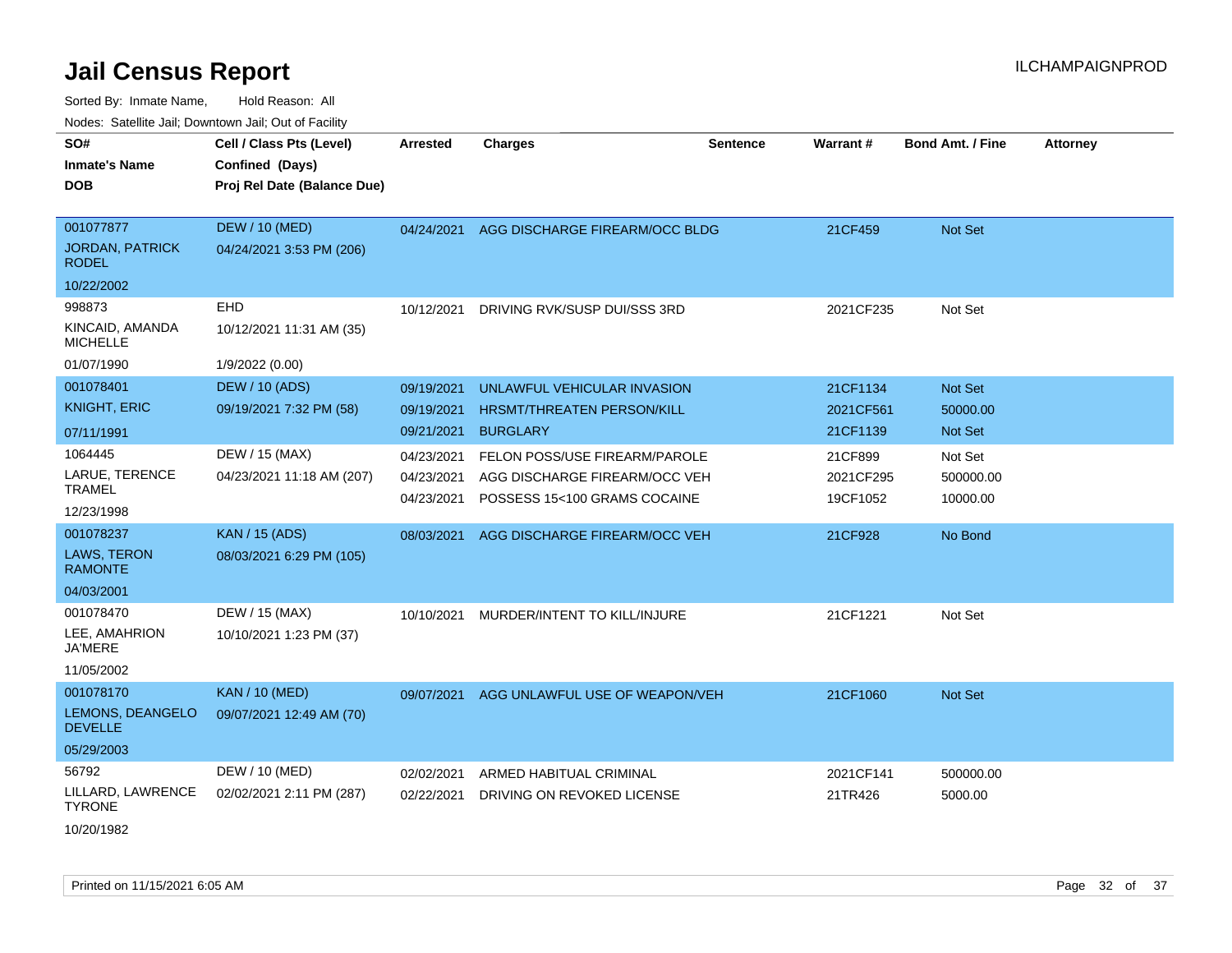Sorted By: Inmate Name, Hold Reason: All

| Nodes: Satellite Jail; Downtown Jail; Out of Facility |  |
|-------------------------------------------------------|--|
|                                                       |  |

| SO#                                             | Cell / Class Pts (Level)                     | <b>Arrested</b> | <b>Charges</b>                           | <b>Sentence</b> | <b>Warrant#</b> | <b>Bond Amt. / Fine</b> | <b>Attorney</b> |
|-------------------------------------------------|----------------------------------------------|-----------------|------------------------------------------|-----------------|-----------------|-------------------------|-----------------|
| <b>Inmate's Name</b>                            | Confined (Days)                              |                 |                                          |                 |                 |                         |                 |
| <b>DOB</b>                                      | Proj Rel Date (Balance Due)                  |                 |                                          |                 |                 |                         |                 |
|                                                 |                                              |                 |                                          |                 |                 |                         |                 |
| 001078407                                       | <b>EHD</b>                                   | 09/21/2021      | DRIVING ON SUSPENDED LICENSE             |                 | 2019TR16777     | Not Set                 |                 |
| LOVE, BRANDON<br><b>TERRELL</b>                 | 09/21/2021 11:26 AM (56)                     |                 |                                          |                 |                 |                         |                 |
| 06/13/1994                                      | 12/19/2021 (0.00)                            |                 |                                          |                 |                 |                         |                 |
| 46837                                           | KAN / 15 (MAX)                               | 09/07/2021      | <b>RESIDENTIAL BURGLARY</b>              |                 | 2019-CF-1207    | 25000.00                |                 |
| MARCRUM, JEFFERY<br>LEE                         | 09/07/2021 11:43 AM (70)                     |                 |                                          |                 |                 |                         |                 |
| 11/17/1968                                      |                                              |                 |                                          |                 |                 |                         |                 |
| 1011046                                         | <b>KAN / 15 (ADS)</b>                        |                 | 04/10/2021 ATTEMPT (FIRST DEGREE MURDER) |                 | 21CF392         | Not Set                 |                 |
| <b>MILES, DARRION</b><br><b>ANTONIO KEVONTA</b> | 04/11/2021 12:46 AM (219)                    |                 |                                          |                 |                 |                         |                 |
| 03/18/1990                                      |                                              |                 |                                          |                 |                 |                         |                 |
| 001077278                                       | DEW / 15 (MAX)                               | 10/06/2020      | MURDER/INTENT TO KILL/INJURE             |                 | 2020CF146       | 2000000.00              |                 |
| MILLER, D'ANDRE                                 | 10/06/2020 12:49 PM (406)                    | 10/06/2020      | AGG FLEEING POLICE/21 MPH OVER           |                 | 2019CF1171      | 50000.00                |                 |
| 09/08/1986                                      |                                              |                 |                                          |                 |                 |                         |                 |
| 963426                                          | <b>EHD</b>                                   | 09/14/2021      | ACCIDENT INJURY/DEATH/11-403             |                 | 2020CF1367      | Not Set                 |                 |
| MITCHELL, MARCELL<br><b>MARTELL</b>             | 09/14/2021 9:03 AM (63)                      |                 |                                          |                 |                 |                         |                 |
| 12/19/1987                                      | 12/10/2021 (0.00)                            |                 |                                          |                 |                 |                         |                 |
| 1026477                                         | KAN / 15 (ADS)                               | 09/21/2021      | AGG DISCHARGE FIREARM/OCC VEH            |                 | 21CF1138        | Not Set                 |                 |
| NEWBILL, DEVONTRE<br><b>LAMONT</b>              | 09/21/2021 2:27 AM (56)                      | 09/22/2021      | PROBATION VIOLATION                      |                 | 20CF577         | Not Set                 |                 |
| 11/22/1993                                      |                                              |                 |                                          |                 |                 |                         |                 |
| 1072907                                         | <b>KAN</b>                                   |                 | 07/14/2021 ATTEMPT (FIRST DEGREE MURDER) |                 | 2021-CF-832     | 2000000.00              |                 |
|                                                 | NIKOLAEV, YEVGENIY 07/14/2021 10:10 PM (125) |                 |                                          |                 |                 |                         |                 |
| 10/06/1983                                      |                                              |                 |                                          |                 |                 |                         |                 |
| 001077928                                       | EHD                                          | 09/01/2021      | AGG DOMESTIC BATTERY/STRANGLE            |                 | 2021CF515       | Not Set                 |                 |
| PATTON, MICHAEL<br>RYAN                         | 09/01/2021 9:43 AM (76)                      |                 |                                          |                 |                 |                         |                 |
| 08/15/1994                                      | 12/31/2021 (0.00)                            |                 |                                          |                 |                 |                         |                 |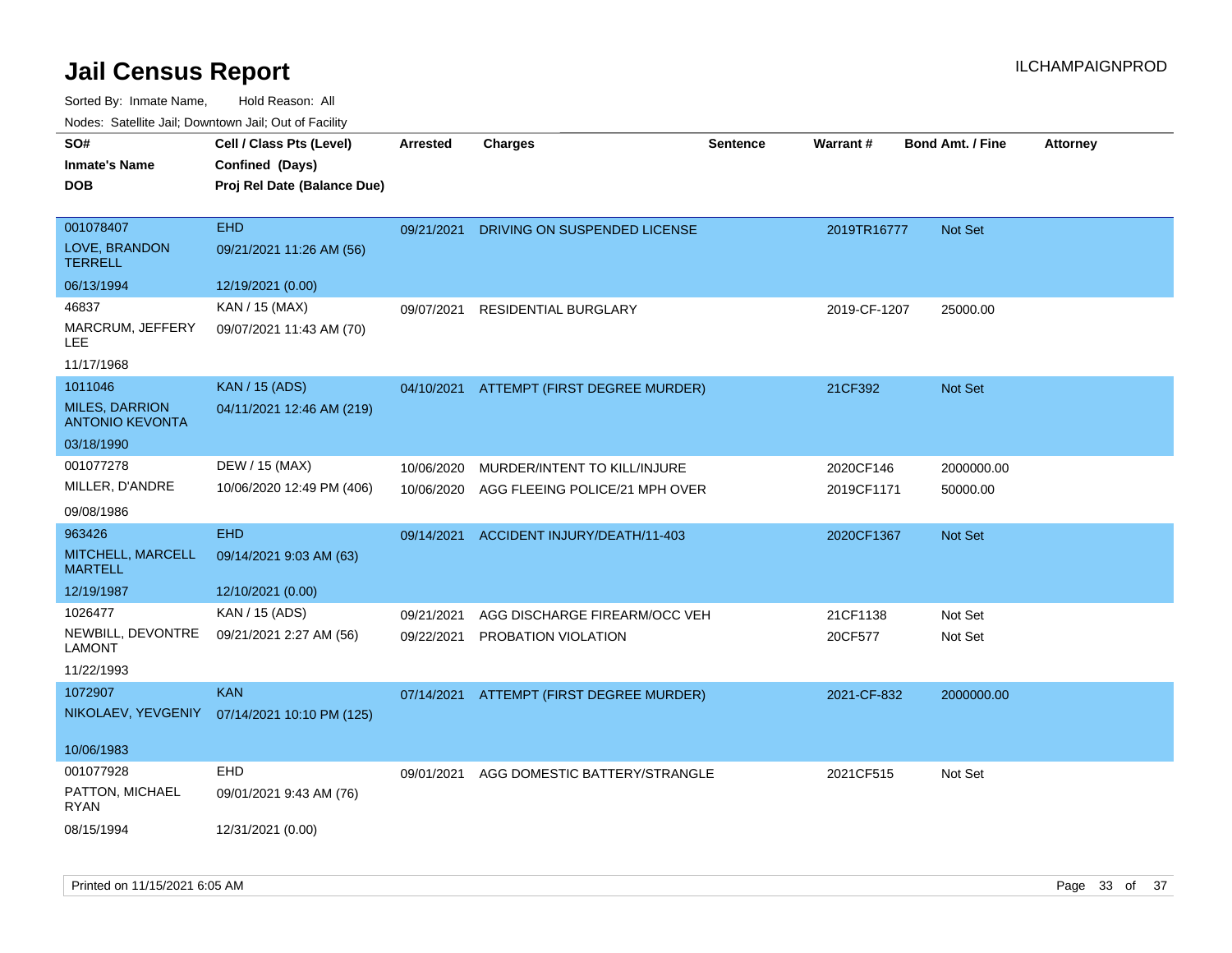| SO#                                       | Cell / Class Pts (Level)                      | <b>Arrested</b> | <b>Charges</b>                 | <b>Sentence</b> | Warrant#    | <b>Bond Amt. / Fine</b> | <b>Attorney</b> |
|-------------------------------------------|-----------------------------------------------|-----------------|--------------------------------|-----------------|-------------|-------------------------|-----------------|
| <b>Inmate's Name</b>                      | Confined (Days)                               |                 |                                |                 |             |                         |                 |
| <b>DOB</b>                                | Proj Rel Date (Balance Due)                   |                 |                                |                 |             |                         |                 |
|                                           |                                               |                 |                                |                 |             |                         |                 |
| 001078063                                 | <b>DEW / 15 (MAX)</b>                         | 06/15/2021      | AGG CRIM SEX ASSAULT/WEAPON    |                 | 2021CF678   | 1000000.00              |                 |
|                                           | PERRY, ROBERT Junior 06/15/2021 4:37 PM (154) | 06/15/2021      | <b>ROBBERY</b>                 |                 | 2021CF159   | 25000.00                |                 |
| 12/21/1990                                |                                               |                 |                                |                 |             |                         |                 |
| 1072761                                   | EHD                                           | 11/03/2021      | DRIVING ON SUSPENDED LICENSE   |                 | 2020TR5958  | Not Set                 |                 |
| POWELL, KYESHA<br><b>MONAE</b>            | 11/03/2021 10:01 AM (13)                      |                 |                                |                 |             |                         |                 |
| 07/14/2000                                | 12/17/2021 (0.00)                             |                 |                                |                 |             |                         |                 |
| 001077614                                 | <b>KAN / 15 (MAX)</b>                         | 01/17/2021      | ATTEMPT (FIRST DEGREE MURDER)  |                 | 21CF66      | <b>Not Set</b>          |                 |
| <b>DEVON</b>                              | ROBINSON, DONTRELL 01/17/2021 3:08 PM (303)   |                 |                                |                 |             |                         |                 |
| 09/22/2002                                |                                               |                 |                                |                 |             |                         |                 |
| 1025241                                   | <b>EHD</b>                                    | 11/03/2021      | DOMESTIC BATTERY/OTHER PRIOR   |                 | 2020CF817   | Not Set                 |                 |
| ROBINSON-PEARSON,<br><b>BRIA SHANTERA</b> | 11/03/2021 9:34 AM (13)                       |                 |                                |                 |             |                         |                 |
| 05/24/1993                                | 11/16/2021 (0.00)                             |                 |                                |                 |             |                         |                 |
| 1061216                                   | <b>KAN / 10 (MED)</b>                         | 06/22/2021      | <b>HOME INVASION/FIREARM</b>   |                 | 21CF727     | <b>Not Set</b>          |                 |
| <b>RUNGE, ANDRE</b><br><b>MARSEAN</b>     | 06/22/2021 4:42 PM (147)                      |                 |                                |                 |             |                         |                 |
| 12/05/1997                                |                                               |                 |                                |                 |             |                         |                 |
| 650295                                    | <b>PIA / 50 (MAX)</b>                         | 04/22/2020      | CRIMINAL SEXUAL ASSAULT        |                 | 2020-CF407  | 750000.00               |                 |
| SANDAGE, JERALD                           | 04/22/2020 6:30 AM (573)                      | 04/22/2020      | <b>CRIMINAL SEXUAL ASSAULT</b> |                 | 2020-CF408  | 750000.00               |                 |
| <b>EUGENE</b>                             |                                               | 04/22/2020      | <b>CRIMINAL SEXUAL ABUSE</b>   |                 | 2020-CF409  | 750000.00               |                 |
| 06/07/1971                                |                                               | 04/22/2020      | <b>CRIMINAL SEXUAL ASSAULT</b> |                 | 2020-CF410  | 750000.00               |                 |
|                                           |                                               | 04/22/2020      | <b>OFFICIAL MISCONDUCT</b>     |                 | 2019-CF1811 | 25000.00                |                 |
| 1062194                                   | <b>DEW / 15 (MAX)</b>                         | 02/27/2020      | MURDER/OTHER FORCIBLE FELONY   |                 | 20CF-247    | 1000000.00              |                 |
| SIMMONS, MICHAEL<br><b>JAMAL</b>          | 02/27/2020 1:11 PM (628)                      | 09/23/2020      | AGG BATTERY/DISCHARGE FIREARM  |                 | 20CF1061    | <b>Not Set</b>          |                 |
| 11/03/1997                                |                                               |                 |                                |                 |             |                         |                 |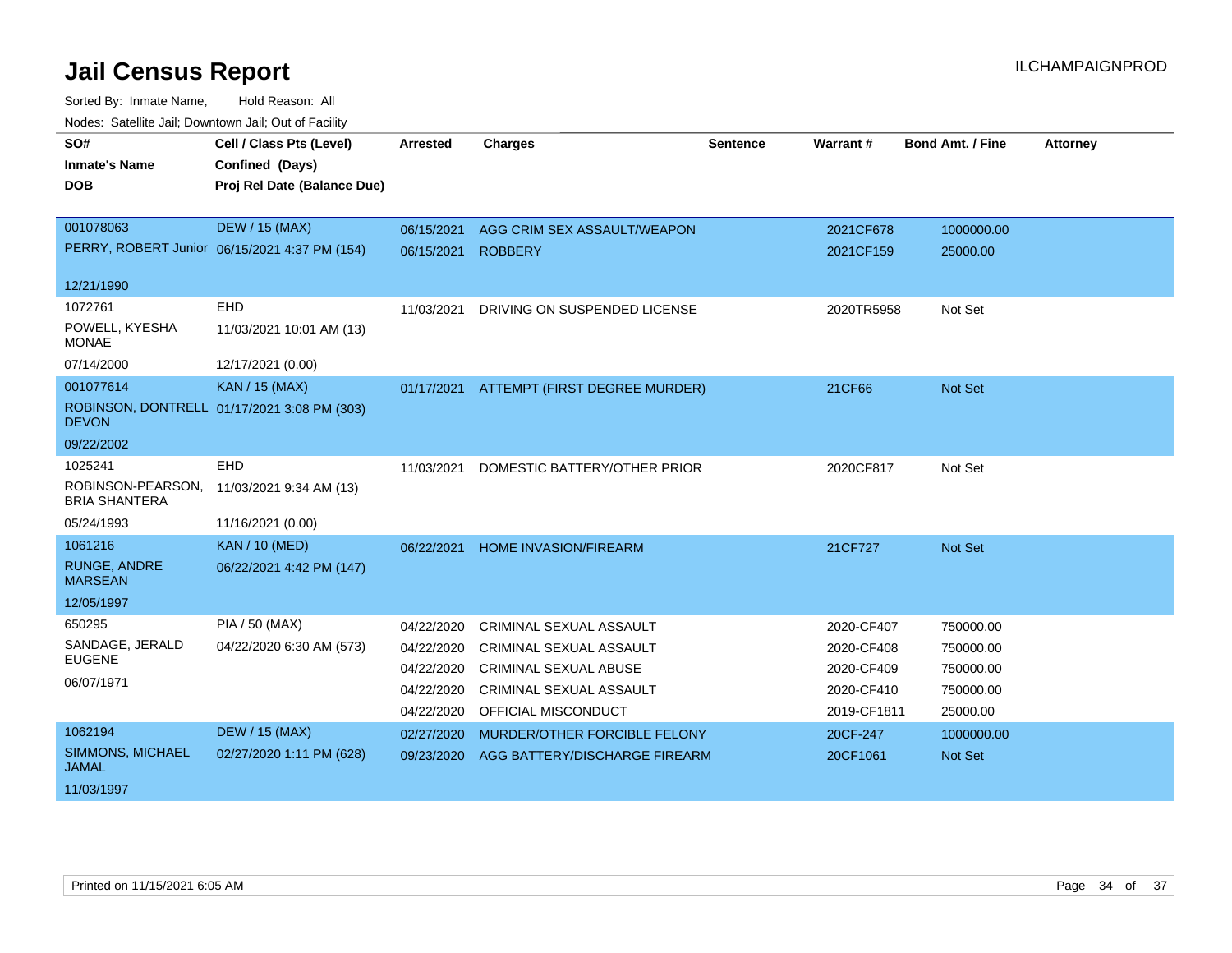| rouco. Calcillo Jali, Downtown Jali, Out of Facility |                                              |                 |                                    |                 |            |                         |                 |
|------------------------------------------------------|----------------------------------------------|-----------------|------------------------------------|-----------------|------------|-------------------------|-----------------|
| SO#                                                  | Cell / Class Pts (Level)                     | <b>Arrested</b> | <b>Charges</b>                     | <b>Sentence</b> | Warrant#   | <b>Bond Amt. / Fine</b> | <b>Attorney</b> |
| <b>Inmate's Name</b>                                 | Confined (Days)                              |                 |                                    |                 |            |                         |                 |
| DOB                                                  | Proj Rel Date (Balance Due)                  |                 |                                    |                 |            |                         |                 |
|                                                      |                                              |                 |                                    |                 |            |                         |                 |
| 55331                                                | <b>DEW / 15 (MAX)</b>                        |                 | 07/31/2021 ARMED HABITUAL CRIMINAL |                 | 21CF900    | Not Set                 |                 |
| <b>SMITH, TARRIO</b><br>TERRELLE                     | 07/31/2021 2:22 AM (108)                     |                 |                                    |                 |            |                         |                 |
| 04/25/1982                                           |                                              |                 |                                    |                 |            |                         |                 |
| 001077868                                            | DEW / 15 (MAX)                               | 04/21/2021      | ARMED ROBBERY/ARMED W/FIREARM      |                 | 21CF445    | Not Set                 |                 |
| SPEARMENT,<br>KENTRELL                               | 04/21/2021 9:48 PM (209)                     | 08/19/2021      | FLEEING/ATTEMPT ELUDE OFFICER      |                 | 2021TR1053 | 1000.00                 |                 |
| 01/21/2002                                           |                                              |                 |                                    |                 |            |                         |                 |
| 001077854                                            | <b>EHD</b>                                   | 09/15/2021      | DRIVING RVK/SUSP DUI/SSS 4-9       |                 | 2021CF306  | <b>Not Set</b>          |                 |
|                                                      | STUKINS, DANNY RAY 09/15/2021 10:17 AM (62)  |                 |                                    |                 |            |                         |                 |
|                                                      |                                              |                 |                                    |                 |            |                         |                 |
| 07/05/1985                                           | 3/13/2022 (0.00)                             |                 |                                    |                 |            |                         |                 |
| 1046632                                              | KAN / 15 (MAX)                               | 09/14/2021      | ARMED VIOLENCE/CATEGORY II         |                 | 21CF912    | 750000.00               |                 |
|                                                      | TATE, JAVON MARQUIS 09/14/2021 12:10 PM (63) |                 |                                    |                 |            |                         |                 |
| 08/10/1996                                           |                                              |                 |                                    |                 |            |                         |                 |
| 949990                                               | <b>DEW / 15 (MAX)</b>                        | 07/27/2021      | AGG DISCHARGE FIREARM/OCC VEH      |                 | 2021CF829  | 750000.00               |                 |
| THATCH, CALVIN<br><b>ANTHONY</b>                     | 07/27/2021 5:12 PM (112)                     | 07/27/2021      | <b>WARRANT OUT OF COUNTY</b>       |                 | 21TR49     | 1500.00                 |                 |
| 07/09/1986                                           |                                              |                 |                                    |                 |            |                         |                 |
| 001077662                                            | DEW / 15 (MAX)                               | 02/03/2021      | ARMED ROBBERY/ARMED W/FIREARM      |                 | 21CF123    | 250000.00               |                 |
| TIPSORD, NOAH LEE                                    | 02/03/2021 4:33 PM (286)                     |                 |                                    |                 |            |                         |                 |
|                                                      |                                              |                 |                                    |                 |            |                         |                 |
| 08/14/1998                                           |                                              |                 |                                    |                 |            |                         |                 |
| 1033031                                              | <b>KAN / 15 (MAX)</b>                        | 08/19/2020      | *AGG BATTERY W/FIREARM/PERSON      |                 | 2020-CF923 | 500000.00               |                 |
| <b>TOMS, ANDREW</b><br>CHUCKY                        | 08/19/2020 5:59 PM (454)                     |                 |                                    |                 |            |                         |                 |
| 09/28/1978                                           |                                              |                 |                                    |                 |            |                         |                 |
| 27007                                                | KAN / 15 (MAX)                               | 09/19/2021      | DOMESTIC BATTERY/OTHER PRIOR       |                 | 21CF1133   | No Bond                 |                 |
| TUELL, ROBERT<br>STEPHEN                             | 09/19/2021 9:51 AM (58)                      |                 |                                    |                 |            |                         |                 |
| 09/25/1967                                           |                                              |                 |                                    |                 |            |                         |                 |
|                                                      |                                              |                 |                                    |                 |            |                         |                 |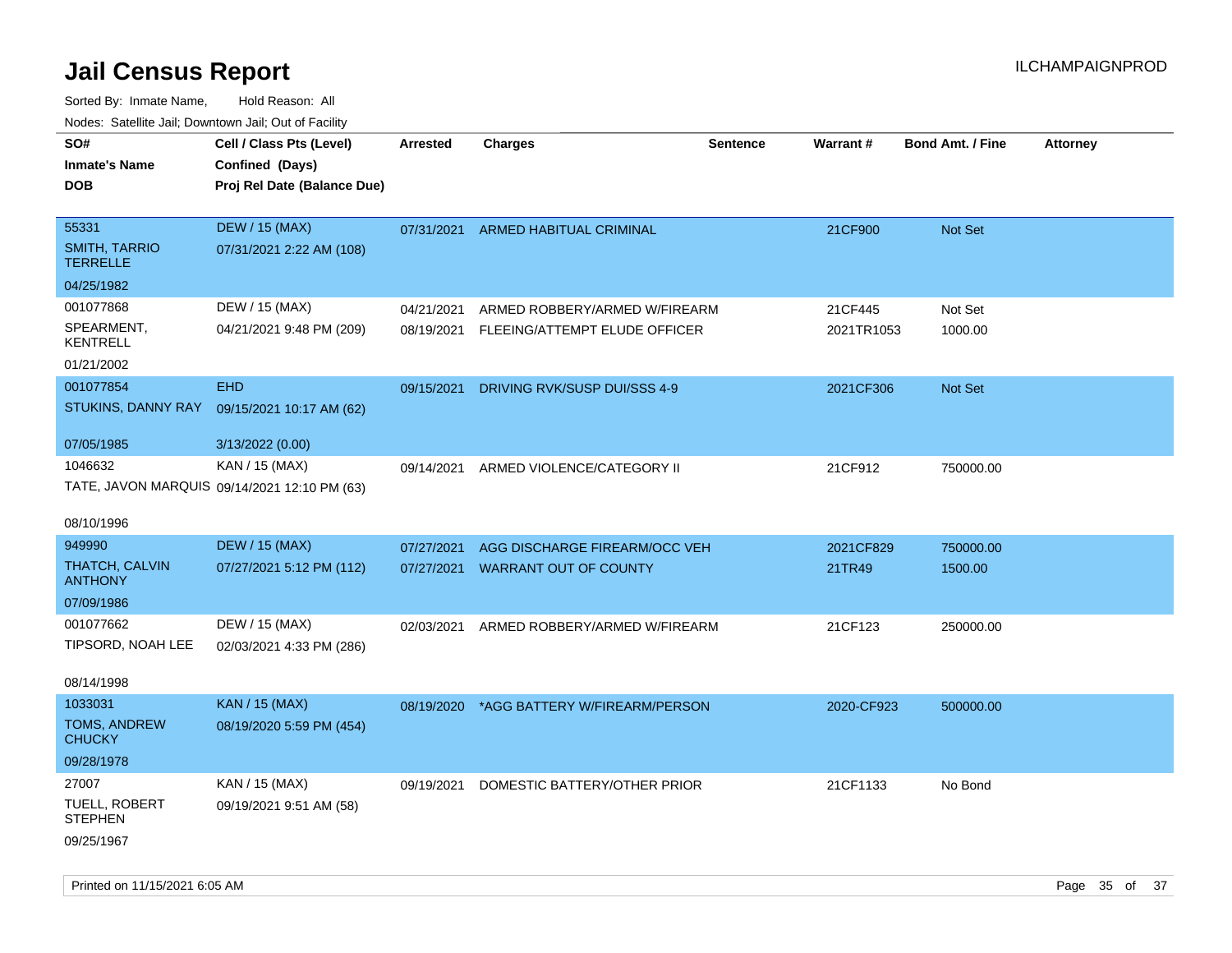| SO#<br><b>Inmate's Name</b><br><b>DOB</b>      | Cell / Class Pts (Level)<br>Confined (Days)<br>Proj Rel Date (Balance Due) | <b>Arrested</b> | <b>Charges</b>                 | <b>Sentence</b> | <b>Warrant#</b> | <b>Bond Amt. / Fine</b> | <b>Attorney</b> |
|------------------------------------------------|----------------------------------------------------------------------------|-----------------|--------------------------------|-----------------|-----------------|-------------------------|-----------------|
|                                                |                                                                            |                 |                                |                 |                 |                         |                 |
| 001078263                                      | <b>KAN / 10 (ADS)</b>                                                      | 08/11/2021      | AGG BATTERY/PUBLIC PLACE       |                 | 2020CF420       | 7500.00                 |                 |
| <b>TURK, BRANDON</b><br><b>LARSHAWN</b>        | 08/11/2021 6:23 PM (97)                                                    | 08/11/2021      | RECEIVE/POSS/SELL STOLEN VEH   |                 | 2020CF928       | 200000.00               |                 |
| 10/18/1995                                     |                                                                            |                 |                                |                 |                 |                         |                 |
| 64700                                          | <b>KAN / 10 (MED)</b>                                                      | 09/07/2021      | UNLAWFUL USE OF A WEAPON       |                 | 21CF1074        | Not Set                 |                 |
| TURNER, ADAM<br><b>ANTONIO</b>                 | 09/08/2021 12:49 AM (69)                                                   |                 |                                |                 |                 |                         |                 |
| 08/29/1985                                     |                                                                            |                 |                                |                 |                 |                         |                 |
| 001078386                                      | <b>KAN / 10 (MED)</b>                                                      | 09/14/2021      | POSSESSION OF STOLEN FIREARM   |                 | 2021CF1099      | 250000.00               |                 |
| <b>TURNER, AMARIO</b>                          | 09/14/2021 11:42 PM (63)                                                   |                 |                                |                 |                 |                         |                 |
| 09/23/2002                                     |                                                                            |                 |                                |                 |                 |                         |                 |
| 1050636                                        | KAN / 15 (MAX)                                                             | 09/24/2021      | FELON POSS/USE WEAPON/FIREARM  |                 | 21CF1154        | Not Set                 |                 |
| <b>TURNER, TIMOTHY</b><br><b>SEANTEZ</b>       | 09/24/2021 9:18 PM (53)                                                    |                 |                                |                 |                 |                         |                 |
| 09/27/1994                                     |                                                                            |                 |                                |                 |                 |                         |                 |
| 1040925                                        | <b>KAN / 10 (MED)</b>                                                      | 10/05/2021      | AGG BATTERY/DISCHARGE FIREARM  |                 | 2021CF1105      | 1000000.00              |                 |
| <b>WEATHERALL,</b><br><b>JOHNNY EARL JAMES</b> | 10/05/2021 4:17 PM (42)                                                    |                 |                                |                 |                 |                         |                 |
| 04/29/1994                                     |                                                                            |                 |                                |                 |                 |                         |                 |
| 1062558                                        | DEW / 10 (MED)                                                             | 10/02/2021      | FELON POSS/USE WEAPON/FIREARM  |                 | 21CF1185        | Not Set                 |                 |
| <b>WELLS, JIAMANTE</b><br><b>AMORE</b>         | 10/02/2021 8:29 PM (45)                                                    |                 |                                |                 |                 |                         |                 |
| 09/02/1995                                     |                                                                            |                 |                                |                 |                 |                         |                 |
| 1002033                                        | <b>KAN / 15 (MAX)</b>                                                      | 09/08/2021      | DRIVING ON SUSPENDED LICENSE   |                 | 2019-TR-11944   | 5000.00                 |                 |
| <b>WEST, ANTONIO</b>                           | 09/08/2021 11:01 PM (69)                                                   | 09/08/2021      | ARMED ROBBERY/ARMED W/FIREARM  |                 | 2020-CF-1406    | 500000.00               |                 |
| <b>DEONTA</b>                                  |                                                                            | 09/08/2021      | AGG UNLAWFUL USE OF WEAPON/VEH |                 | 2021-CF-AWOW    | <b>Not Set</b>          |                 |
| 04/15/1992                                     |                                                                            | 09/08/2021      | OBSTRCT JUSTICE/LEAVE STATE    |                 | 2021-CF-AWOW    | <b>Not Set</b>          |                 |
|                                                |                                                                            | 09/08/2021      | ARMED VIOLENCE/CATEGORY I      |                 | 2021-CF-AWOW    | <b>Not Set</b>          |                 |